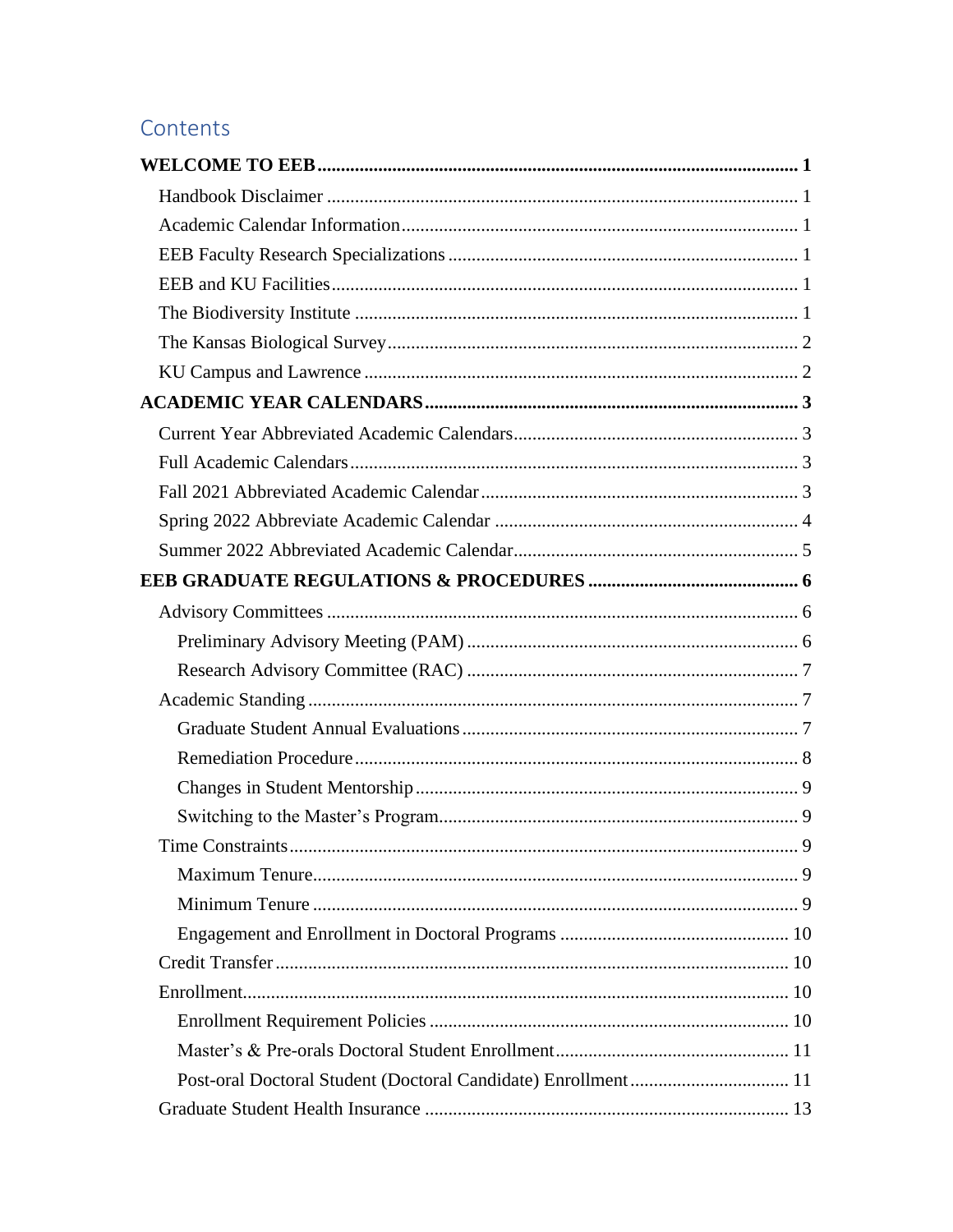| Graduate Research Assistant (GRA) and Curatorial Assistant (CA) 14             |  |
|--------------------------------------------------------------------------------|--|
|                                                                                |  |
|                                                                                |  |
|                                                                                |  |
|                                                                                |  |
|                                                                                |  |
|                                                                                |  |
|                                                                                |  |
|                                                                                |  |
|                                                                                |  |
|                                                                                |  |
|                                                                                |  |
|                                                                                |  |
| Route 1: A student admitted to the M.A. program completes the M.A. first, then |  |
| Route 2: A student admitted to the M.A. program transfers to the Ph.D. program |  |
|                                                                                |  |
|                                                                                |  |
|                                                                                |  |
|                                                                                |  |
|                                                                                |  |
|                                                                                |  |
| Comprehensive Oral Examination, Dissertation Proposal, and Admission to        |  |
|                                                                                |  |
| CHECKLIST OF THE GRADUATION REQUIREMENTS TO FINISH THE M.A.                    |  |
| <b>CHECKLIST OF THE GRADUATION REQUIREMENTS TO FINISH THE</b>                  |  |
| <b>CHECKLIST OF THE GRADUATION REQUIREMENTS TO FINISH THE</b>                  |  |
|                                                                                |  |
|                                                                                |  |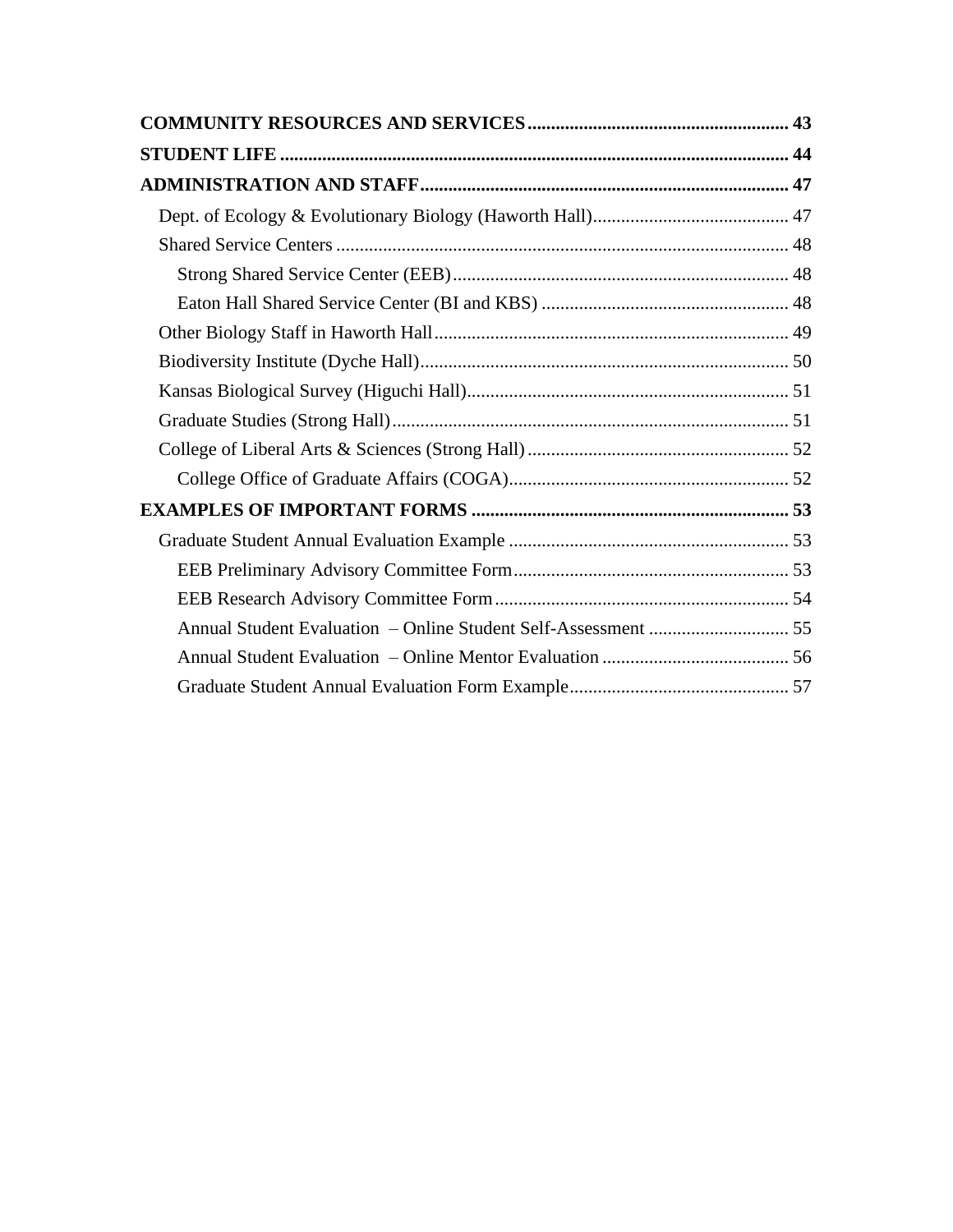# **Welcome to EEB**

# **Handbook Disclaimer**

<span id="page-3-1"></span><span id="page-3-0"></span>This handbook has been prepared to inform new and current graduate students in the Department of Ecology and Evolutionary Biology (EEB) about the services and other resources of the department, the University of Kansas (KU), and the city of Lawrence. Contact the EEB Graduate Academic Advisor with questions or concerns regarding the content of this handbook.

### **Academic Calendar Information**

<span id="page-3-2"></span>Academic Calendar information can be found on th[e Registrar Office Academic Calendar](https://registrar.ku.edu/calendar)  [pages.](https://registrar.ku.edu/calendar)

# <span id="page-3-3"></span>**EEB Faculty Research Specializations**

The EEB department comprises a large number of biologists with a wide variety of research interests. Three broad overlapping themes capture the interests and activities in EEB – biodiversity and macroevolution, ecology and global change biology, and evolutionary mechanisms.

Neotropical biodiversity is a special area of concentration among EEB faculty. Faculty members have courtesy appointments in the Latin American Studies Program, which fosters multidisciplinary research in Latin America across the campus. KU is a member of the Organization for Tropical Studies (OTS), and many faculty members and students participate in advanced, field-oriented OTS courses. Graduate students can receive fellowships for courses, e.g. Tropical Ecology (BIOL 786), or research projects in Costa Rica. Other EEB faculty have research concentrations in Asia, Africa, Antarctica, and elsewhere, creating a genuinely global reach of EEB research activities.

# **EEB and KU Facilities**

<span id="page-3-4"></span>Department physical facilities include laboratories, natural history collections, and fieldstudy sites near the university. Most laboratory facilities are in Dyche Hall, Higuchi Hall, McGregor Herbarium, Haworth Hall, and the Public Safety Building. Special facilities in Haworth include controlled-environment rooms, greenhouses, and various instrument rooms, including access to the microscopy and analytical imaging laboratory.

KU has modern computer facilities, with wireless internet access available in virtually all campus locations. Libraries, especially the Spencer Research Library and Anschutz Library, are great resources, as is the Linda Hall Science Library in Kansas City, which has a large collection of scientific journals.

# **The Biodiversity Institute**

<span id="page-3-5"></span>The natural history collections are housed by the Biodiversity Institute (BI) and include approximately 9 million specimens, including mammals, birds, reptiles, amphibians, fishes, arthropods and other invertebrates, parasites, and plants, as well as fossils of vertebrates, arthropods, other invertebrates, and plants. Collections support diverse research in evolutionary biology, paleobiology, and ecology including systematics, phylogenetics, biogeography, morphology, behavior, biodiversity informatics, and biotic surveys and inventories. The BI also has cutting edge facilities for diverse analyses of biodiversity information, including well-equipped spatial analysis laboratories, and extensive facilities for molecular systematics. For more information, visit the [BI website.](https://biodiversity.ku.edu/)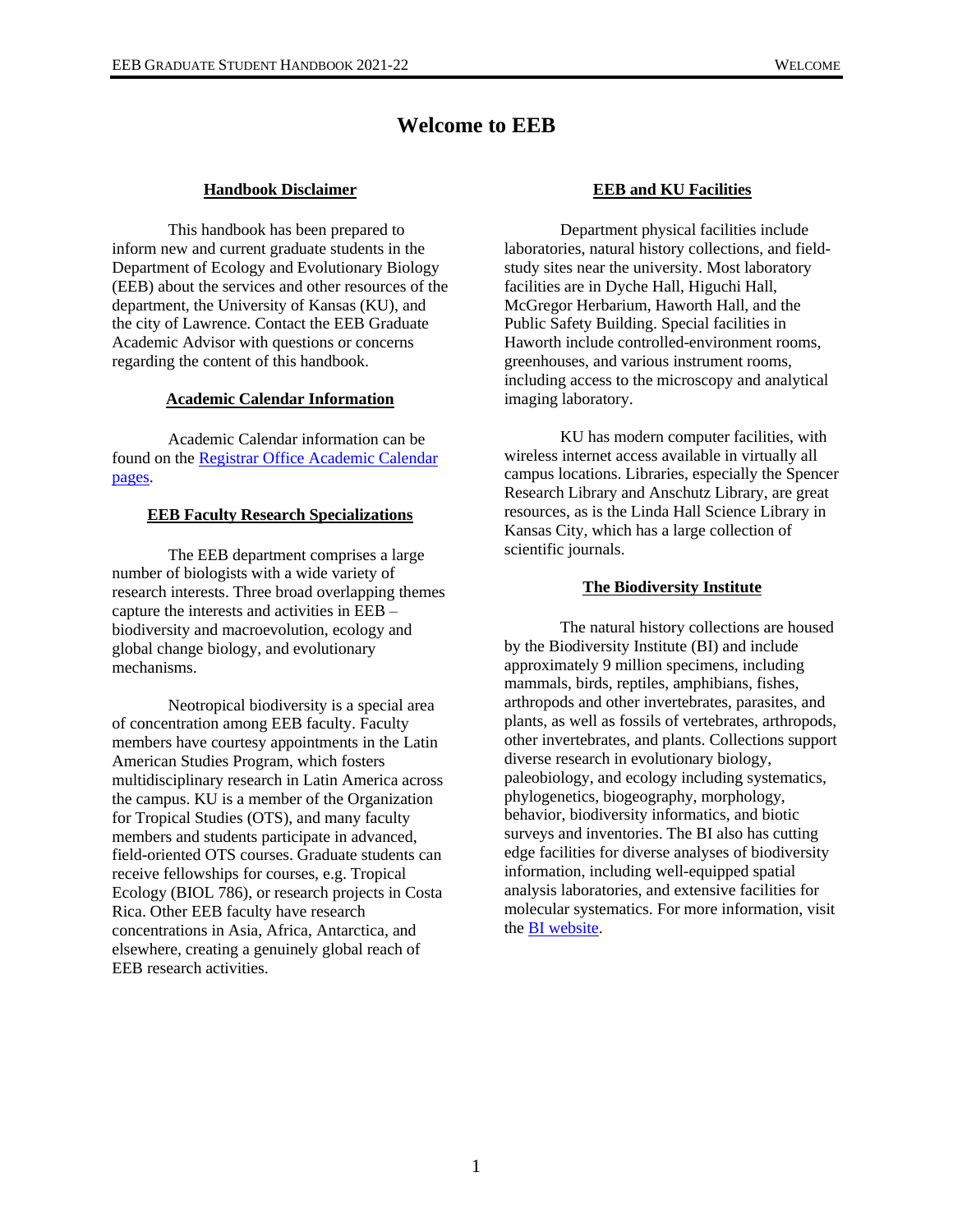#### **The Kansas Biological Survey**

<span id="page-4-0"></span>The [Kansas Biological Survey](http://biosurvey.ku.edu/) (KBS) is a KU research and service unit and a non-regulatory state agency, whose mission is to gather information on the kinds, distribution, and abundance of plants and animals in Kansas, and to compile, analyze, interpret, and distribute this information broadly. KBS is a nationally recognized leader in several fields of environmental research and maintains a strong tradition of natural history studies. Scientists at KBS study terrestrial ecosystem ecology, aquatic ecology, water quality, biodiversity, ecology and population biology of animals and plants, and conservation and restoration of natural communities. KBS researchers routinely use technologies such as satellite and airborne remote sensing, aerial photography, and Geographic Information Systems (GIS).

KBS administers the University of Kansas Field Station (KUFS). The Field Station consists of 3,700 acres of field-sites dedicated to environmental research and is part of the prestigious National Ecological Observatory Network. KUFS sites are located within the transition zone between the Eastern Deciduous Forest and Tallgrass Prairie biomes, and include woodland, prairie, old fields, and wetlands. The Fitch Natural History Reservation and Baldwin Woods are used primarily to study natural ecological processes in undisturbed habitats. The John H. Nelson Environmental Study Area is used for experimental ecological studies and has experimental ponds, a dedicated lake and watershed, a common garden, small-mammal enclosures, and a succession facility.

# **KU Campus and Lawrence**

<span id="page-4-1"></span>The main campus of the University of Kansas is located on Mount Oread and is known as one of the most beautiful campuses in the nation. KU has nearly 30,000 students as well as over 5,000 faculty and staff. There are approximately 2,200 international students from over 100 countries, making KU a truly international university. For more information on the University of Kansas, visit the [main KU web site.](https://www.ku.edu/)

Lawrence, a city with an estimated population of approximately 90,000, is located in north-eastern Kansas between Kansas City, an approximate 45-minute drive to the east, and Topeka, an approximate 30-minute drive to the west. For a small city, Lawrence offers an abundance of culture, music, recreation, nightlife, shopping, and great dining. For more about Lawrence events, attractions and activities, visit [Lawrence's web site.](http://www.lawrence.com/)

[TOP](#page-0-0)<sup>1</sup>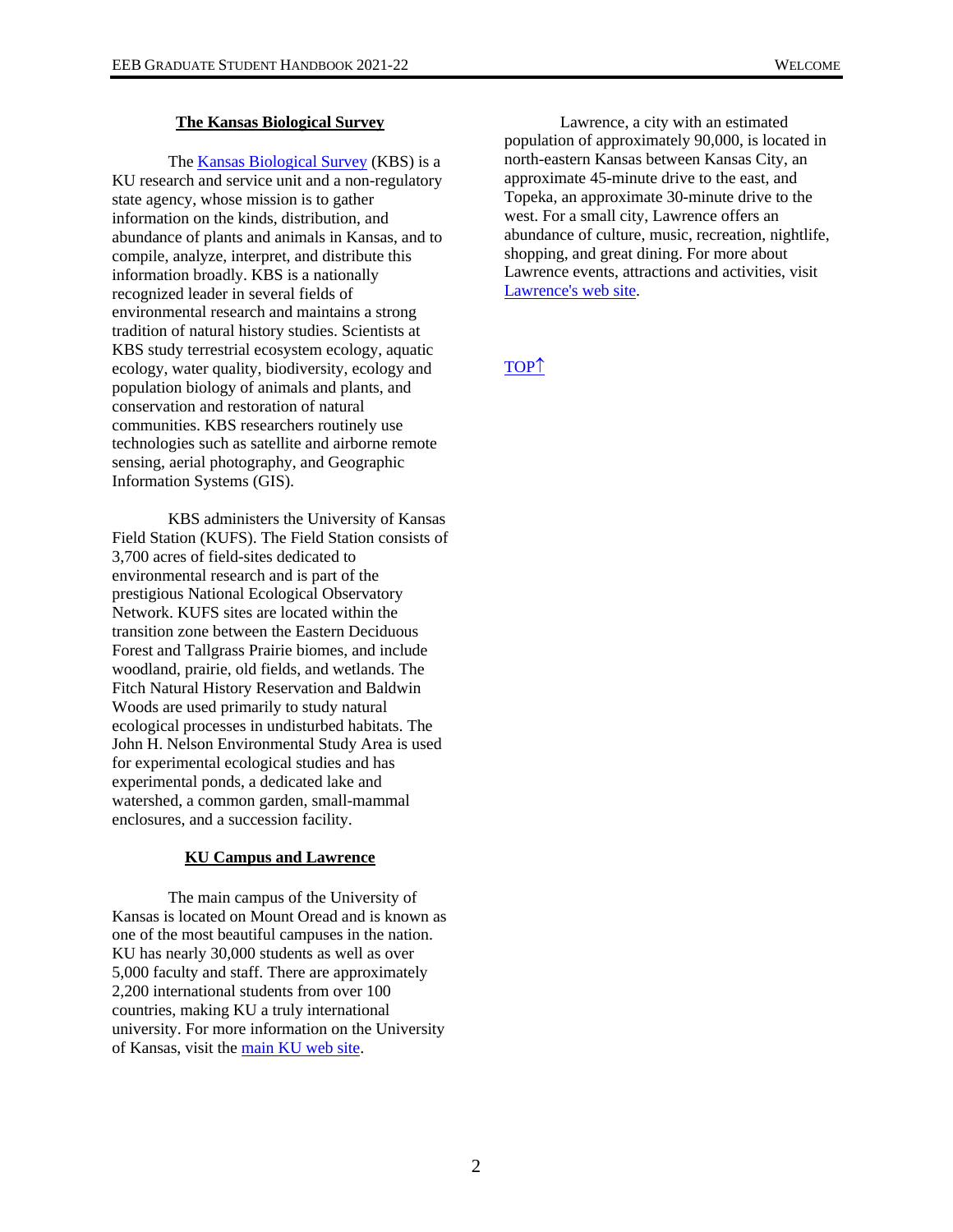# **Academic Year Calendars**

# **Current Year Abbreviated Academic Calendars**

<span id="page-5-1"></span><span id="page-5-0"></span>An abbreviated calendar showcasing some relevant graduation dates and certain holidays can be found on th[e Graduate Studies Graduation Calendar page.](http://graduate.ku.edu/graduation)

# **Full Academic Calendars**

<span id="page-5-2"></span>The complete academic year calendar, abbreviated future year calendars, and a brief list of complete historic calendars are available on the [Registrar's Calendar page.](https://registrar.ku.edu/calendar)

# **Fall 2021 Abbreviated Academic Calendar**

<span id="page-5-3"></span>

| August 23                   | Classes begin                                                                                                                                                                                                                                                                                                                    |
|-----------------------------|----------------------------------------------------------------------------------------------------------------------------------------------------------------------------------------------------------------------------------------------------------------------------------------------------------------------------------|
| September 7                 | If a student was enrolled during the previous Spring semester or<br>previous Summer semester and meets all the degree requirements<br>for Fall graduation by this date, the student is not required to enroll<br>for the Fall semester to be eligible for graduation.                                                            |
| November 24 - 28            | <b>Thanksgiving Break</b>                                                                                                                                                                                                                                                                                                        |
| December 9                  | Last day of classes                                                                                                                                                                                                                                                                                                              |
| December 13 - 17            | Final examinations                                                                                                                                                                                                                                                                                                               |
| December 17                 | Last day for master's and doctoral candidates seeking to graduate<br>in the semester to meet all degree requirements, including<br>completion of final exams/defenses, submitting an online<br>Application for Graduation on Enroll $& Pay$ , and filing an<br>electronic thesis or dissertation - No extensions will be granted |
| December 31                 | December degrees awarded (formally conferred in Spring)<br>commencement)                                                                                                                                                                                                                                                         |
| May 14, 2022<br>(tentative) | Doctoral Hooding Ceremony                                                                                                                                                                                                                                                                                                        |
| May 15, 2022                | Commencement                                                                                                                                                                                                                                                                                                                     |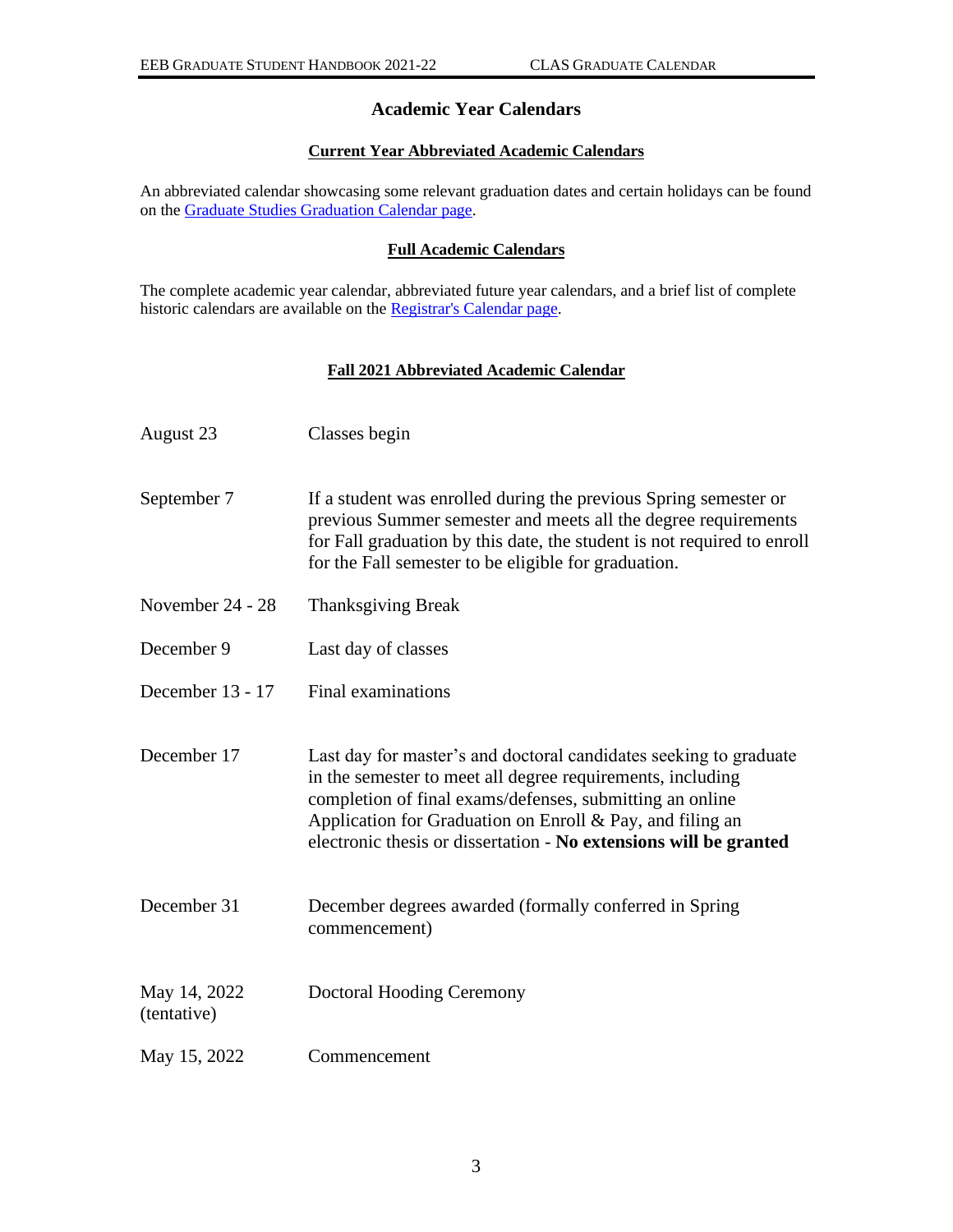# **Spring 2022 Abbreviate Academic Calendar**

<span id="page-6-0"></span>

| January 18            | Classes begin                                                                                                                                                                                                                                                                                                             |
|-----------------------|---------------------------------------------------------------------------------------------------------------------------------------------------------------------------------------------------------------------------------------------------------------------------------------------------------------------------|
| February 1            | If a student was enrolled during the previous Fall and meets all the<br>degree requirements for Spring graduation by this date, the student<br>is not required to enroll for the Spring semester to be eligible for<br>graduation.                                                                                        |
| March 1               | Last day for students to submit an online Application for<br>Graduation in Enroll $&$ Pay if they wish to have their name<br>included in the printed program for the Doctoral Hooding<br>Ceremony.                                                                                                                        |
| May 5                 | Last day of classes                                                                                                                                                                                                                                                                                                       |
| May 9-13              | Final examinations                                                                                                                                                                                                                                                                                                        |
| May 13                | Last day for master's and doctoral candidates seeking to graduate<br>during the semester to meet all degree requirements, including<br>taking exams, defending, submitting an online Application for<br>Graduation on Enroll $& Pay$ , and filing an electronic thesis or<br>dissertation - No extensions will be granted |
| May 14<br>(tentative) | <b>Doctoral Hooding Ceremony</b>                                                                                                                                                                                                                                                                                          |
| May 15                | Degrees awarded                                                                                                                                                                                                                                                                                                           |
| May 15                | Commencement                                                                                                                                                                                                                                                                                                              |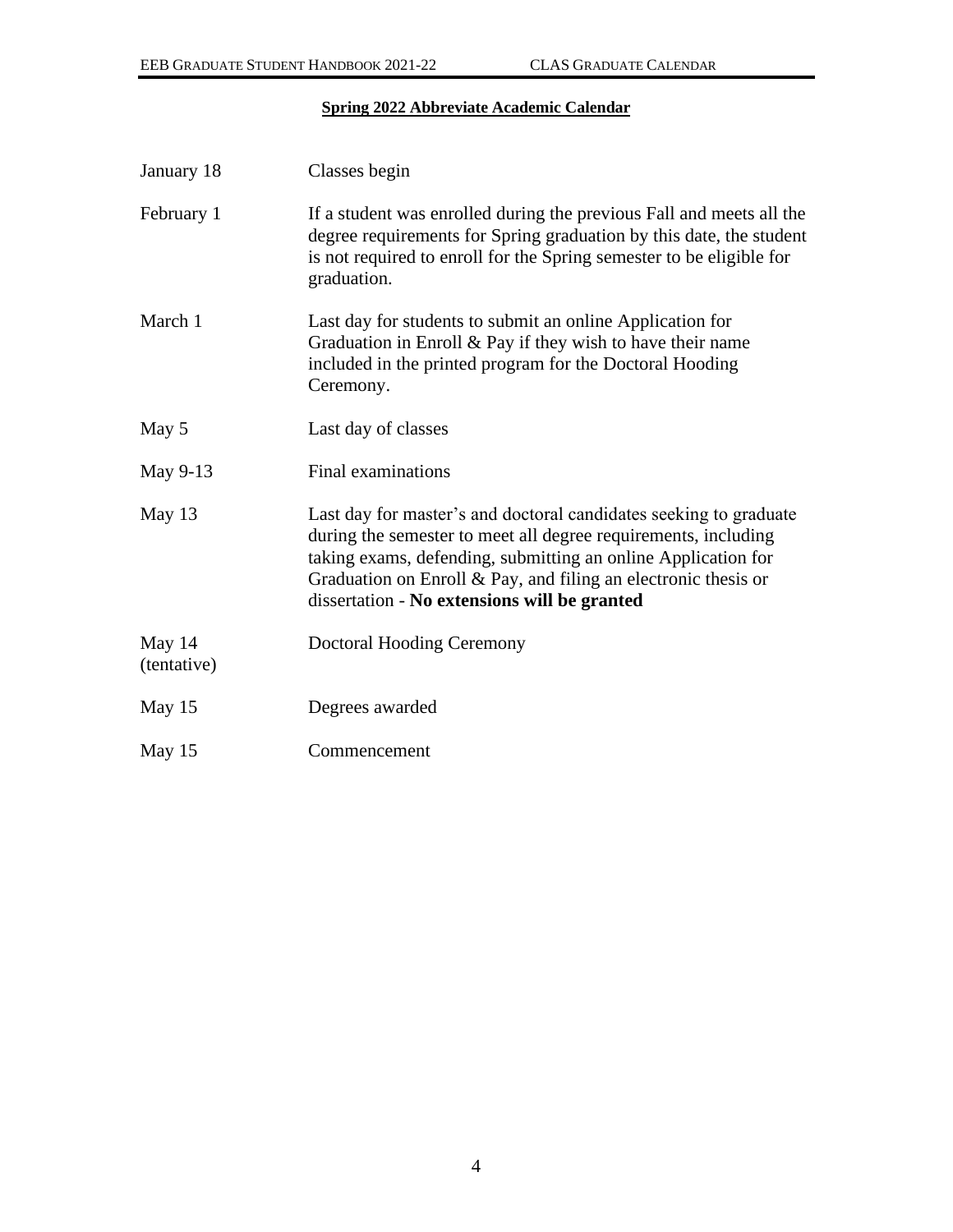# **Summer 2022 Abbreviated Academic Calendar**

<span id="page-7-0"></span>

| May 14<br>(tentative) | Doctoral Hooding Ceremony                                                                                                                                                                                                                                                                                                 |
|-----------------------|---------------------------------------------------------------------------------------------------------------------------------------------------------------------------------------------------------------------------------------------------------------------------------------------------------------------------|
| June 7                | Classes begin                                                                                                                                                                                                                                                                                                             |
| June 14               | If a student was enrolled during the previous Spring semester and<br>meets all the degree requirements for Summer graduation by this<br>date, the student is not required to enroll for the Summer semester<br>to be eligible for graduation.                                                                             |
| July 29               | Last day for master's and doctoral candidates seeking to graduate<br>during the semester to meet all degree requirements, including<br>taking exams, defending, submitting an online Application for<br>Graduation on Enroll $\&$ Pay, and filing an electronic thesis or<br>dissertation - No extensions will be granted |
| July 29               | Last day of classes                                                                                                                                                                                                                                                                                                       |
| August 1              | Degrees awarded (formally conferred at the subsequent Spring)<br>commencement)                                                                                                                                                                                                                                            |
| <b>TBD</b>            | Commencement                                                                                                                                                                                                                                                                                                              |

[TOP](#page-0-0)<sup>1</sup>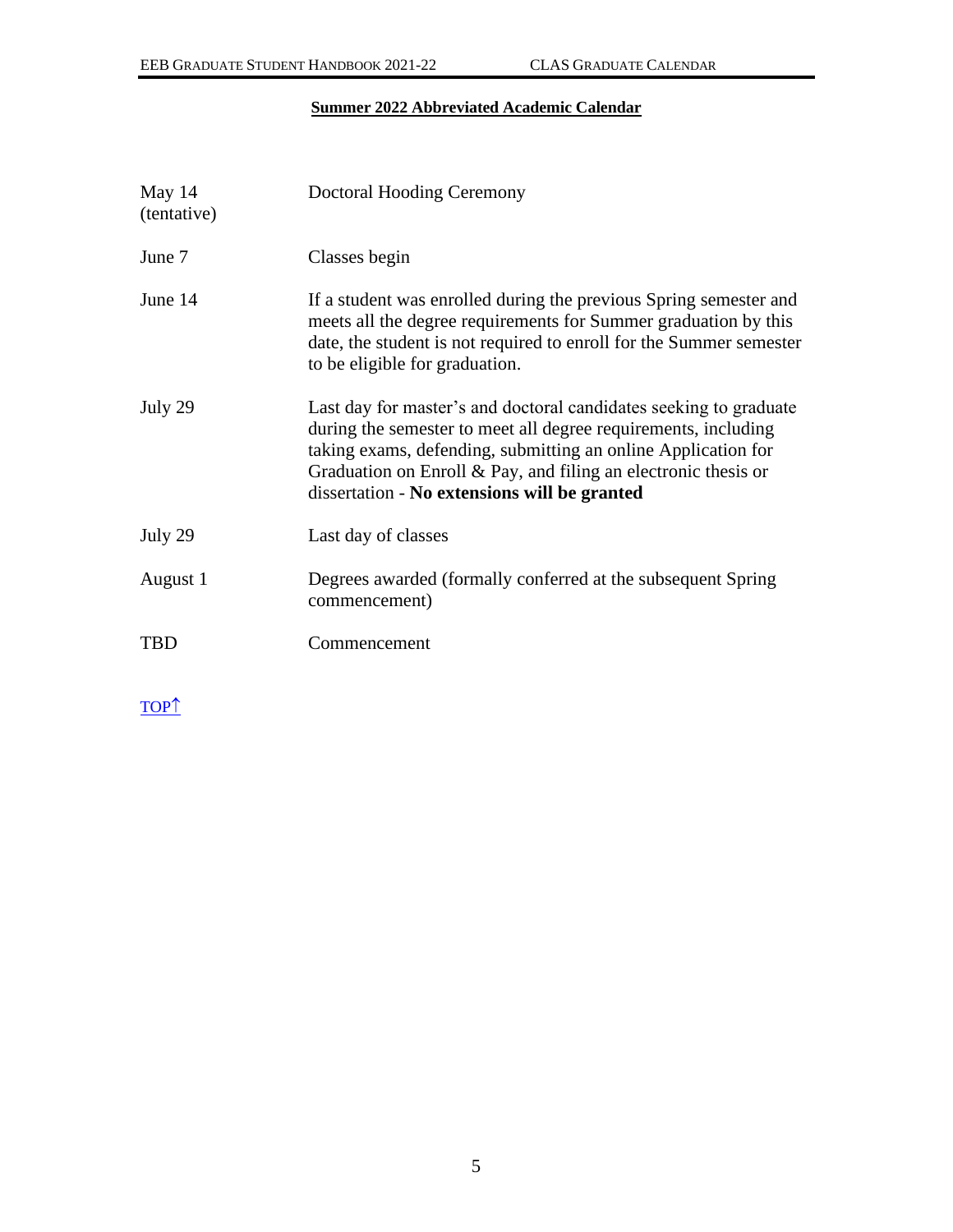# **EEB Graduate Regulations & Procedures**

<span id="page-8-0"></span>Regulations and procedures that govern students pursuing masters and doctoral degrees within the Department of Ecology and Evolutionary Biology (EEB) are based on university and College requirements, as well as department rules and guidelines. *Graduate students and faculty are encouraged to read the relevant sections of the [Academic Catalog](http://catalog.ku.edu/liberal-arts-sciences/) and the [KU Policy Library](http://policy.ku.edu/)* for more detailed information.

It is each graduate student's responsibility to know and observe all regulations and procedures relating to the graduate degree program that he or she is pursuing. Under no circumstance will a regulation be waived or an exception granted because a student pleads ignorance of, or claims that he/she was not informed of requirements, regulations, procedures, or deadlines. The responsibility for following all policies and meeting all requirements and deadlines rests solely with the student.

# **Advisory Committees**

# *Preliminary Advisory Meeting (PAM)*

<span id="page-8-2"></span><span id="page-8-1"></span>As early as possible in the initial semester of enrollment, preferably during the first week, students are expected to have a Preliminary Advisory Meeting (PAM). The PAM must comprise the student, adviser, and at least two additional members of the EEB graduate faculty. To fully benefit from the breadth of knowledge and research expertise in the department, advisors and students are strongly encouraged to include professors outside their own research themes.

The PAM's purpose:

- o To assess the student's preparation in the structure and diversity of organisms in disciplines across ecology and evolutionary biology and to address deficiencies by recommending or requiring that the student take courses, tutorials, complete readings or a special project.
- o To determine what initial courses and/or other training are needed to help the student progress in his or her chosen discipline.
- o To provide advice about departmental and programmatic requirements and the fulfillment of the [Research Skills and Responsible Scholarship](https://policy.ku.edu/graduate-studies/research-skills-responsible-scholarship) (RS<sup>2</sup>, formerly FLORS) requirement for doctoral students.

Immediately following the meeting, the graduate student must complete the *EEB Preliminary Advisory Meeting* form, obtain faculty mentor approval, and email the form to the EEB Graduate Academic Advisor. The form should address the bullet points stated under "The PAM's purpose." The PAM is a one-time committee and does not become the core of the student's Research Advisory Committee (RAC), although the two committees may have members in common if the student so desires. The PAM form will be provided to students by the Graduate Academic Advisor, but students can also request the form by email.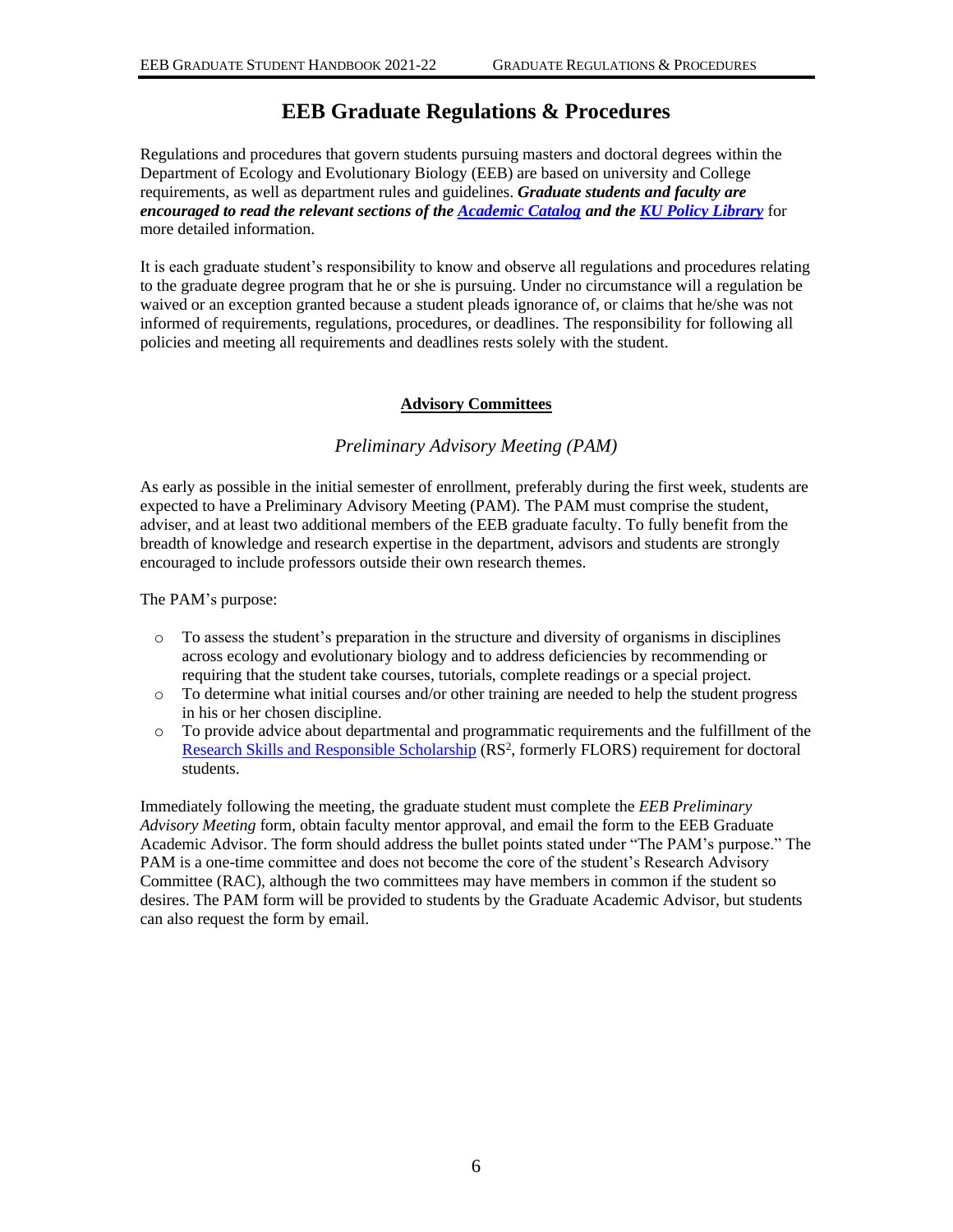# *Research Advisory Committee (RAC)*

<span id="page-9-0"></span>Prior to completion of the third semester of graduate study, a Research Advisory Committee (RAC) should be formed (this committee composition may remain the same for the comprehensive oral exam committee and the dissertation committee). Each student and his/her committee must meet annually, between December 1 and February 15, to discuss the progress during the past year and prepare a plan for the upcoming year. Immediately following the meeting, the graduate student must complete the EEB Research Advisory Committee form, obtain faculty mentor approval, and send it to the EEB Graduate Academic Advisor as an e-mail attachment. The student's entire committee, or at least a majority of the members, should attend the meeting in person. Failure to meet with the RAC and submit the EEB Research Advisory Committee form may result in an unsatisfactory annual student evaluation.

Elements to include on the summary:

- 1. An overall summary of the student's progress and accomplishments, specifically addressing events from the previous year
- 2. A discussion of whether the previous year's goals were met or not
- 3. A list of specific goals for the coming year
- 4. An assessment of whether the student is making reasonable progress toward his or her degree, including an expected date of degree completion

A more general note concerns the composition of research advisory committees. The GPC examined the research advisory committee composition over recent years, and found that significantly more men than expected at random are appointed on committees of male graduate students. Although disciplines are different and may require committees with differing areas of expertise, student and advisor should keep in mind the diversity of the department in all respects (gender, discipline, etc.) when forming a RAC. Advisers should bear in mind not only the needs of the student when forming committees, but also the need to take advantage of the full diversity of knowledge across the department—using the same committee repeatedly is not always in the best interest of the students in a research group.

The role of the external committee member (on doctoral committees only) is as a representative of the Graduate School to determine if the exam is both fair and rigorous. Again, the GPC urges EEB faculty members to explore a diversity of external committee members to every extent possible.

#### **Academic Standing**

<span id="page-9-1"></span>Graduate students in EEB are considered in good academic standing when two conditions are met: (1) a minimum cumulative GPA of 3.0 and (2) a rating of "satisfactory with warning" or better for the most recent departmental annual evaluation. Students who fail to meet one of these two criteria will lose their good academic standing, and in accordance with University regulations their eligibility for a GTA, GRA, or CA position.

# *Graduate Student Annual Evaluations*

<span id="page-9-2"></span>Graduate students in the EEB program are evaluated annually to assess progress toward degree completion and professional development. Early in each calendar year, students submit reports documenting their accomplishments to date. The EEB Graduate Program Committee (GPC) uses this information along with input from the student's advisor to assign one of three ratings: Satisfactory, Satisfactory with Warning, or Unsatisfactory.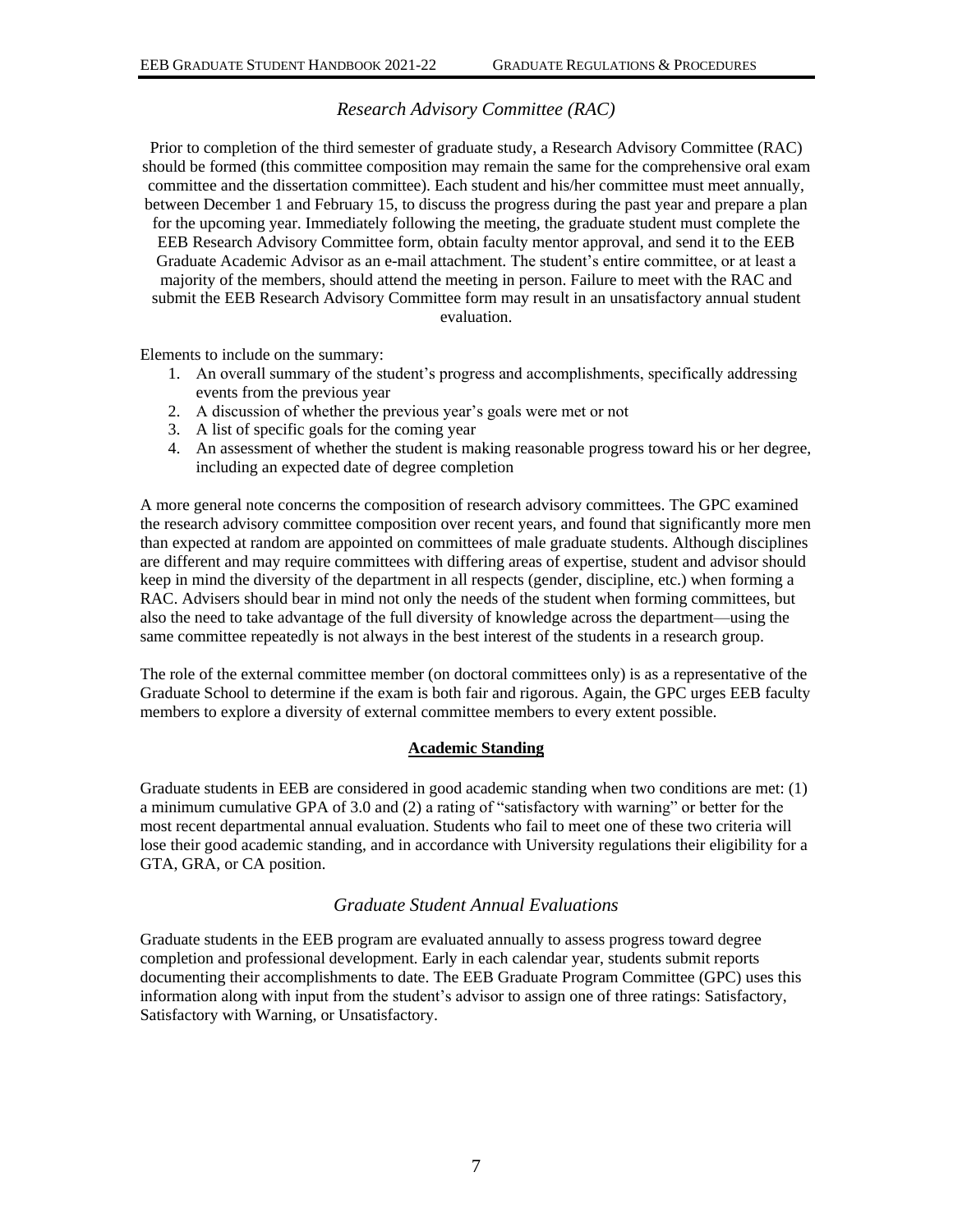A **Satisfactory** rating indicates that (1) the student is meeting the goals and objectives leading to degree completion, (2) that research is progressing acceptably, and (3) that the student is on schedule to graduate in a timely manner. In short, it indicates that the student is in good academic standing with the department and the Office of Graduate Studies.

A **Satisfactory with Warning** rating means that some aspects of the student's progress are problematic. Although the student is in good academic standing, he or she is in danger of being rated Unsatisfactory during the next evaluation cycle if his or her academic trajectory does not improve. The student is strongly urged to (1) meet with the adviser about how to correct the problems, (2) meet with the Research Advisory Committee about how to correct the problems, (3) report plans for correcting the problems to the Graduate Program Committee, and (4) correct the problems. It should be clear that Satisfactory with Warning is a warning of an impending (the next year) Unsatisfactory, if the problems (documented clearly to the student in a letter from the Graduate Program Committee) are not corrected.

An **Unsatisfactory** rating means that the Graduate Program Committee rates the student's progress as unacceptable. Reasons for an unacceptable rating generally include some combination of the following: sustained lack of progress in research; poor record of publication, presentations, proposals; GPA below 3.0; and poor teaching record. Students who receive an unsatisfactory rating are placed on academic probation with the university and are ineligible for hire to graduate assistantships until reinstated to good academic standing.

# *Remediation Procedure*

<span id="page-10-0"></span>A student judged for the first time to be making unsatisfactory progress in the program will typically receive a rating of Satisfactory with Warning. In such cases, specific areas needing improvement will be identified in the annual evaluation letter issued by the GPC. The student should meet with her/his adviser, and with her/his Research Advisory Committee, design a strategy for fixing the problems, and report on this strategy to the GPC in the form of a letter.

On receipt of an Unsatisfactory rating, a formal remediation plan, approved by the student's adviser and advisory committee must be submitted to the GPC within 1 month. Failure to do so is grounds for dismissal. If the GPC finds the remediation plan unacceptable, the student and adviser will meet with the GPC to reformulate the plan.

A second Unsatisfactory rating will be assigned if the student fails to meet the terms of the first remediation plan. Within 1 month of receipt of the second Unsatisfactory rating, the student and adviser must schedule a formal meeting with the GPC. A second remediation plan or dismissal from the program may be considered at this meeting.

A third Unsatisfactory rating triggers automatic dismissal from the program.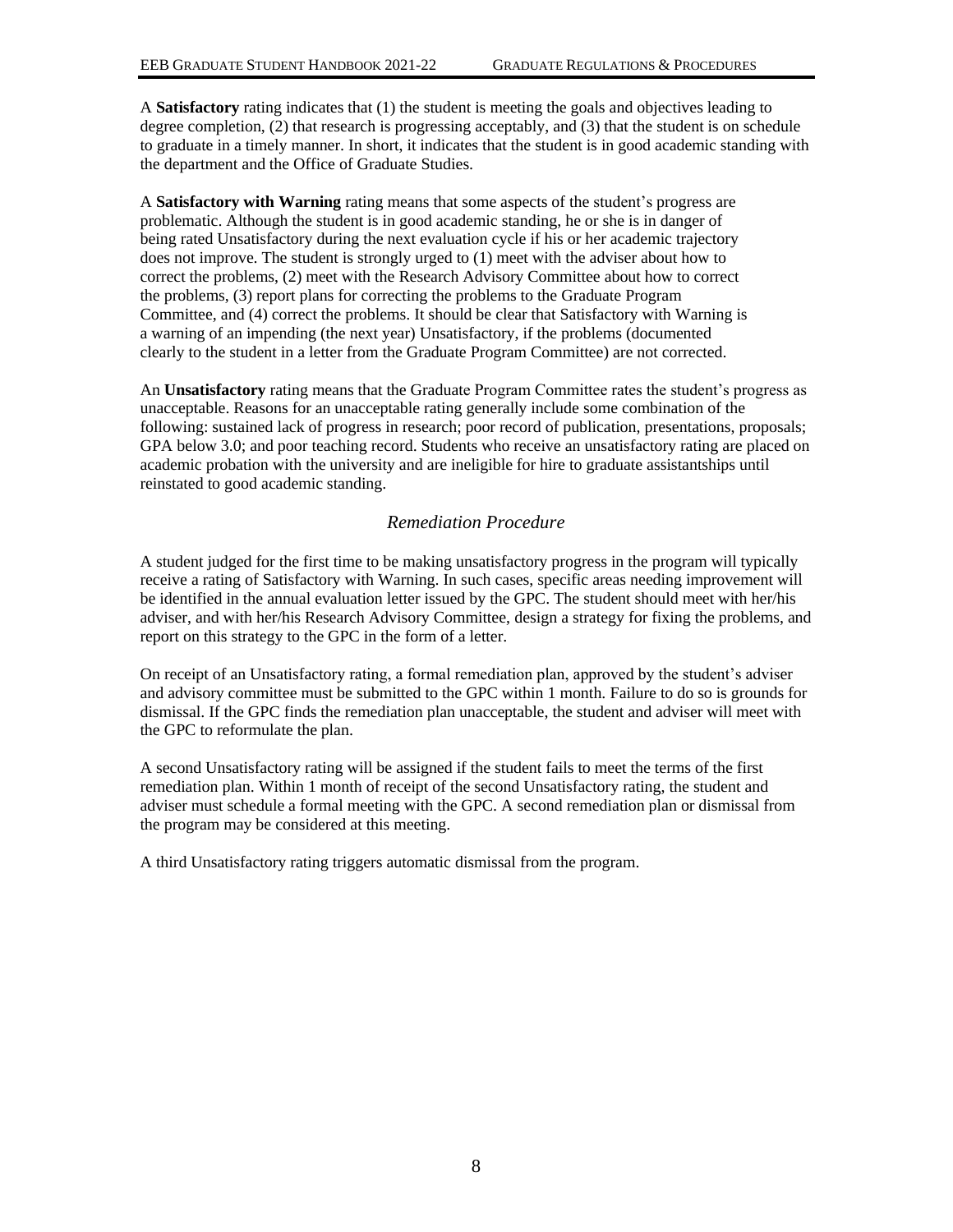# *Changes in Student Mentorship*

<span id="page-11-0"></span>Under some circumstances, it is beneficial for a graduate student to be paired with a new faculty mentor. These situations may come about for varied reasons, including changes in thematic focus, need for additional expertise, departure or retirement of the faculty mentor, or incompatibility of student and mentor. Successful change in mentorship will be contingent upon the identification of an appropriate new mentor and the willingness of the prospective new mentor to assume the responsibilities. Students can initiate this process at any time by contacting the chair of the Graduate Program Committee, the Director of Graduate Studies and/or the Department Chair. They can also consult resources outside the department such as the University Ombudsman, who can provide support in the process. EEB leadership is available to help guide the student through the change, which can include help in identifying a new mentor, communicating with the original mentor, and assisting in the transition. If a student wishes to continue a project that was initiated with the original mentor, details of transferring the project should be worked out in consultation with the Chair, who can mediate the process with the original mentor. Proposed changes in mentorship assignments will ultimately be approved by the EEB Department Chair, and must be signed by both the student and the new mentor(s).

# *Switching to the Master's Program*

<span id="page-11-1"></span>As a guideline to committees, in certain unusual situations, students in a doctoral program may not be able to complete a Ph.D. degree. In such an event, the student's advisory committee may recommend that the student switch to a master's program if the committee determines that the student's accomplishments in the doctoral program are suitable for a master's thesis or non-thesis report. The EEB Graduate Academic Advisor should be consulted to determine which degree requirements remain for the new degree program.

#### **Time Constraints**

#### *Maximum Tenure*

<span id="page-11-3"></span><span id="page-11-2"></span>The KU maximum tenure for EEB graduate students varies according to the degree sought. Master's students are allowed a maximum of seven years to complete the degree program, whereas doctoral students are allowed eight years. A student who earns both an M.A. and a Ph.D. from KU has a total of ten years in which to complete both degrees. Petitions to extend the time limits must be approved by the student's advisory committee and forwarded to the EEB GPC for consideration, before being forwarded to the College Office of Graduate Affairs for final approval.

Under normal circumstances, however, the Department expects master's degree students to complete the degree in 2-3 years of fulltime study, whereas Ph.D. students should take no longer than 4-5 years of full-time study. Students pursuing both a master's and Ph.D. are expected to complete the degree in 6 years.

### *Minimum Tenure*

<span id="page-11-4"></span>Doctoral students must complete the equivalent of at least three academic years of full-time graduate study at KU or other approved university. This time period may include time spent earning a master's degree.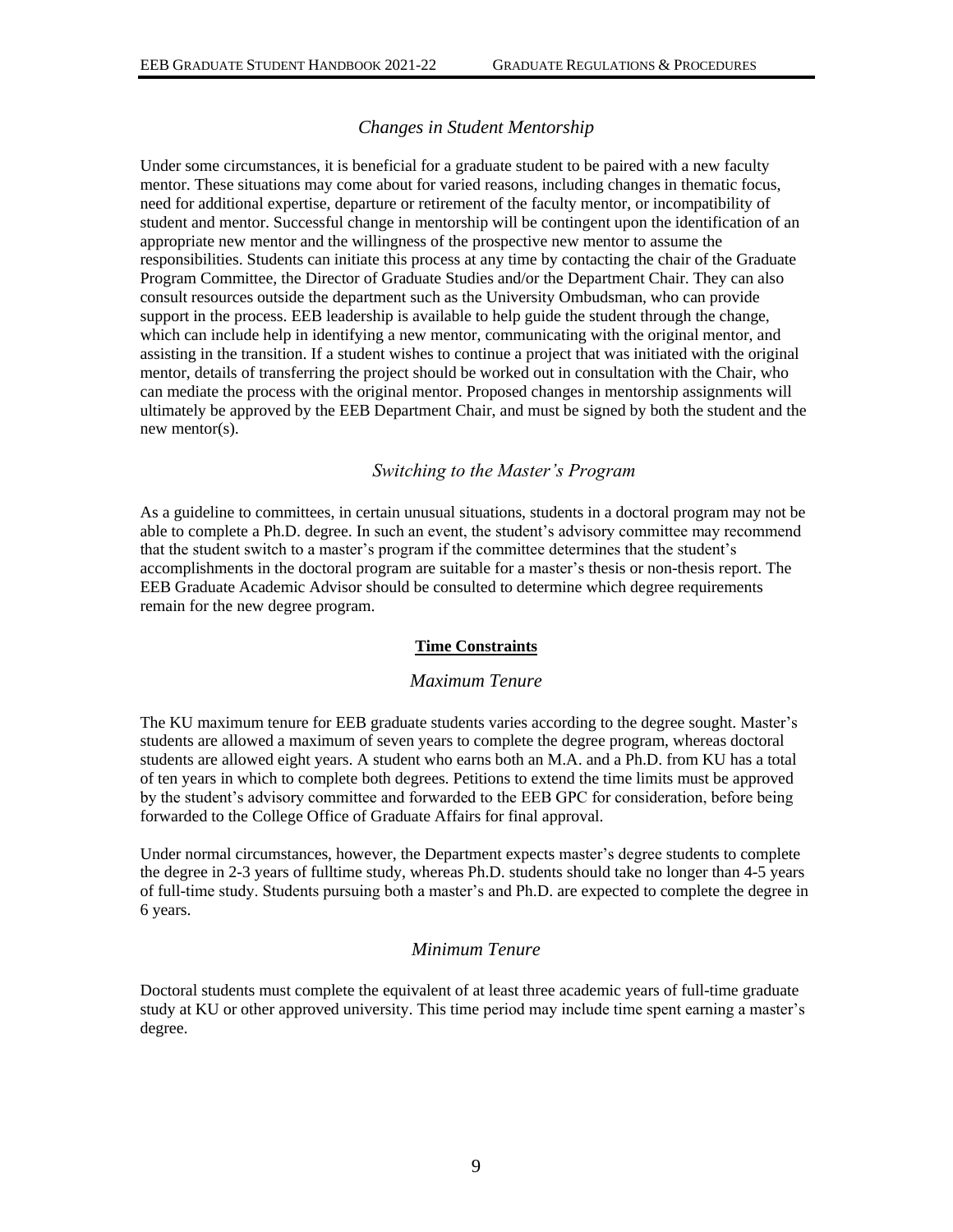# *Engagement and Enrollment in Doctoral Programs*

<span id="page-12-0"></span>Prior to taking the oral comprehensive exam, EEB graduate students must complete a minimum program engagement equivalent to two semesters of full-time study. This requirement can be met by two semesters of [full-time enrollment](https://policy.ku.edu/graduate-studies/fulltime-enrollment) as defined by University enrollment policy or by completion of at least 18 hours of enrollment that are completed over several part-time semesters.

See the policy library for more information about Doctoral [Degree Requirements](https://policy.ku.edu/graduate-studies/doctoral-degree-requirements) .

# **Credit Transfer**

<span id="page-12-1"></span>Not all graduate students are allowed to transfer credits completed at outside institutions. Since no credit hour completion requirement exists for doctoral students, doctoral students are not allowed to transfer graduate credits. Master's students do have a credit hour completion requirement: 30 credits for those pursuing the thesis option degree, or 36 credits for those pursuing a non-thesis master's degree. Accordingly, master's students are allowed to transfer up to 9 graduate credits from other institutions. Contact the departmental graduate academic advisor to obtain the necessary paperwork. More information can be found on the [graduate credit](http://policy.ku.edu/graduate-studies/graduate-credit) policy page.

### **Enrollment**

*Enrollment Requirement Policies*

<span id="page-12-3"></span><span id="page-12-2"></span>Enrollment requirements for EEB graduate students follow University and College regulations. Minimum enrollment requirements may vary according to a student's degree plan and progress toward degree completion. To avoid problems caused by enrolling in the incorrect number of credit hours, students should familiarize themselves with the [enrollment regulations stated in the](http://policy.ku.edu/graduate-studies/fulltime-enrollment)  [Policy Library.](http://policy.ku.edu/graduate-studies/fulltime-enrollment) Students may seek permission from the Graduate Program Committee (GPC) to petition the College when personal circumstances merit exception to the rules.

[Full-time enrollment](http://policy.ku.edu/graduate-studies/fulltime-enrollment) is defined as follows:

- o Fall and Spring semesters
	- Minimum 9 hours enrollment
	- **EXECUTE:** Minimum 6 hours enrollment plus a GTA/GRA/CA, regardless of percentage of appointment
	- Doctoral candidates enrolled in dissertation hours (*BIOL 999: Doctoral Dissertation*). See the [Doctoral Candidacy](http://policy.ku.edu/graduate-studies/doctoral-candidacy) policy for information on Post Comprehensive Enrollment.
- o Summer term
	- Minimum 6 hours enrollment
	- **I** Minimum 3 hours enrollment plus a GTA/GRA/CA, regardless of percentage of appointment
	- Doctoral candidates enrolled in dissertation hours (*BIOL 999: Doctoral Dissertation*). See the [Doctoral Candidacy policy](http://policy.ku.edu/graduate-studies/doctoral-candidacy) for information on Post Comprehensive Enrollment.

[Half-Time enrollment i](http://policy.ku.edu/graduate-studies/fulltime-enrollment)s defined as follows:

- o Fall and Spring semesters
	- 5 hours enrollment
	- 3 hours enrollment plus a GRA, regardless the percentage of appointment\*
- o Summer term (note not all loan companies require summer enrollment)
	- 3 hours enrollment
	- 1 hour enrollment plus a GRA, regardless the percentage of appointment.<sup>\*</sup>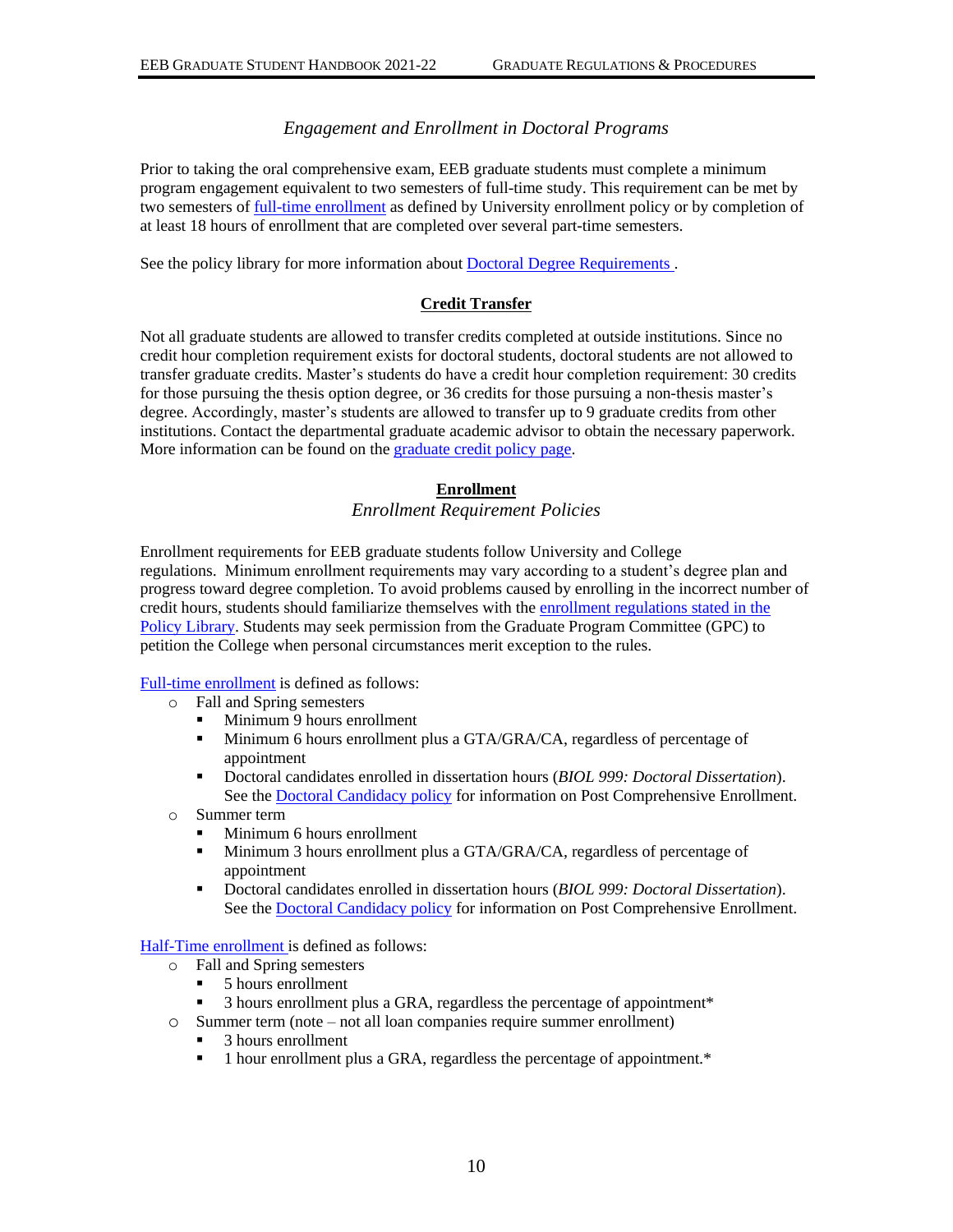\*Students who wish to defer student loans are often required to maintain at least half-time enrollment. Please note that, for students studying in a master's program, only master's students in their last semester of enrollment are eligible for the three quarters-time and half-time enrollment exception while holding a GRA. Also, please note that Ph.D. candidates who have met post-comprehensive enrollment requirements and had paperwork submitted on their behalf by the Graduate Academic Advisor are considered full-time students while enrolling in a single credit hour. See the [GRA](https://policy.ku.edu/graduate-studies/GRA-appointment-eligibility)  [appointment eligibility policy](https://policy.ku.edu/graduate-studies/GRA-appointment-eligibility) or the [GTA appointment eligibility policy](https://policy.ku.edu/graduate-studies/GTA-appointment-eligibility) for more information.

<span id="page-13-0"></span>Students enrolled in fewer hours than defined by half-time enrollment are considered part-time.

# *Master's & Pre-orals Doctoral Student Enrollment*

Master's students and doctoral students who have not yet passed the comprehensive oral exam (preorals) are required to enroll continuously for fall and spring semesters in a minimum of one credit hour. However, graduate students who hold a graduate research assistantship (GRA), curatorial assistantship (CA), or graduate teaching assistantship (GTA) must enroll in a minimum of six credit hours per semester to maintain eligibility for the assistantship. Summer enrollment is not generally required; however, if one of the following three circumstances applies, a minimum enrollment of one credit hour is required:

- o The student has a GRA appointment for the summer.
- o The student intends to graduate over the summer.
- o The student will use university resources during the summer (e.g. use lab space to conduct thesis or dissertation research).
- o The student receives departmental, university or external funds through scholarship or fellowship awards that require enrollment.

# *Post-oral Doctoral Student (Doctoral Candidate) Enrollment*

<span id="page-13-1"></span>Doctoral candidates must enroll continuously in at least 6 credit hours for each Fall and Spring semester until 18 post-comprehensive hours have been completed. Summer enrollment is not required unless one of the exceptions mentioned in the previous section applies.

The 18 post-comprehensive hours include credit hours from the semester during which the comprehensive exam was taken. At least one of the credit hours each semester must be in *BIOL 999: Doctoral Dissertation*––note that this requirement does not apply to the semester the student took the oral comprehensive exam. During the semester in which the student will complete the 18 credit hours, enrollment may drop to the number of hours required to complete 18. For example, a student entering the fall having completed 15 post-oral hours has to enroll in only 3 credit hours.

After fulfilling the 18-hour post-oral credit hour requirement, a student may reduce Fall and Spring semester enrollment to 1 hour of *BIOL 999: Doctoral Dissertation.*

Doctoral candidates enrolled in 1 credit hour of *BIOL 999: Doctoral Dissertation* are considered full-time. International students should visit the [ISS website,](http://iss.ku.edu/) contact the International Student Services (ISS) office at iss@ku.edu, or call them at 785-864-3617 and take care of any requirements to ensure that reduced enrollment does not interfere with their immigration status.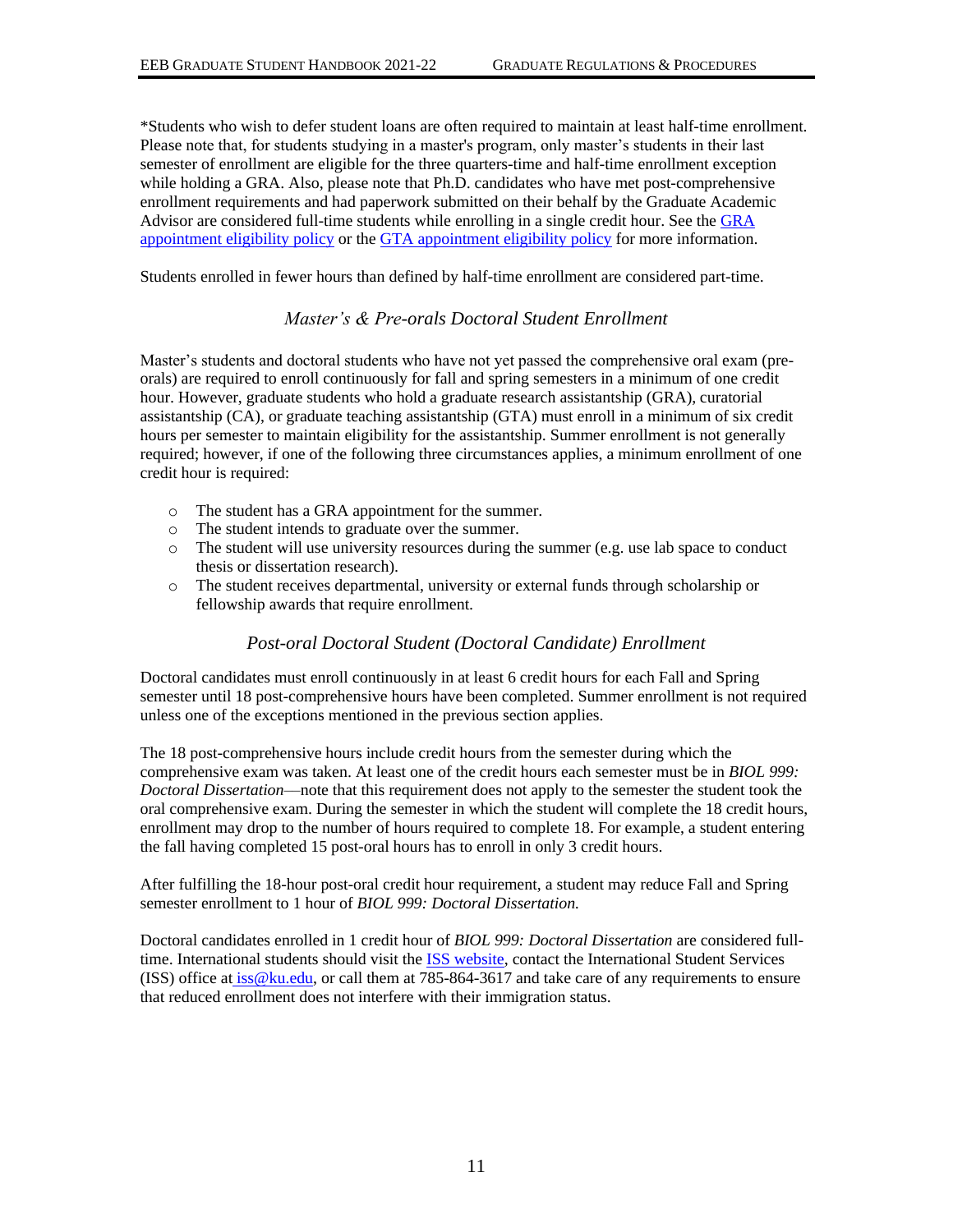Doctoral candidates who completed 18 post-oral credit hours and who hold assistantships (e.g. GTA, CA, GRA) qualify for reduced enrollment providing two conditions are met:

- 1. Students must enroll in at least one credit hour of *BIOL 999: Doctoral Dissertation* (note that *BIOL 985: Advanced Study* may not be used as a substitute) and
- 2. EEB Graduate Academic Advisor must be notified so that a "GTA/GRA/CA Certification to Enroll in Fewer Than Six Hours" can be filed with the Office of Graduate Studies.

Doctoral candidates are strongly encouraged to familiarize themselves with the post comprehensive [enrollment regulations.](https://policy.ku.edu/graduate-studies/doctoral-candidacy) Additional information about this policy is available on the [COGA post](http://coga.ku.edu/progress-to-degree/enrollment/post-comprehensive-enrollment)[comprehensive enrollment page.](http://coga.ku.edu/progress-to-degree/enrollment/post-comprehensive-enrollment) Failure to comply with the policy may result in additional enrollment requirements and tuition expenses near the end of the graduate program.

#### *Enrollment Requirements for Graduation*

Students must be enrolled during the term in which they graduate. This requirement, however, is waived if all degree requirements are completed within the first two weeks of the fall or spring semester or within the first week of the summer session, providing the student was enrolled during the previous term. Early graduation dates and deadlines are available on the [Graduate Studies Graduation](http://graduate.ku.edu/graduation) [Calendars.](http://graduate.ku.edu/graduation)

### *Impact of Enrollment on Social Security Tax Withholding*

Students holding assistantship appointments should be aware that less than full-time enrollment will trigger social security tax withholding from their paychecks, though international students who hold certain types of visas may be exempt. Doctoral candidates who have completed 18 post-orals credits are exempt from social security tax deductions when enrolled in a single credit of *BIOL 999 Doctoral Dissertation* while holding a GTA, GRA, or GA appointment.

#### *Engagement and Enrollment in Doctoral Programs*

Doctoral students are required to demonstrate engagement in their program to qualify for the Oral Comprehensive Exam. This can be fulfilled in one of two methods:

- Two fall and/or spring semesters of full-time enrollment in KU coursework as defined by University policy
- At least 18 hours of enrollment KU coursework spread out over several part-time semesters

#### *International Student Enrollment Requirements*

International students are required to maintain full-time status (see above) in order to meet U.S. immigration requirements. Summer enrollment is not required for purposes of maintaining a visa unless it is the student's first or last term; however, other circumstances, such as a GRA appointment or the receipt of university scholarship funds, may necessitate summer enrollment. For further information, visit the [ISS website,](http://iss.ku.edu/) contact the International Student Services (ISS) office at iss@ku.edu, or call them at 785-864-3617.

### *Leave of Absence*

If personal circumstances warrant a break from graduate study and enrollment requirements, a student may seek permission from the EEB GPC to petition the College for a leave of absence. Contact the departmental Graduate Academic Advisor for assistance.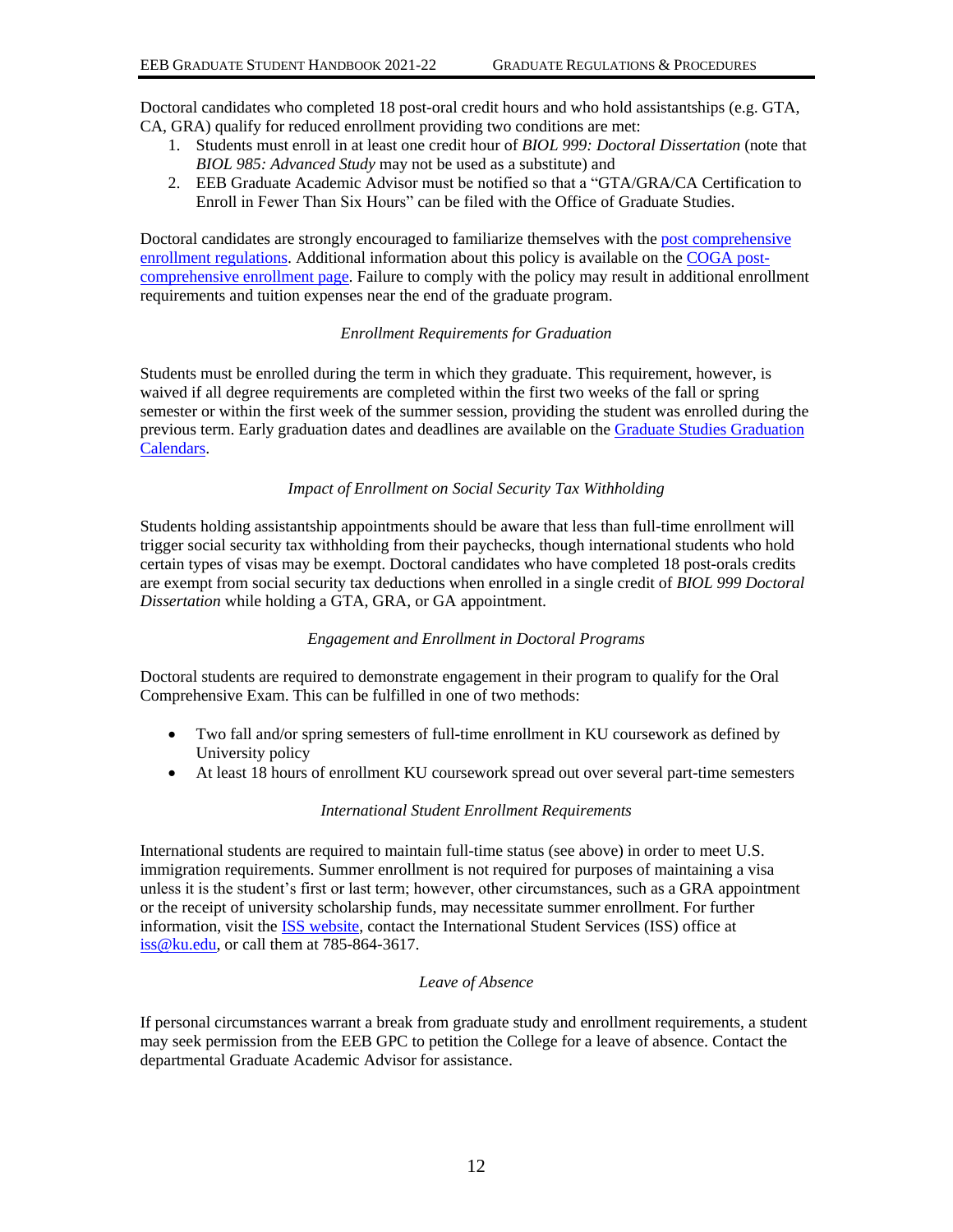# **Graduate Student Health Insurance**

<span id="page-15-0"></span>The University of Kansas, together with the Kansas Board of Regents, offers health insurance coverage for eligible graduate students through United Healthcare Student Resources. Eligibility, requirements, and premiums vary depending on the student's status.

- $\circ$  Students who hold a 50% GTA/GRA appointment and meet the eligibility requirements qualify for KU's reduced premium health insurance plan offered through United Healthcare.
- o Students who are not employed as GTA/GRAs may be eligible to enroll in the regular health insurance plan underwritten by United Healthcare.
- $\circ$  Health insurance is mandatory for international students on an F-1, F-2 and J-1 visa and is automatically added after the student enrolls in classes. For more information visit the [Insurance Requirements section of the International Student Services website.](http://iss.ku.edu/insurance)

Students enrolled in a graduate student health insurance plan should check the policy's terms of eligibility and enroll accordingly. Visit th[e Graduate Student Health Insurance](https://humanresources.ku.edu/graduate-student-health-insurance) page for more information and insurance premiums or contact Stephanie Miller at [swmiller@ku.edu,](mailto:swmiller@ku.edu) or at 785-864-1817 with your health insurance questions.

#### **Graduate Assistantship Appointments**

<span id="page-15-1"></span>Most graduate students in EEB receive a funding package that includes a combination of graduate teaching (GTA), research (GRA), and curatorial assistantships (CA). These appointments include tuition sponsorship and depending on the funding source may include full or partial fee sponsorship as well. Students must be in good academic standing to be eligible for appointment to a graduate assistantship. More information about this is available in the "Academic Standing" section of the handbook. Students must be enrolled as full-time students to be eligible to hold teaching or research assistantships. Students employed in half-time assistantships (20 work hours/week) are eligible to enroll in KU's GTA/GRA health insurance plan, which is available at a reduced premium rate. More information about health insurance is included in the "Graduate Student Health Insurance" section of the handbook.

### *Graduate Teaching Assistantships (GTA)*

<span id="page-15-2"></span>The EEB Graduate Academic Advisor will solicit GTA requests from EEB graduate students several months prior to the term of appointment. Students should consult with their faculty advisers to determine the source of funding for the upcoming term prior to submitting a GTA application. In the event that the number of GTA applications exceeds the number of available positions, GTAs are appointed using a prioritization scheme that takes into consideration the student's most recent annual evaluation rating, time in the program, record of teaching, and previous types of funding received.

During the past academic year, half-time  $(0.50$  FTE = 20 hours/week) GTA positions in EEB were paid a starting salary of \$9370 per semester. Minimum GTA salaries for the coming year will be no less than \$9370 per semester, and may even see an increase if budgetary funding allows for raises or merit pay increases.

Students who hold a 50% GTA appointment receive a full tuition waiver as well as payment of 3 credit hours of campus fees. All new GTAs must complete a training program that includes mandatory attendance a[t KU's New GTA Orientation,](http://cte.ku.edu/node/45718) follow-up training sessions, and the completion of an online tutorial. International students must meet [English proficiency requirements](https://gradapply.ku.edu/english-requirements) or pass the [SPEAK](http://aec.ku.edu/speak-test-and-testing-information)  [test](http://aec.ku.edu/speak-test-and-testing-information) to qualify for a GTA position. Contact the Applied English Center a[t aec@ku.edu,](mailto:aec@ku.edu) or at 785-864- 4606 should you require information and updates on the SPEAK test.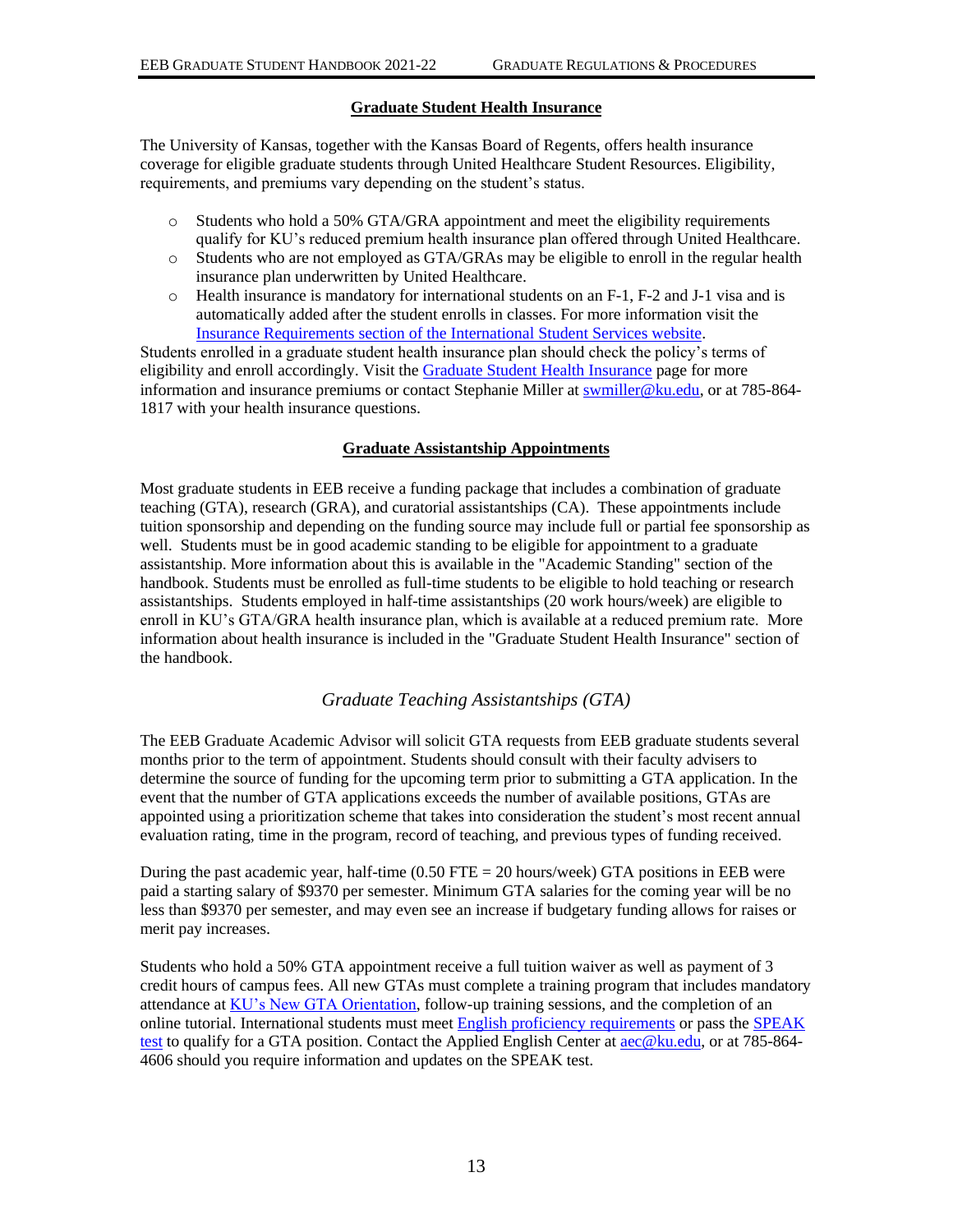University policy strictly limits the number of GTA assignments a graduate student may receive while enrolled in a graduate program at KU. Those admitted to a master's program are limited to **6** semesters of GTA-ships. In the spring of 2019 Graduate Studies increased the maximum allowable number of GTA appointments for students admitted to the doctoral program to **16** semesters The same limit, namely 16, applies to those admitted for both a master's and doctoral program. Summer appointments do not count toward the GTA semester limit.

# *Graduate Research Assistant (GRA) and Curatorial Assistant (CA)*

<span id="page-16-0"></span>Faculty advisers will notify graduate students when funding is available for GRA or CA appointments. Salaries for GRAs are determined by the grant's P.I. using the pay matrix developed by the hiring unit. Most often, EEB graduate students are hired by one of three units: the Department of Ecology and Evolutionary Biology (EEB), the Biodiversity Institute (BI), or the Kansas Biological Survey (KBS). Whenever possible, GRA salaries mirror EEB GTA salaries. The P.I. should work with the appropriate hiring staff (Graduate Academic Advisor in EEB or the designated BI or KBS staff) to complete the appointment documents. With the implementation of Shared Service Centers P.I.s are no longer required to complete the Staff & Staff Dependent Rates form or sponsorship authorization forms. If the hiring grant does not provide for tuition and fee sponsorship, and if the student in question is studying in a Ph.D. program, the P.I. may request assistance from the Tuition Assistance Pool (TAP) by informing the appropriate hiring staff.

Students who enroll for the summer semester but do not hold a GRA/GTA position may qualify for the in-state tuition rate by meeting the eligibility criteria for the previous spring and fall semester. For more information, visit the [Staff and Staff Dependent Rates Policy](http://registrar.ku.edu/staff-and-staff-dependent-rates) on the University Registrar site. Contact the EEB Graduate Academic Advisor if you find that the waiver has not been applied to your account.

#### **Travel**

# *Travel Authorization & Insurance*

<span id="page-16-2"></span><span id="page-16-1"></span>Students traveling out-of-state on behalf of the university, e.g., to attend professional conferences or to visit field sites for research, must report their travel plans to the university. This is particularly important for students who anticipate reimbursement of travel costs. However, even those traveling on their own dime are asked to report travel, in part because each individual traveling on university business is covered by a \$100,000 accidental death and dismemberment policy. All EEB graduate students must complete th[e online Travel Request form](https://deptsec.ku.edu/~ssc/forms/form/1) prior to domestic or international travel.

Additionally, the University of Kansas requires that all students who travel as institutional-affiliates register international travel through the [Student International Travel Registry.](https://ku.studioabroad.com/index.cfm?FuseAction=Programs.ViewProgram&Program_ID=10481) More information is available on the [International Travel Policies page](http://international.ku.edu/studenttravel) on the International Affairs website.

# *Travel Funds*

<span id="page-16-3"></span>Departmental: EEB students may submit a written request for financial support when attending professional meetings. In order to qualify for funding the student must make an oral or poster presentation at the meeting. The maximum award is \$300. Students requesting departmental travel funds must concurrently apply for or have previously received travel funds from Graduate Studies (see below for details).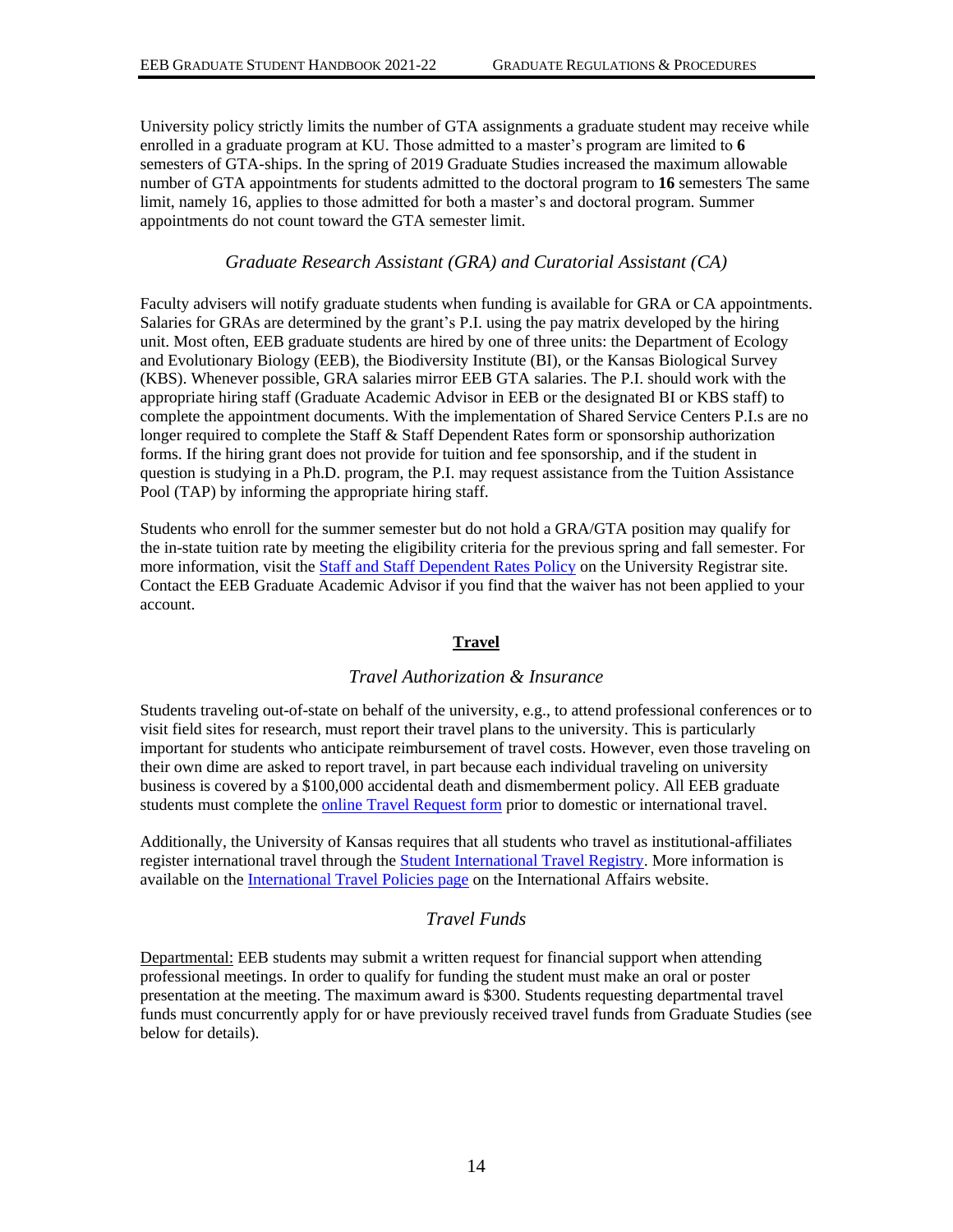Applications for departmental travel funds should be submitted to the department chair three weeks prior to the meeting and must include the following: (1) a letter or e-mail request that lists the conference name and location, dates of travel, and a budget identifying other sources of funding, including th[e Graduate Scholarly Presentation Travel](https://graduate.ku.edu/graduate-scholarly-presentation-travel-fund) fund, (2) a brief letter or e-mail of endorsement from the student's faculty advisor, and (3) a copy of the title and abstract of the presentation. For more information, contact the EEB Program Assistant at the EEB office (2041 Haworth).

Biodiversity Institute: Graduate students whose faculty mentor is affiliated with the Biodiversity Institute may request financial assistance for travel to conferences or training opportunities from the BI director, Jorge Soberón. Students can contact Dr. Soberón a[t jsoberon@ku.edu](mailto:jsoberon@ku.edu) or at 785-864-4540.

Office of Graduate Studies: The Graduate Scholarly Presentation Travel Fund is available to graduate students through the Office of Graduate Studies and operates on a first come, first served, basis. To be eligible students must be traveling to a regional or national meeting of a learned or professional society for the purpose of presenting a paper. Students are limited to one \$500 award during their graduate career at KU. Applications must be submitted at least 30 days prior to the expected departure date and must be accompanied by a one-page copy of the abstract. To receive these funds, students must [submit an application for travel funds to Graduate Studies.](https://graduate.ku.edu/graduate-scholarly-presentation-travel-fund)

[TOP](#page-0-0)<sup>1</sup>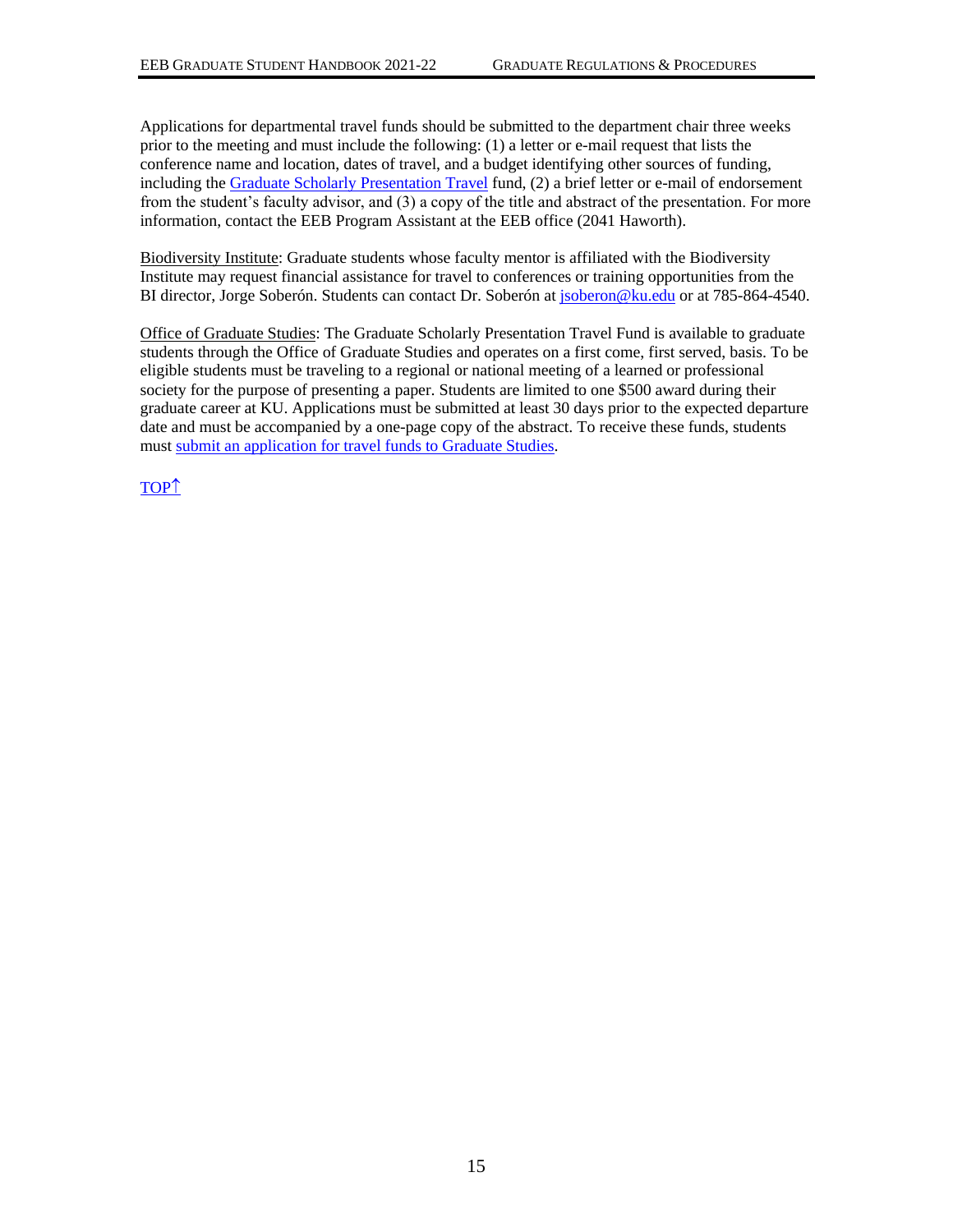# **EEB Graduate Degree Requirements**

# **M.A. Degree**  *Option I (Thesis) & II (Non-thesis)*

<span id="page-18-2"></span><span id="page-18-1"></span><span id="page-18-0"></span>Two options leading to the M.A. degree are offered. Option I (Thesis) is research-oriented and requires a thesis. Option II (Non-thesis) emphasizes broader graduate training without a concentration on research.

# *Committee Composition*

<span id="page-18-3"></span>Master's committees must comprise at least 3 members. All members must be appointed to KU's Graduate Faculty and authorized to serve on the committee. The majority of committee members (2) must be tenured or tenure-track EEB faculty. As long as the majority requirement is met additional committee members may be from EEB, another department or another institution. Unlike doctoral committees Master's committees do not require a Graduate Studies representative, a function performed by a faculty member from a department other than EEB. Students are strongly encouraged to use the breadth of diversity in the department in forming a committee. More information can be found on th[e Master's Student Oral Exam Committee Composition page.](http://policy.ku.edu/graduate-studies/masters-oral-exam-committee-composition)

# *Required Course Work for Master's Students*

<span id="page-18-4"></span>Most course work requirements are identified during the student's PAM meeting. Students are expected to take graduate-level courses (or have equivalent knowledge) in ecology, evolution, and systematics. A student's advisory committee may add course requirements during annual meetings as necessary. Listed below are specific course requirements for all master's students in the EEB department:

- (1) Students must complete BIOL 805, *Scientific Integrity in EEB*, in the fall semester during the first year of graduate study – they are expected to attend departmental seminars in subsequent semesters.
- (2) Students must complete a graduate-level course in statistics, typically fulfilled by completing BIOL 841, *Biometry I,* in the fall semester during the first year of graduate study. Alternatively, students may demonstrate equivalent background knowledge or experience.
- (3) Students must complete BIOL 801, *Core Topics in Current EEB Research*, in the spring semester during the first year of graduate study.
- (4) Students pursuing Option I (Thesis) must complete a minimum of one credit hour of BIOL 899 (Master's Thesis).

Master's students must meet a credit-hour-completion requirement. Those in the Thesis program must complete a minimum of 30 graduate-level credit hours, with no more than 10 of the 30 from enrollment in thesis or advanced study hours. Those in the Non-thesis program must complete a minimum of 36 graduate-level credit hours, with no more than 12 of the 36 from enrollment in thesis, research or advanced study hours.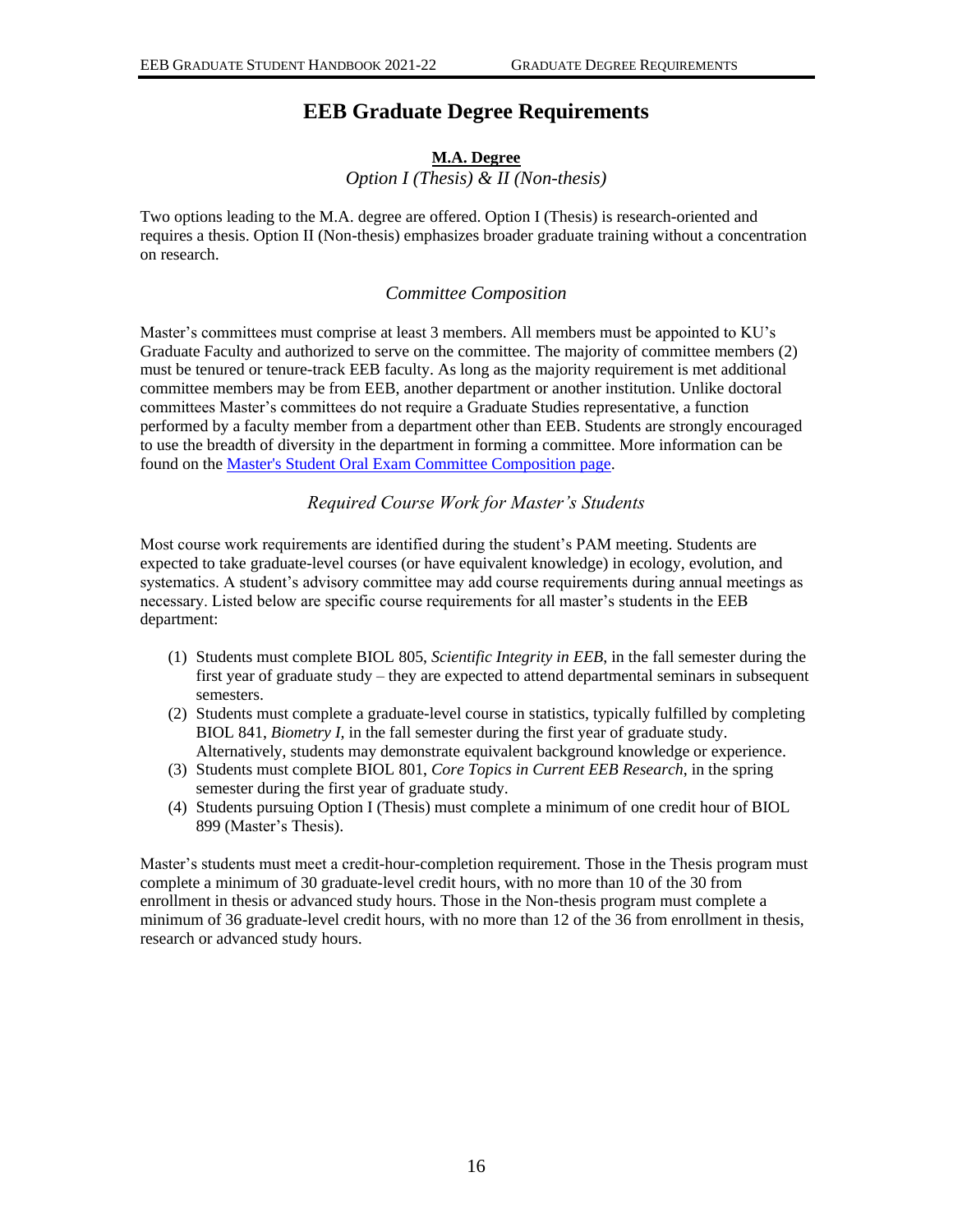# *Master's Defense for Option I (Thesis) Students*

# <span id="page-19-0"></span>(Contact the Graduate Academic Advisor for guidelines and best practices during the COVID-19 pandemic)

During the final semester of enrollment, students pursuing the Option I (Thesis) master's degree are required to give a public presentation of their thesis research and complete a thesis defense. The thesis presentation should follow the standard departmental seminar format. The master's thesis defense consists of a substantive test of the student's knowledge of the field and the thesis topic, with  $\sim$ 50% of the time devoted to general exam questions that cover the full breadth of the candidate's field of study (i.e., general knowledge of ecology and evolutionary biology). At the discretion of the student and adviser, the defense may be held on the same day as the thesis presentation, or the events may be held on separate days. The defense examining committee must comprise of at least 3 members and the majority of committee members (2), which includes the committee chair, must be physically present during the examination and defense. Students must follow the Master's Exam Committee Composition [policy.](http://policy.ku.edu/graduate-studies/masters-oral-exam-committee-composition) In some cases, it may be possible for committee members to attend the examination via mediated means such as tele/video-conferencing according to the [exam attendance policy.](http://policy.ku.edu/graduate-studies/oral-exam-attendance) To pass the thesis defense, a student must receive a majority of passing votes from the examining committee. Under no circumstance is the student allowed to take the exam more than 2 times.

### **Students must contact the EEB Graduate Academic Advisor two to three weeks prior to the anticipated presentation and defense to request departmental and College permission to schedule the events.**

Students planning to defend a master's thesis must submit copies of the thesis to the entire examining committee and to the GPC no less than two weeks (or longer if requested by the student's committee) in advance of the planned defense. The thesis should meet [general formatting regulations.](http://www.graduate.ku.edu/formatting) For more information about thesis and dissertation formatting and th[e schedule of ETD](https://workshops.ku.edu/workshops.php) workshops and enter "Thesis Dissertation" in the Keyword(s) box.

# *Master's Final Examination for Option II (Non-thesis) Students*

<span id="page-19-1"></span>During the final semester of enrollment in course work when the Non-thesis program activities are nearing completion, students pursuing the Option II (Non-thesis) master's degree must successfully complete a general oral exam. The exam is similar in structure to a doctoral oral comprehensive exam; however, the exam is shorter, and depth and breadth of knowledge required of the student is less comprehensive than expected of a doctoral aspirant. The examining committee must comprise of at least 3 members and the majority of the committee members (2) must be physically present during the examination. Students must follow th[e Master's Student Oral Exam Committee Composition policy.](http://policy.ku.edu/graduate-studies/masters-oral-exam-committee-composition) In some cases, it may be possible for committee members to attend the examination via mediated means such as tele/video-conferencing according to the [exam attendance policy.](http://policy.ku.edu/graduate-studies/oral-exam-attendance) To pass the master's final examination, a student must receive a majority of passing votes from the examining committee. Under no circumstance is the student allowed to take the exam more than 2 times.

### **Students must contact the EEB Graduate Academic Advisor two to three weeks prior to the anticipated examination to request departmental and College permission to schedule the event.**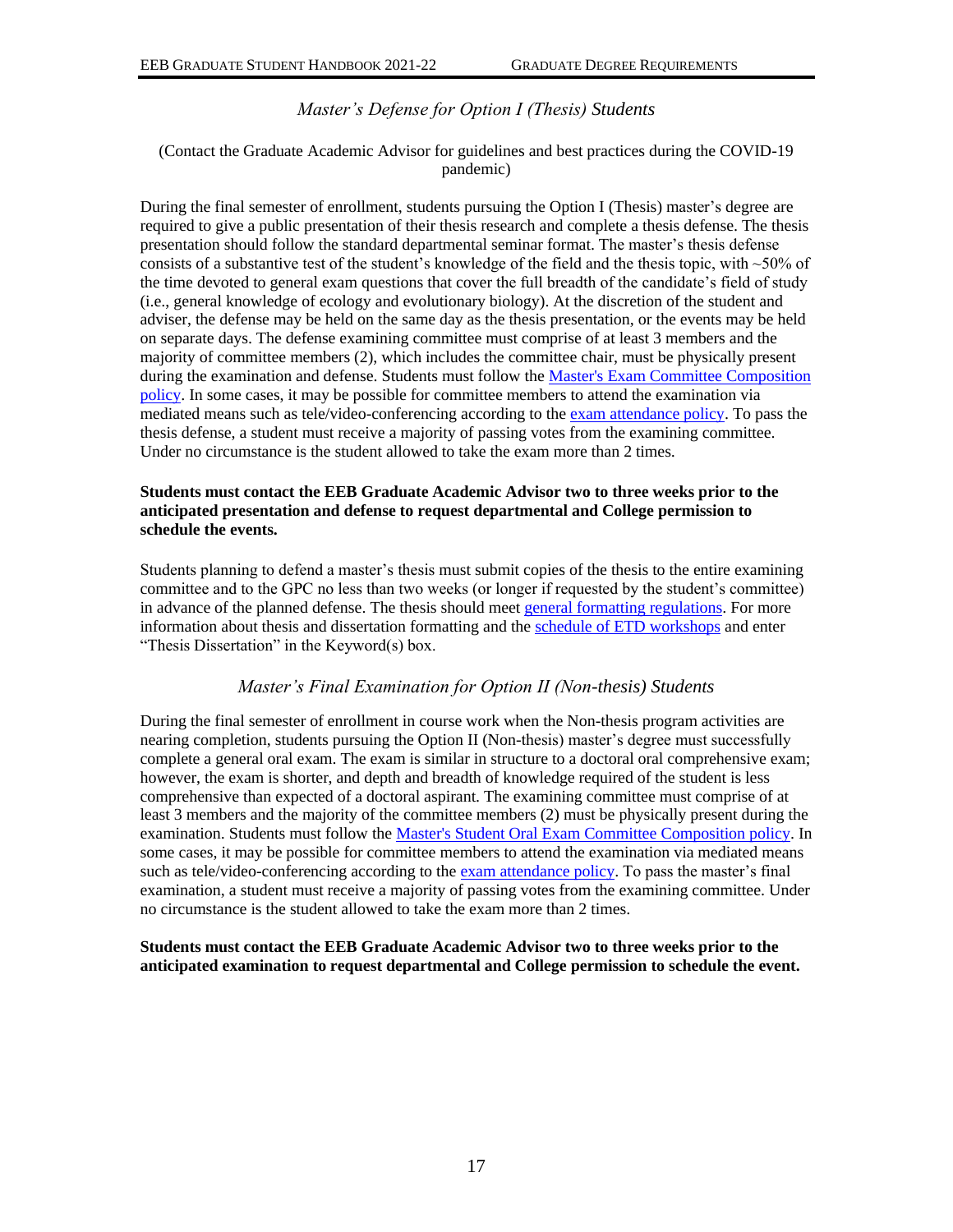# *Research*

<span id="page-20-0"></span>Students in M.A. Option I (Thesis) must produce a thesis showing the results of original research. The committee-approved thesis must be submitted electronically to th[e UMI/ProQuest](https://www.etdadmin.com/main/home) submission site as well as comply with [KU's Thesis and Dissertation formatting rules.](http://guides.lib.ku.edu/etd) Students are encouraged to attend one of the free EDT Workshops offered by KU Libraries advertised on the latter website. As part of the degree completion the student is required to email [cogadocs@ku.edu](mailto:cogadocs@ku.edu) with scans of the title and acceptance pages signed by the examining committee members. The student should include the Graduate Academic Advisor in the email. Additionally, the student must provide an electronic PDF of the thesis to the EEB Academic Advisor for storage in departmental files.

Students in M.A. Option II (Non-thesis) must conduct research with one or more faculty members involving work on a research problem that requires use of literature and laboratory and/or field techniques. Non-thesis students are required to submit a comprehensive written report to their research advisory committee. Examples of research problems that could be the basis of the written report include a literature review of a critical issue in a scientific discipline, original research, or other creative activity approved by the advisory committee. A copy of the committee-approved report must be submitted to the Graduate Academic Advisor as a PDF document. Additionally, the student is required to submit a paper copy of the title page containing signatures of the advisory committee members.

Finishing students in the EEB graduate program must schedule an in-person exit interview with the Chair of the EEB department to discuss their experience in the EEB graduate program. The Chair will summarize the interview, and, with the student's consent, provide a copy to the Graduate Program Committee. The information gained from this interview will be used to address deficiencies or to further improve existing strengths in the program.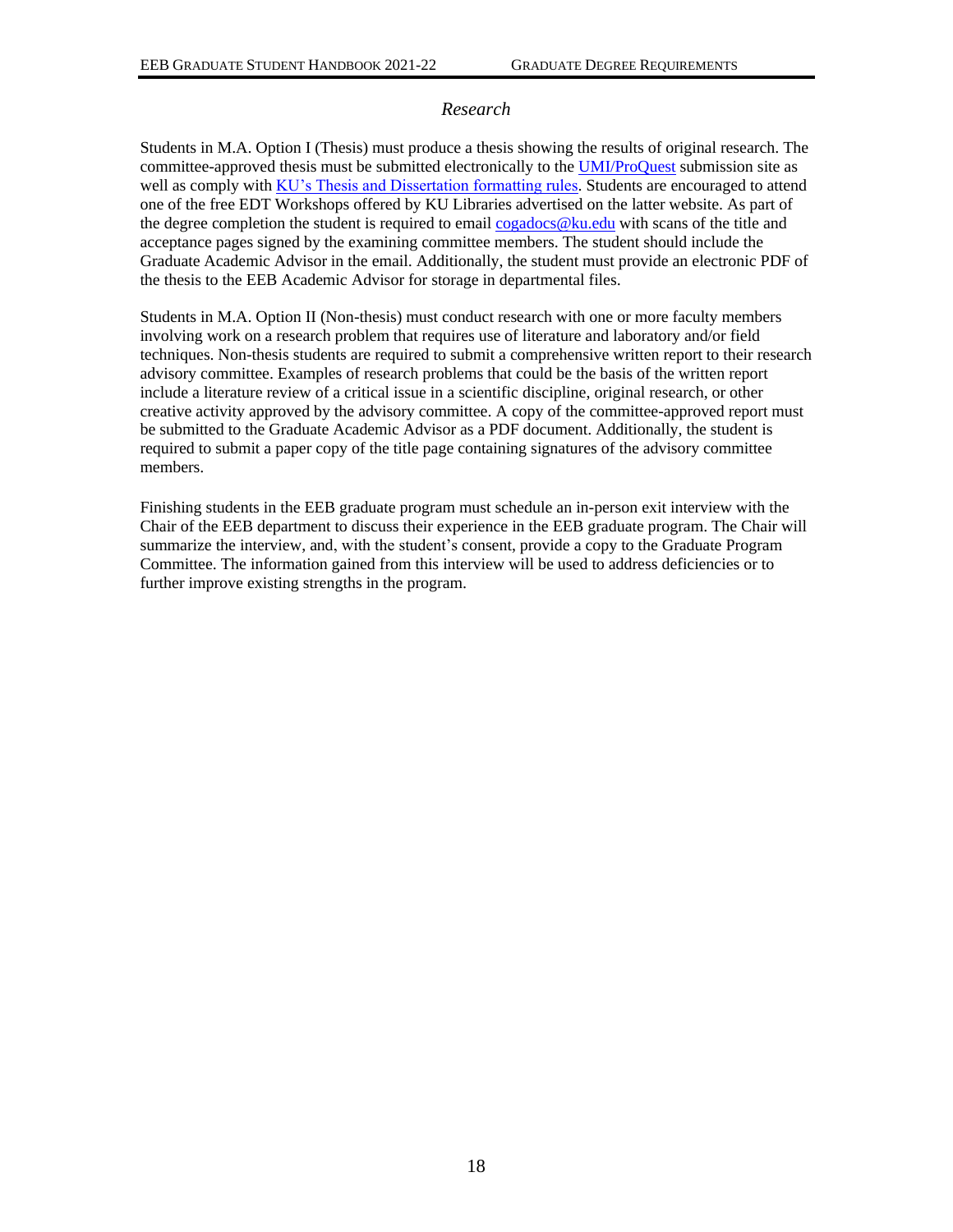# **Policy for M.A. to Ph.D. transitions within EEB**

<span id="page-21-0"></span>The following guidelines apply to students who are admitted to the EEB graduate program as to pursue an M.A. degree and who subsequently decide, after they begin their degree, that they would like to pursue a Ph.D. in EEB.

# <span id="page-21-1"></span>*Route 1: A student admitted to the M.A. program completes the M.A. first, then begins a Ph.D. degree*

When a student finishes one degree and begins another, the two degrees are treated as independent. The student must formally apply to the Ph.D. program through Graduate Studies as with any new degree-seeking student. The student may request the application fee be waived by asking the EEB Director of Graduate Studies.

If the student is subsequently admitted into the Ph.D. program, all EEB funding guarantees and benchmark timelines automatically reset to department standards for a new Ph.D. student. The student is eligible to be nominated for KU first-year fellowships, such as Self and Chancellor's fellowships. Regardless whether the student received their M.A. degree from KU or another school, research (e.g. publications) that were used in support of the M.A. cannot be again counted in support of the Ph.D. degree.

# <span id="page-21-2"></span>*Route 2: A student admitted to the M.A. program transfers to the Ph.D. program without completing the M.A. degree*

When an existing EEB M.A. student switches to the Ph.D. program without finishing the M.A., the process is handled internally to EEB. The student does not apply through Graduate Studies, but submits application materials directly to the EEB Admissions Committee. The submission deadlines and timeline are identical to those for new applicants to the graduate program. Since applications are handled internally, there is no application fee.

If the student is deemed admissible to the Ph.D. program by the Admissions Committee, the mentor must then submit a revised funding plan for approval by the Chair. EEB funding guarantees and benchmark timelines do not reset. The existing 4-semester funding guarantee for the M.A. is extended to 10 semesters for the Ph.D., with time already spent in the M.A. program counted as part of the 10 semester guarantee. The benchmark timelines do not reset but are each delayed by one semester as follows: the qualifying exam and dissertation proposal defense shall be taken by the end of the  $5<sup>th</sup>$  and  $6<sup>th</sup>$  semester respectively (pushed back from the  $4<sup>th</sup>$  and  $5<sup>th</sup>$  semester). Exceptions due to extenuating circumstances may be considered by the GPC on a case-by-case basis. Since these students are not considered "first year" students, they are not eligible to be nominated for KU first-year fellowships such as Self and Chancellor's fellowships. Research conducted during the student's time in the (unfinished) M.A. program prior to switching may be used in support of the Ph.D. degree.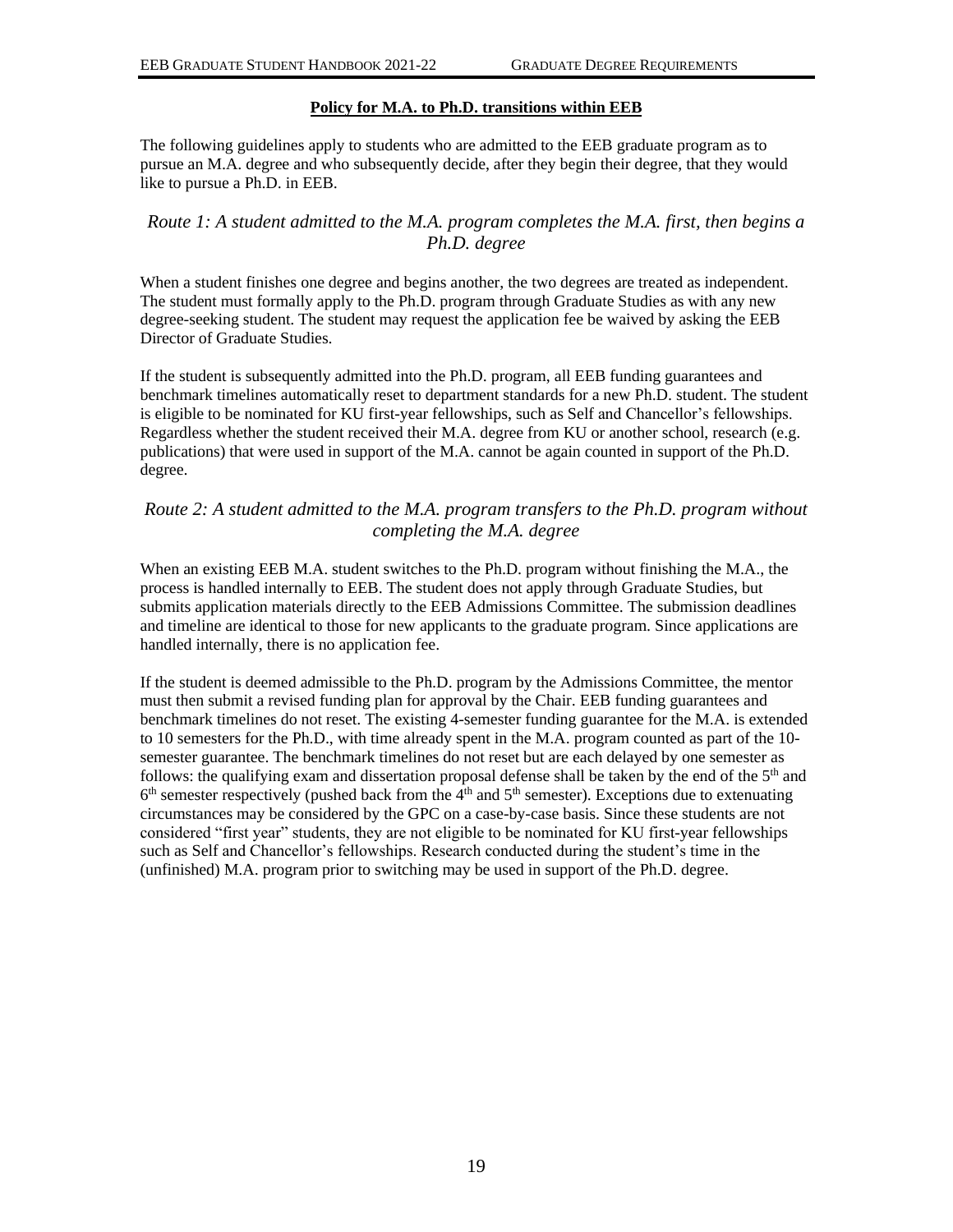# **Ph.D. Degree**

# *Required Coursework for Doctoral Students*

<span id="page-22-1"></span><span id="page-22-0"></span>Coursework requirements for EEB graduate students are identified during the PAM meeting, which comprises the student, the student's advisor and two additional faculty members. Students are expected to take graduate-level courses in ecology, evolution, and systematics. A student's research advisory committee (RAC) may decide to add course requirements to a student's degree program during annual meetings as deemed necessary. In addition to courses identified during PAM or RAC meetings, all doctoral students are expected to take the following courses or show proof of equivalent knowledge:

- (1) Students must complete BIOL 805, *Scientific Integrity in EEB*, in the fall semester during the first year of graduate study – they are expected to attend departmental seminars in subsequent semesters.
- (2) Students must complete a graduate-level course in statistics, typically fulfilled by completing BIOL 841, *Biometry I,* in the fall semester during the first year of graduate study. In its stead, students may demonstrate equivalent background knowledge or experience.
- (3) Students must complete BIOL 801, *Core Topics in Current EEB Research*, in the spring semester during the first year of graduate study.
- (4) Students pursuing the doctorate must complete at least one credit hour of BIOL 999, *Doctoral Dissertation*.

# *Committee Composition*

<span id="page-22-2"></span>Doctoral committees must comprise at least 5 members **all of whom must be appointed to the Graduate Faculty** and authorized to perform their respective functions (chair, graduate studies representative or regular member) on doctoral exams.

The majority (3) must be tenured or tenure-track EEB or EEB affiliate. One member must serve as the KU Graduate Studies Representative and may be a faculty member from a different department or a faculty with a courtesy appointment in the candidate's home department. Courtesy faculty who fulfill the EEB majority requirement may not simultaneously serve as the Graduate Studies representative. As long as the majority and the Graduate Studies Representative requirement is met, additional members may hail from EEB, another KU department or another institution. Students must follow the Doctoral Student Oral [Exam Committee Composition policy.](http://policy.ku.edu/graduate-studies/oral-exam-committee-composition/)

# *Assistantships*

<span id="page-22-3"></span>Doctoral students must complete at least two semesters of half-time (20 hours per week) supervised teaching, curatorial, or research assistantships. Alternative experiences may be approved by the student's advisory committee.

# *Engagement and Enrollment in Doctoral Programs*

<span id="page-22-4"></span>Prior to taking the oral comprehensive exam EEB graduate students must complete two semesters (fall, spring or summer) of fulltime study at KU. The student may spend this time on academic or professional pursuits, including working as a teaching or research assistant.

See the policy library for more information concerning [Engagement and Enrollment in Doctoral](https://policy.ku.edu/graduate-studies/engagement-enrollment-doctoral-programs)  [Programs.](https://policy.ku.edu/graduate-studies/engagement-enrollment-doctoral-programs)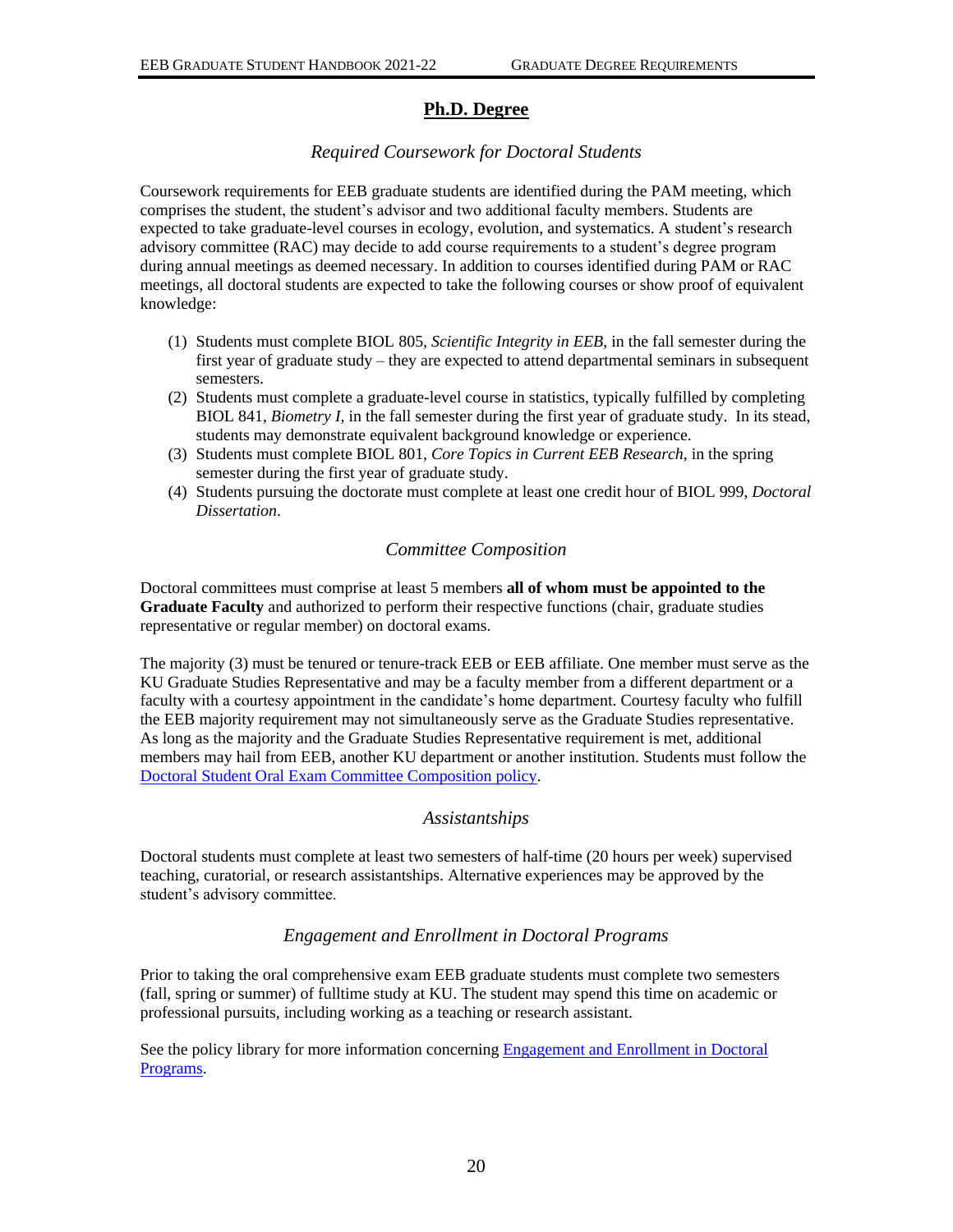# *Research Skills and Responsible Scholarship (RSRS or RS<sup>2</sup> ):*

<span id="page-23-0"></span>Ph.D. students are required by the Office of Graduate Studies to respond to the need for training in [Research Skills](http://policy.ku.edu/graduate-studies/doctoral-research-skills-requirement) and [Responsible Scholarship.](http://policy.ku.edu/graduate-studies/research-skills-responsible-scholarship) As such, requirements in EEB include training in responsible scholarship (BIOL 805, *Scientific Integrity in EEB*) and training in basic quantitative research skills deemed necessary for all Ph.D.s in Ecology and Evolutionary Biology (BIOL 841, *Biometry I*, or equivalent previous knowledge). In addition, students must develop, in consultation with their preliminary advisory committees (PAM), a list of additional research skills that will be necessary for successful completion of the doctoral program; these skills may include fluency in English (if not a student's native language); fluency (reading or speaking) in other foreign languages; and skills such as scientific illustration, molecular systematics and evolution, genomic analysis, geographic information systems, advanced mathematics and statistics, computer programming, biochemical analyses, advanced microscopy, and others. Students are strongly encouraged to develop foreign language skills pertinent to their research, given the need for effective communication in an increasingly global academic community.

These research skills will be determined initially during the student's Preliminary Advisory Meeting (PAM) and by the Research Advisory Committees (RAC), with the potential for modification as specific dissertation plans evolve. Successful fulfillment will be determined by the student's Research Advisory Committee, documented in a letter to the Graduate Academic Advisor of the department, and approved by the Graduate Program Committee.

# <span id="page-23-1"></span>*Comprehensive Oral Examination, Dissertation Proposal, and Admission to Candidacy*

The comprehensive oral examination tests the depth and breadth of the student's knowledge and explores the student's ability to synthesize information and think critically. The examination should include, but is not limited to, questions relating to ecology and evolutionary biology, as well as information directly relevant to the proposed field of dissertation research. Questions are determined by RAC members, but the following is a suggested outline for oral comprehensive exams, in roughly equal proportions:

- 1) General ecology and evolutionary biology
- 2) Research area (e.g., ecology, systematics, or evolutionary genetics)
- 3) Specific research foci (e.g., genetics/genomics, systematics, niche modeling, carbon cycle, etc.)

Examinations are conducted in English. Students are encouraged to take the examination within four semesters of entering the program and are expected to complete the examination within five semesters. To be eligible to take the examination, both the [Research Skills and Responsible](http://policy.ku.edu/graduate-studies/research-skills-responsible-scholarship)  [Scholarship requirement](http://policy.ku.edu/graduate-studies/research-skills-responsible-scholarship) and the [Engagement and Enrollment in Doctoral Programs](https://policy.ku.edu/graduate-studies/engagement-enrollment-doctoral-programs) must be fulfilled and documented. Students must acquire approval to take the comprehensive oral examination from (1) dissertation adviser(s), (2) remaining Research Advisory Committee members, and (3) Graduate Program Committee. **Students must contact the EEB Graduate Academic Advisor no later than 2 weeks prior to the anticipated examination date to request departmental and College permission to schedule the event.**

The examining committee must be composed of at least 5 members of KU's Graduate Faculty. The major adviser may participate and vote in the comprehensive oral examination. Students must follow the [Doctoral Student Oral Exam Committee Composition policy](http://policy.ku.edu/graduate-studies/oral-exam-committee-composition/) In some cases, it may be possible for committee members to attend the examination via mediated means such as tele/video-conferencing according to the [exam attendance policy.](http://policy.ku.edu/graduate-studies/oral-exam-attendance)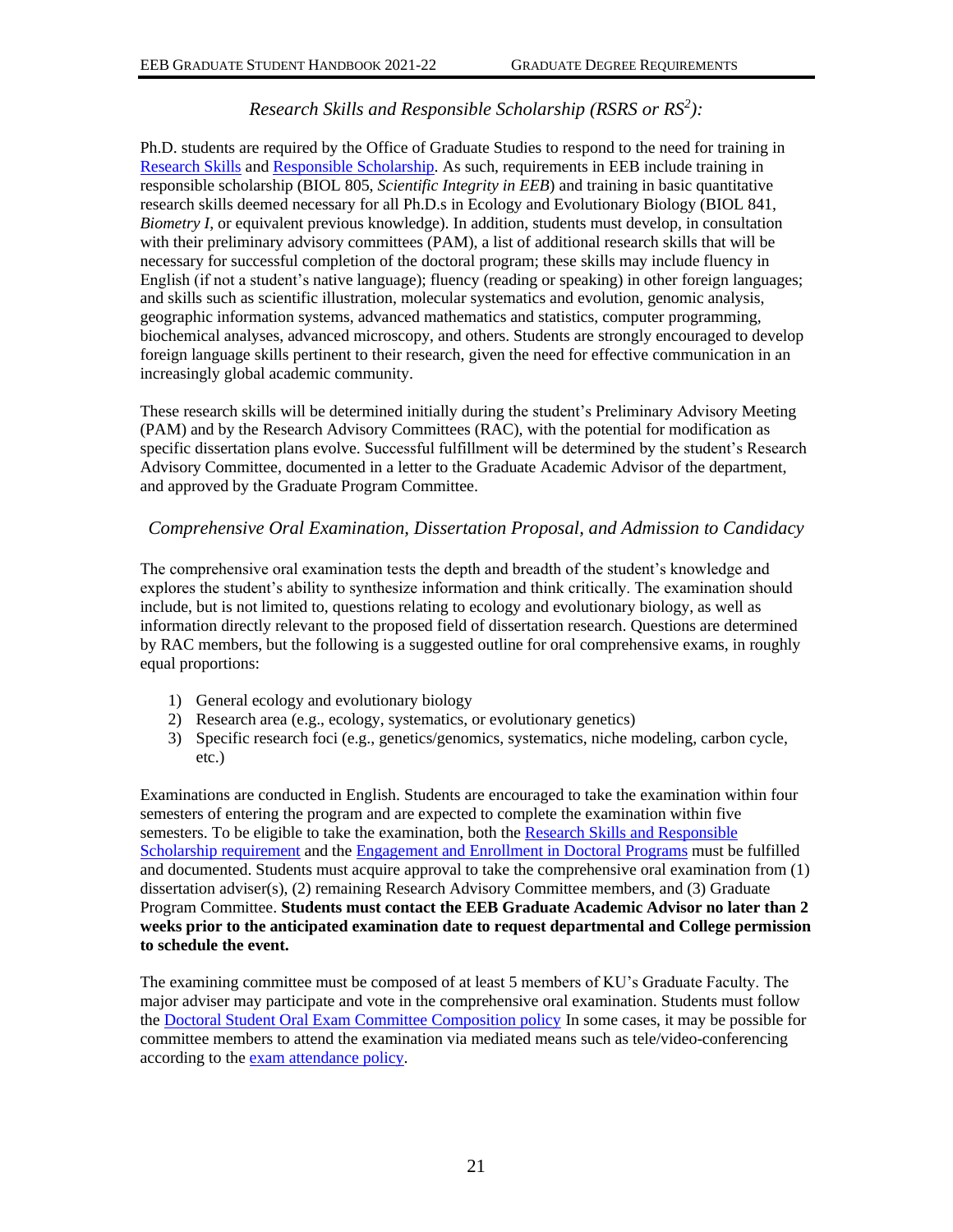A majority vote of the committee is required to pass the examination. If the adviser or committee members wish, secret ballots may be used. If the student fails the comprehensive oral examination, another examination may be scheduled at a time deemed appropriate by the department, but under no circumstances is the student allowed to take the examination more than twice.

The university considers a successful pass of the comprehensive oral examination valid for five years. Doctoral candidates who do not complete the dissertation within five years after successfully passing the oral examination may be required to take the examination again to demonstrate current knowledge in the field. Students should be aware that successful completion of the comprehensive oral exam alters enrollment requirements according to the [Post-Comprehensive Enrollment policy.](https://coga.ku.edu/progress-to-degree/enrollment/post-comprehensive-enrollment)

All doctoral students must prepare a **dissertation proposal** of 5–8 pages, with detail and clarity on par with NSF, NIH, or comparable proposals. Chapters should be described in sufficient detail that RAC members can assess scientific merit, feasibility, and whether the doctoral dissertation will fulfill the scope and requirements for a Ph.D. Dissertation proposals must be approved by the student's RAC by the time the student submits their second annual report to the department (i.e. at the end of 5 semesters). Failure to obtain approval of a dissertation proposal may result in an "unsatisfactory" annual evaluation. A suggested timeframe would entail: Proposals distributed to the RAC committee at least two weeks prior to the second RAC meeting (end of 5 semesters). At this RAC meeting, students defend their proposal in the form of a presentation and must address any questions or concerns, before being approved by majority of the members of the RAC committee. Approval of the dissertation proposal must be reported in the annual RAC report. Students are encouraged to develop the proposal ideas with their mentor and advisory committee well in advance of the meeting.

# *Research Progress, Dissertation Defense, and Final Oral Exam*

<span id="page-24-0"></span>After passing the comprehensive oral exam and advancing to degree candidacy, doctoral students are expected to focus on completing their research and writing the dissertation. Students must enroll in at least one hour of dissertation credit (*BIOL 999: Doctoral Dissertation*) each fall and spring; keeping in mind that substitution of *BIOL 999* with differently numbered or additional graduate courses is not allowed. The enrollment requirement takes effect immediately following the semester in which the student took the comprehensive exam and ends when the student graduates.

Students are expected to complete the dissertation 2-3 years after advancing to candidacy. During these years, the student must continue to meet annually with the advisory committee to receive guidance on research progress, as such meetings are a required component of the annual evaluation process. Committee membership should follow University regulations, as well as the suggestions offered with regard to diversity.

When the student and faculty adviser are able to reasonably predict when the dissertation research and writing will be done, the dissertation defense and final oral examination may be scheduled.

#### **Students must contact the EEB Graduate Academic Advisor at least two weeks prior to the anticipated defense date to request departmental and University approval of the defense.**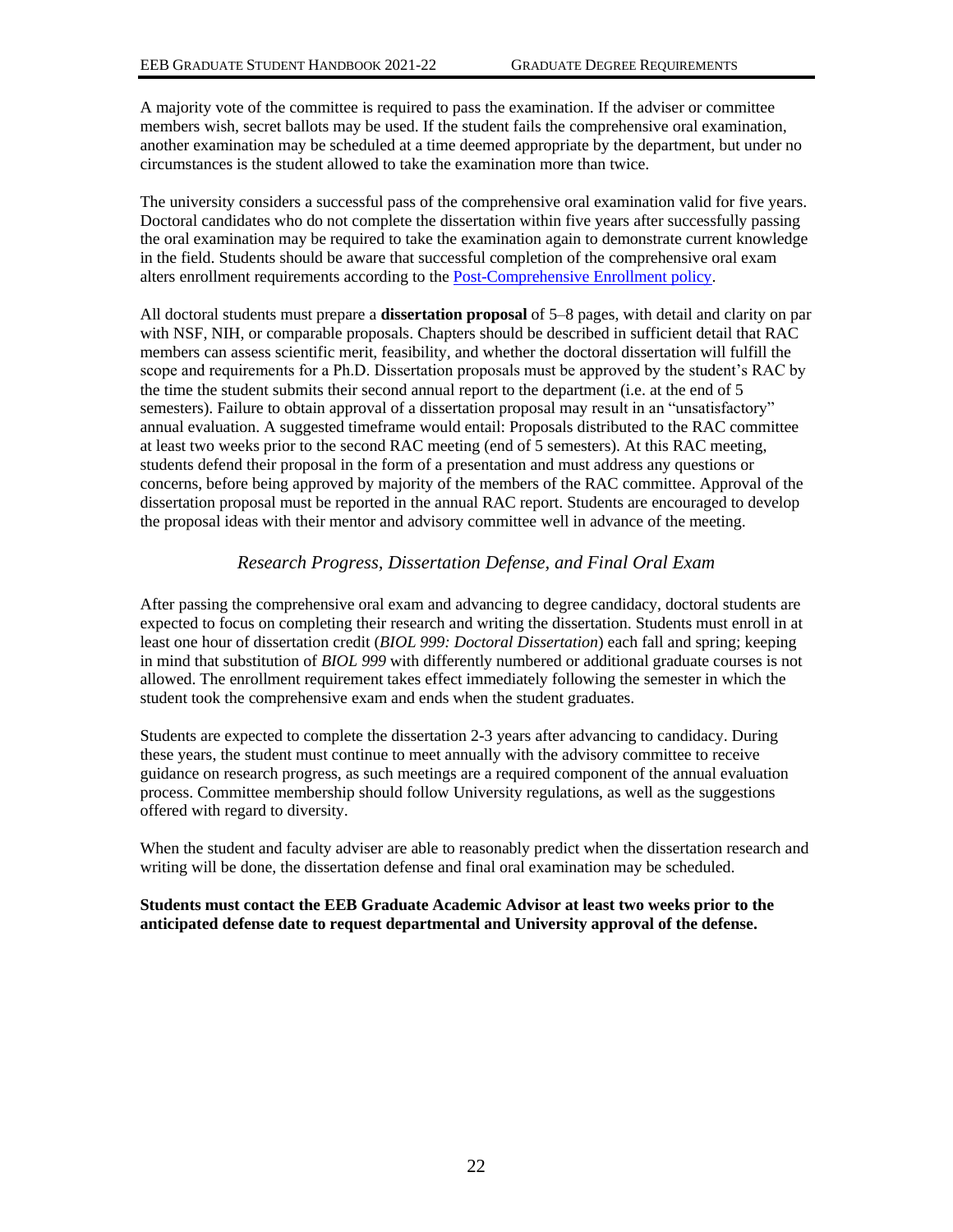A complete draft of the dissertation must be provided to the GPC and to the student's entire dissertation committee no less than two weeks (or longer if requested by the student's committee) in advance of the planned defense. All members of the dissertation committee are required to read and comment on the work. Three members designated as "readers," will provide a more detailed review. The dissertation must be written to meet general university regulations. Additional instructions can be found on th[e COGA Doctoral Degree Checklist](http://clas.ku.edu/coga/graduation/doctoral) and the [Graduate Studies ETD Formatting page.](http://www.graduate.ku.edu/formatting)

The dissertation defense and final oral exam will include a formal, public lecture of the candidate's dissertation. Whenever possible, the presentation should be part of the BIO3 seminar series. The presentation concludes with a question-and-answer session and is followed by a meeting of the examining committee with the student for further discussion of the dissertation. A majority vote of the committee is required for the student to pass the exam; 80% of the committee must agree to award a student Honors. In either case – passing or honors – both the quality of the dissertation and the presentation are taken into account. In some cases, it may be possible for committee members to attend the examination via mediated means such as tele/video-conferencing according to the [exam](http://policy.ku.edu/graduate-studies/oral-exam-attendance)  [attendance policy.](http://policy.ku.edu/graduate-studies/oral-exam-attendance)

As part of the degree completion the student is required to email [cogadocs@ku.edu](mailto:cogadocs@ku.edu) with scans of the title and acceptance pages signed by the examining committee members. The student should include the Graduate Academic Advisor in the email. After passing the dissertation defense and final oral examination, the student will make any corrections on the dissertation as required by the examining committee. The final version will be submitted for approval to the student's adviser and the University. University regulations concerning the preparation and submission of the dissertation must be met. More information can be found on th[e COGA Doctoral Degree Checklist](http://clas.ku.edu/coga/graduation/doctoral) and th[e KU Thesis](http://guides.lib.ku.edu/etd)  [and Dissertation Formatting Guide.](http://guides.lib.ku.edu/etd)

Finishing students in the EEB graduate program must schedule an in-person exit interview with the Chair of the EEB department to discuss their experience in the EEB graduate program. The Chair will summarize the interview, and, with the student's permission, provide a copy to the Graduate Program Committee. The information gained from this interview will be used to address deficiencies or to further improve existing strengths in the program.

# [TOP](#page-0-0)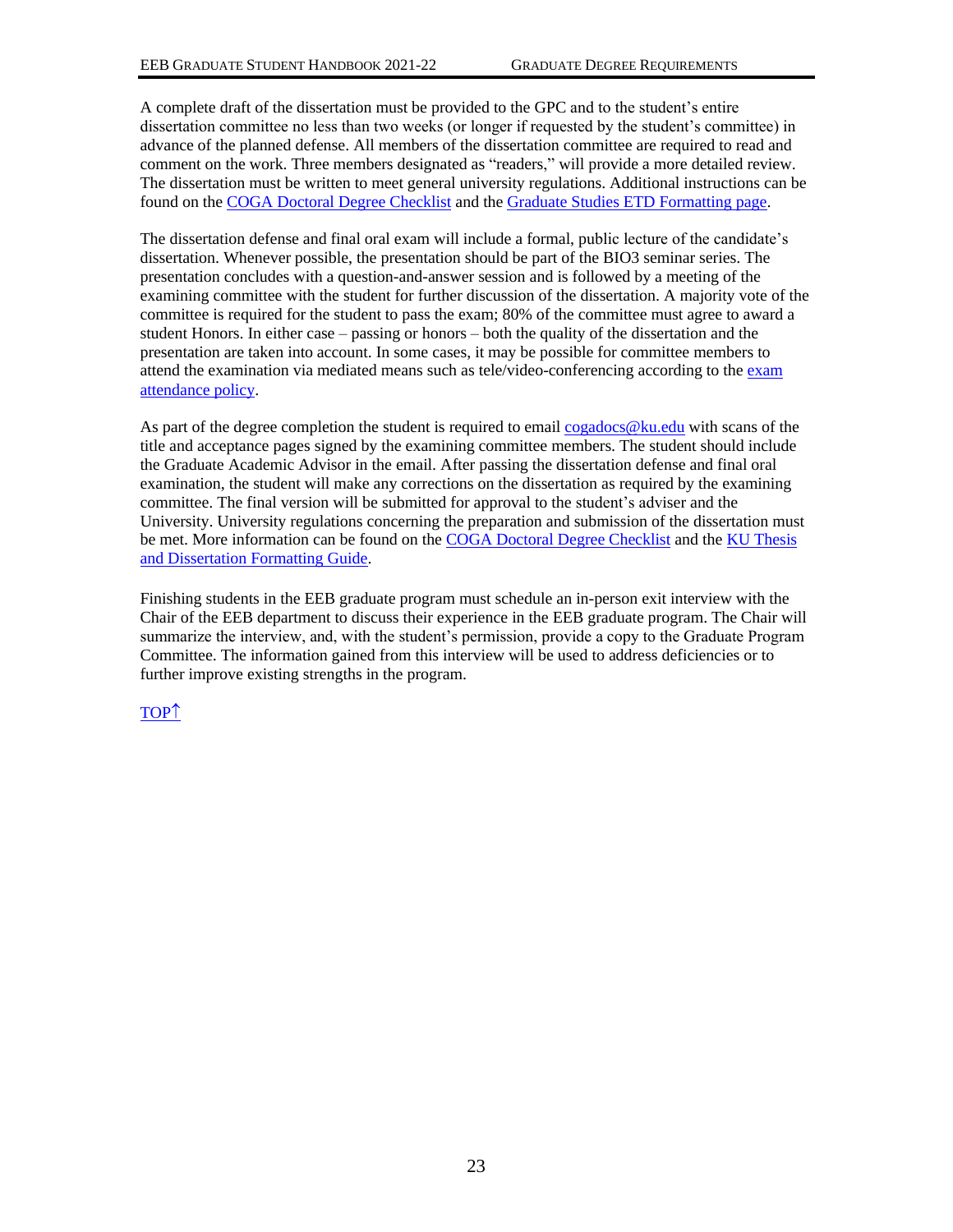# <span id="page-26-0"></span>**CHECKLIST OF THE GRADUATION REQUIREMENTS TO FINISH THE M.A. OPTION I (THESIS)**

*Note*: It is the student's responsibility to notify the EEB Graduate Academic Advisor at least three to two weeks prior to the master's defense to request departmental and College permission to schedule the event. Contact the Graduate Academic Advisor early during the semester of anticipated degree completion to receive detailed instructions for completing remaining degree requirements and their deadlines.

- 1. Coursework Requirements
	- *Scientific Integrity in EEB* (BIOL 805)
	- *Statistics*, such as *Biometry I* (BIOL 841), or equivalent knowledge
	- *Core Topics in Current EEB Research* (BIOL 801)
	- Minimum 1 credit in *Master's Thesis* (BIOL 899)
	- Completion of 30 hours of graduate-level credits
		- o No more than 10 hours of these 30 may come from thesis or advanced study hours
	- Other course requirements set by the PAM/RAC
- 2. Master's Defense
- 3. Thesis Presentation (may or may not be scheduled concurrently with the defense)
- 4. [Apply to Graduate](https://sa.ku.edu/)
- 5. Thesis Submission
	- For the College
		- o Electronic submission on the [ETD website](http://www.etdadmin.com/cgi-bin/home)
		- $\circ$  Title & Acceptance Pages: Email cogadocs @ku.edu the Title and Acceptance pages containing the original signatures of the thesis committee
		- o ETD Release Form
	- For EEB
		- o Submit a PDF of the thesis to the EEB Graduate Academic Advisor
		- o Title, Acceptance Pages and exam form: Provide the EEB Graduate Academic Advisor with a scan or paper copies containing the original signatures of the thesis committee.
- 6. Set up an in-person, confidential exit interview with the Chair of EEB.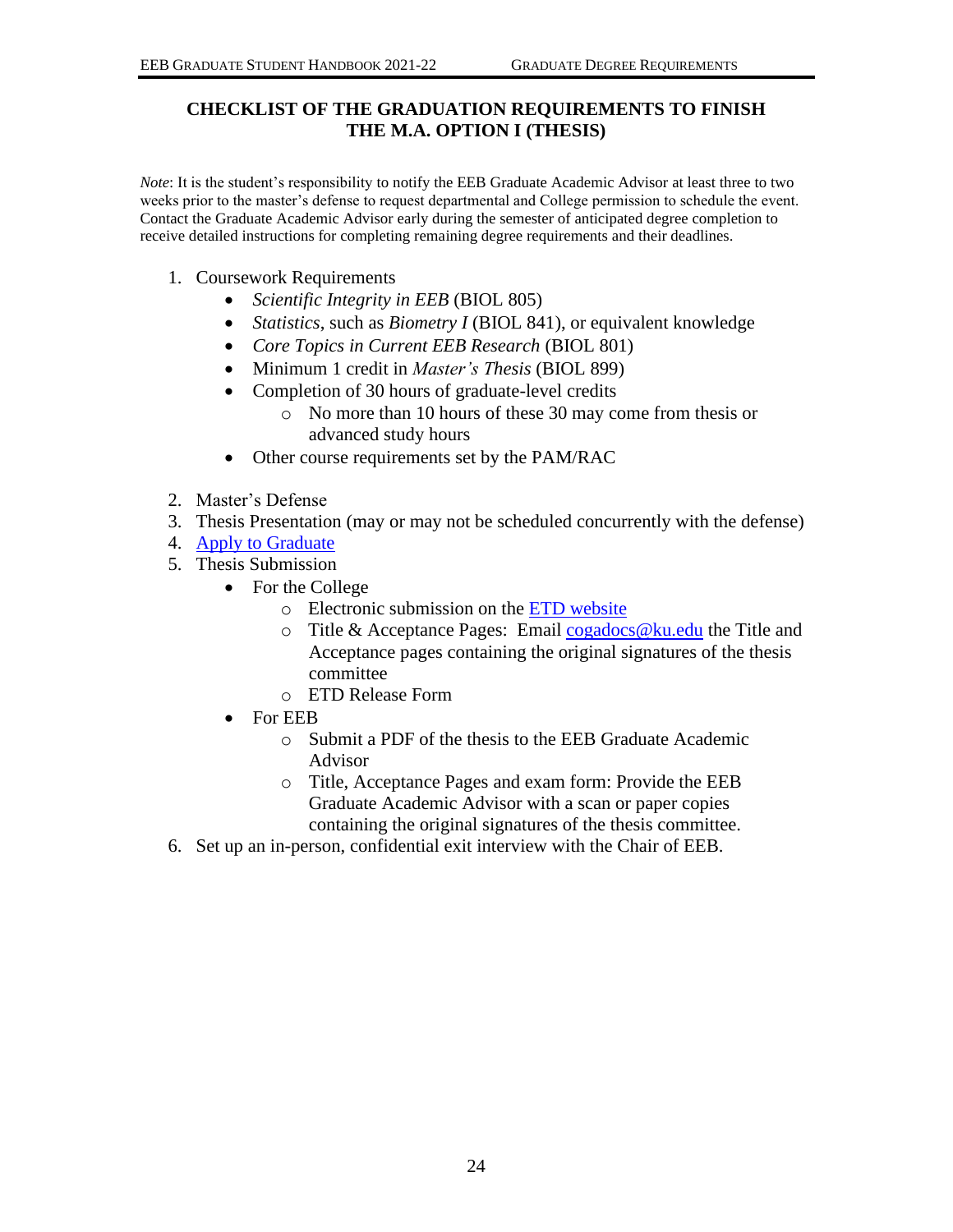# <span id="page-27-0"></span>**CHECKLIST OF THE GRADUATION REQUIREMENTS TO FINISH THE M.A. OPTION II (NON-THESIS)**

*Note*: It is the student's responsibility to notify the EEB Graduate Academic Advisor at least three to two weeks prior to the master's final exam to request departmental and College permission to schedule the event. Contact the Graduate Academic Advisor early during the semester of anticipated degree completion to receive detailed instructions for completing remaining degree requirements and their deadlines.

- 1. Coursework Requirements
	- o *Scientific Integrity in EEB* (BIOL 805)
	- o Statistics, such as *Biometry I* (BIOL 841), or previous knowledge
	- o *Core Topics in Current EEB Research* (BIOL 801)
	- o Other course requirements set by the PAM/RAC
	- o A minimum of 36 graduate credits in courses numbered 500 or above in ecology and evolutionary biology and related fields; no more than 12 hours of the 36 may be from enrollment in thesis or advanced research
- 2. Master's Final General Examination in major subject (usually completed during final term of enrollment)
- 3. [Apply to Graduate](https://sa.ku.edu/)
- 4. Report Submission: Submit a PDF of the report to the EEB Graduate Academic Advisor
- 5. Provide scan or paper document of the title page containing committee member signatures to the EEB Graduate Academic Advisor.
- 6. Set up an in-person, confidential exit interview with the Chair of EEB.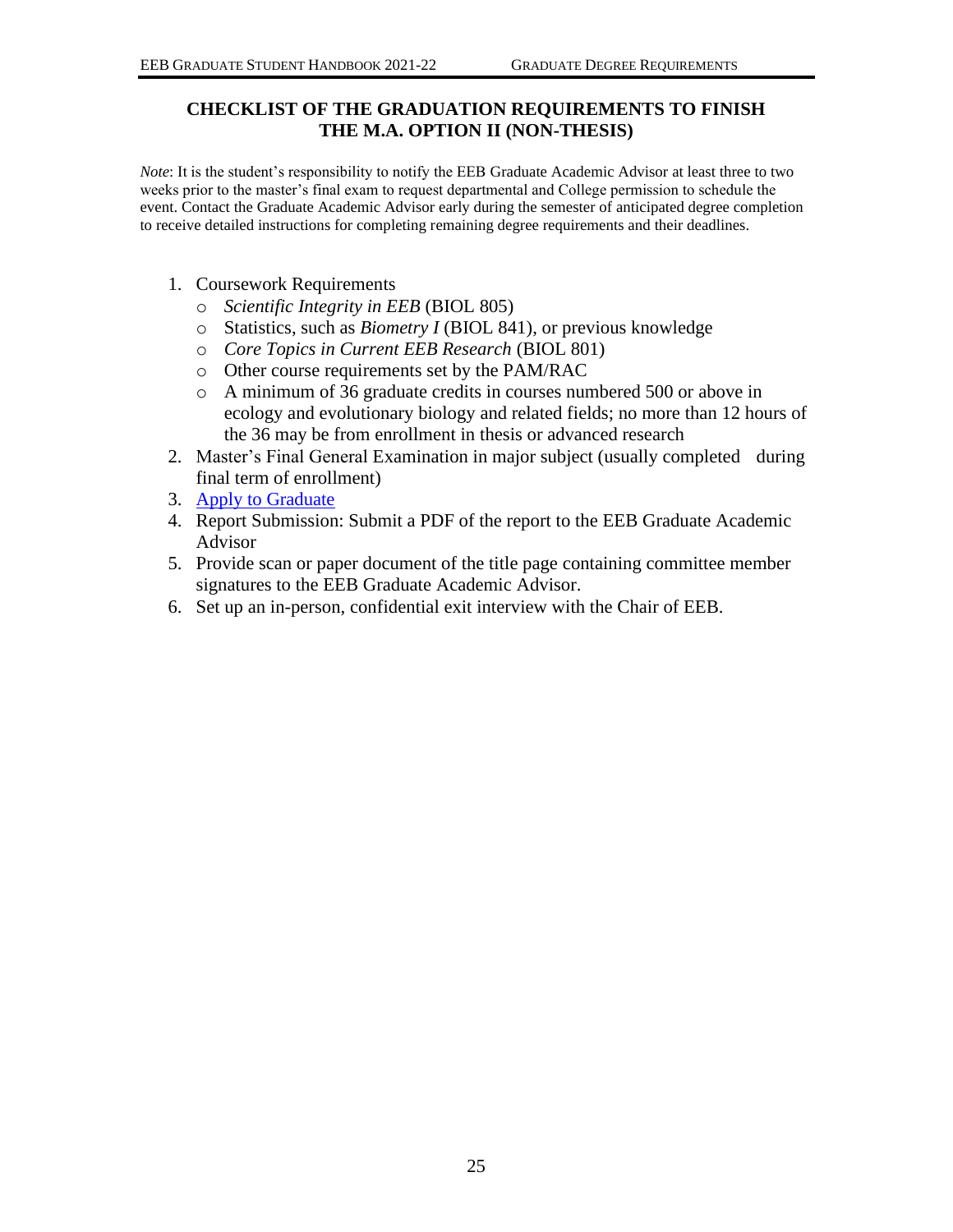# <span id="page-28-0"></span>**CHECKLIST OF THE GRADUATION REQUIREMENTS TO FINISH THE PH.D.**

*Note*: It is the student's responsibility to notify the EEB Graduate Academic Advisor (1) upon completion of the Research Skills requirement and (2) at least three to two weeks prior to both the comprehensive oral exam and dissertation defense to request departmental and College permission to schedule the events. Contact the Graduate Academic Advisor early during the semester of anticipated degree completion to receive detailed instructions for completing remaining degree requirements and their deadlines.

- 1. Coursework Requirements
	- *Scientific Integrity in EEB* (BIOL 805)
	- Statistics, such as *Biometry I* (BIOL 841), or equivalent knowledge
	- *Core Topics in Current EEB Research* (BIOL 801)
	- Minimum one credit *Doctoral Dissertation* (BIOL 999)
	- Other course requirements set by the PAM/RAC
- 2. Research Skills and Responsible Scholarship  $(RS^2;$  complete prior to oral exam)
- 3. Graduate Studies residence requirement (two semesters of fulltime study prior to oral exam)
- 4. Comprehensive oral exam for the doctorate (take within 4 semesters)
- 5. Dissertation proposal (present at end of  $5<sup>th</sup>$  semester, during  $2<sup>nd</sup>$  RAC meeting)
- 6. Two semesters of assistantships or other committee-approved experience
- 7. Minimum tenure (e.g., three academic years of fulltime study or its equivalent)
- 8. Final oral exam and dissertation presentation (dissertation defense)
- 9. [Apply to Graduate](https://sa.ku.edu/)
- 10. Dissertation Submission
	- For the College
		- o Electronic submission on the [ETD website"](http://www.etdadmin.com/cgi-bin/home)
		- $\circ$  Title & Acceptance Pages: Email [cogadocs@ku.edu](mailto:cogadocs@ku.edu) the Title and Acceptance pages containing the original signatures of the thesis committee
		- o ETD Release Form
		- o Complete online Survey of Earned Doctorate
	- For EEB
		- o PDF copy of the dissertation to the EEB Graduate Academic Advisor
		- o Title, Acceptance Pages and exam form: Provide the EEB Graduate Academic Advisor with scans or paper documents containing the original signatures of the exam committee.
- 11. Set up an in-person confidential exit interview with the Chair of EEB.

[TOP](#page-0-0)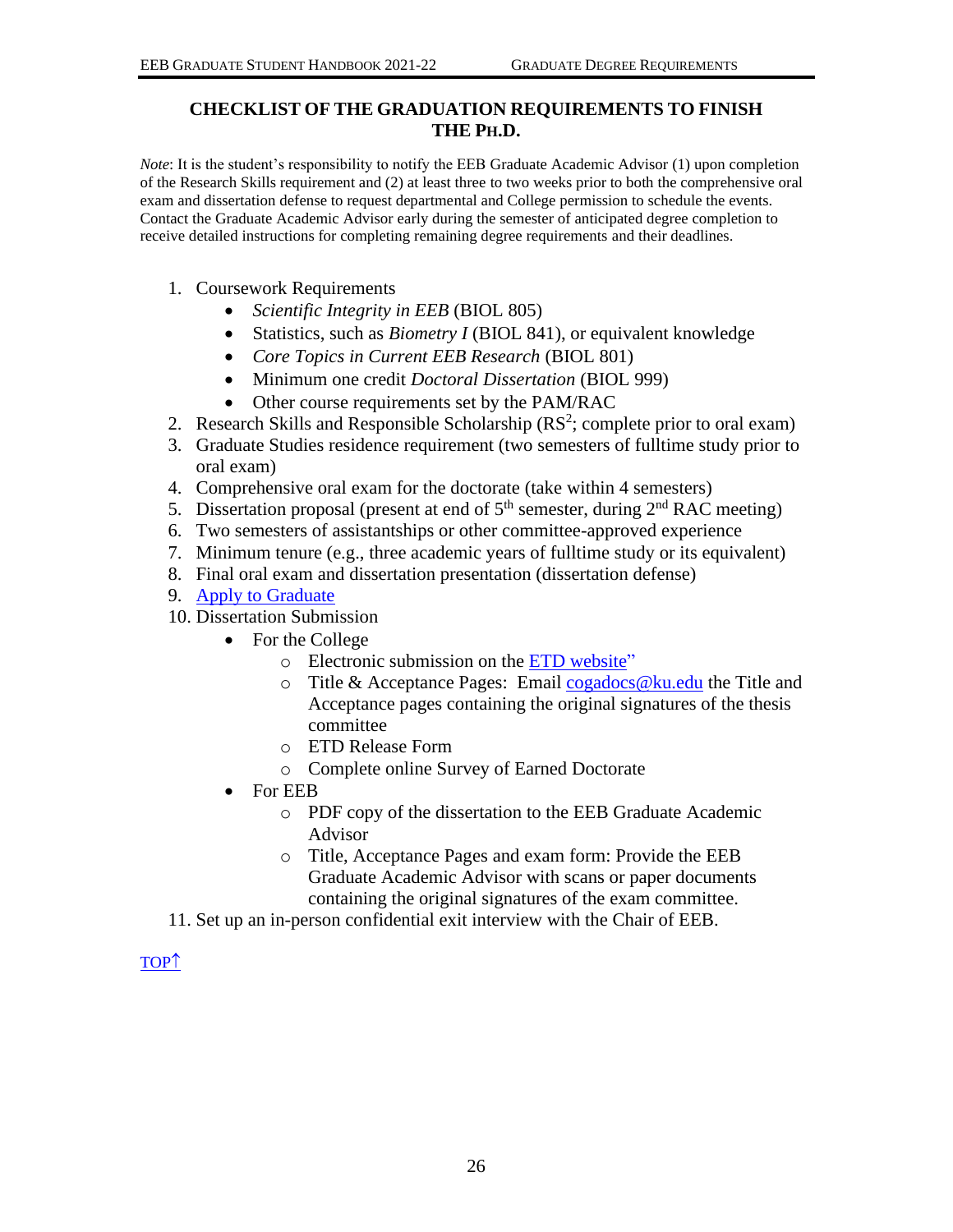# **DEPARTMENT RESOURCES AND SERVICES**

*BIO<sup>3</sup> Seminar Series*

<span id="page-29-0"></span>The Department of Ecology and Evolutionary Biology, the Biodiversity Institute, and the Kansas Biological Survey jointly present the BIO<sup>3</sup> Seminar Series. The seminars provide opportunities to learn about current research in all three units, research at other institutions, and are a key component of the graduate curriculum and student professional development in the department.

The EEB department's seminars are held from 3:45 -5:00 pm, on Tuesdays. Due to the pandemic, the casual 15-minute coffee-tea-cookie-social prior to the seminar has been postponed until further notice as has the EEB student's baked goods and drinks sale to benefit the EEB Graduate Student Organization.

Arrangements for all EEB seminars (including presentations by visiting scientists as well as KU faculty and graduate students) must be coordinated with the EEB Program Assistant. To make arrangements for a seminar, please visit the EEB office (2041 Haworth). EEB office staff posts fliers and sends email reminders one week prior to the seminar and again on the day of the seminar.

KU faculty, staff, or students, or invited speakers from other institutions present at seminars hosted by the Biodiversity Institute and the Kansas Biological Survey. BI and KBS seminars are an excellent opportunity to practice presentations prior to formal meetings. KBS seminars (12:00 noon Fridays, Higuchi Hall) are also posted on the EEB website.

### *Biology Teaching Resource Center*

[The Biology Teaching Resource Center \(BTRC\)](http://kuub.ku.edu/btrc) located in 1004 Haworth, provides audiovisual equipment (data projectors, laptops, slide projectors, scanners, etc.) for use in the center or for checkout. The BTRC offers choice from a collection of videos and slide/sound sets that can be reserved for classes or venues outside KU. In addition, the Center houses a computer lab, slide/sound sets, videos, and filmstrips for use by biology students who are completing assignments or who require information. The position of the BTRC Media/Audio Technician is currently being filled. For the time being, please contact Tyler Steiner at **tsteiner@ku.edu** for information.

#### *BioStore*

Office supplies, lab supplies, chemicals, media, bottled gases, liquid nitrogen, and enzymes can be purchased through the BioStore located in 3027 Haworth. Purchases must be charged to a grant or a cost center, cash or personal purchases are not allowed. The BioStore also serves as the center for Federal Express and UPS shipping and deliveries. Please visit the Biostore for more information.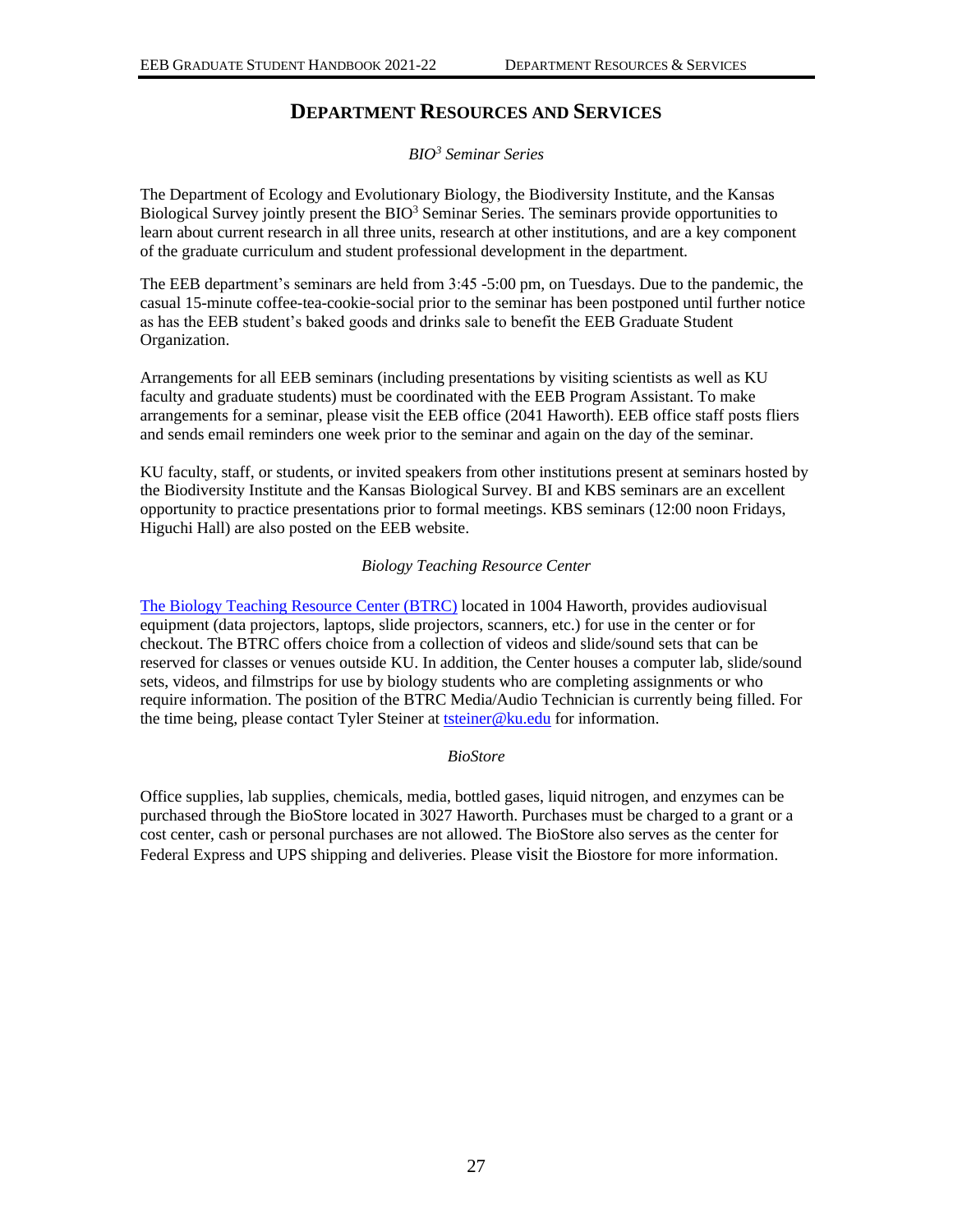# *Building Maintenance*

Reporting of Routine Maintenance Needs:

Haworth Hall

- light bulb replacement, repair of climate control systems or plumbing, etc.
- Contact Kandi (White) Proudfoot a[t kmwhite@ku.edu,](mailto:kmwhite@ku.edu) in the Undergraduate Biology office (room 2045), or at 785-864-5882.

Dyche Hall

Contact Teri Chambers at [tchambers@ku.edu,](mailto:tchambers@ku.edu) or at 785-864-4540; or contact Jaime Keeler at [jrkeeler@ku.edu](mailto:jrkeeler@ku.edu) or at 785-864-4540. You can also visit the BI office at 602 Dyche.

Higuchi Hall

• Contact Scott Campbell at [swcamp@ku.edu,](mailto:swcamp@ku.edu) in the office (152 Higuchi Hall), or at 785-864-1502.

#### *Building Security*

### Haworth Hall

• Open from 7 a.m. to 7 p.m. Monday through Friday. After hours, entrance is possible using the Omni Lock doors by swiping the KU card. KU card registration requires faculty permission and can be set up by Kandi (White) Proudfoot. Contact Carrie Venezia at [cvenezia@ku.edu](mailto:cvenezia@ku.edu) or in the Undergraduate Biology Office (2045 Haworth). Undergraduate Biology staff issue office and lab keys with proof of faculty adviser authorization and a \$20.00 deposit per key. The deposit will be refunded when keys are returned.

Dyche Hall and the Public Safety Building

• Open from 8 a.m. to 5 p.m. Monday through Friday or by appointment. Students who do not have building keys should use the third floor entrance on Mondays as the Museum is closed to the public and main doors are locked. After-hours access requires authorization from a staff member and a refundable \$10.00 deposit for each key issued. Requests can be made to Teri Chambers a[t tchambers@ku.edu,](mailto:tchambers@ku.edu) in the office (602 Dyche), or at 785-864-4540. Some divisions in Dyche Hall are only accessible by swiping the KU card in the Omni Lock doors. KU card registration requires staff permission and can be set up by Teri Chambers in room 602.

Higuchi Hall

• Open from 8 a.m. to 2 p.m. (closed from noon-1pm) daily. Keys are issued by Scott Campbell. Contact Scott Campbell at [swcamp@ku.edu,](mailto:swcamp@ku.edu) in the office (room 105), or at 785- 864-1502. Faculty approval is required.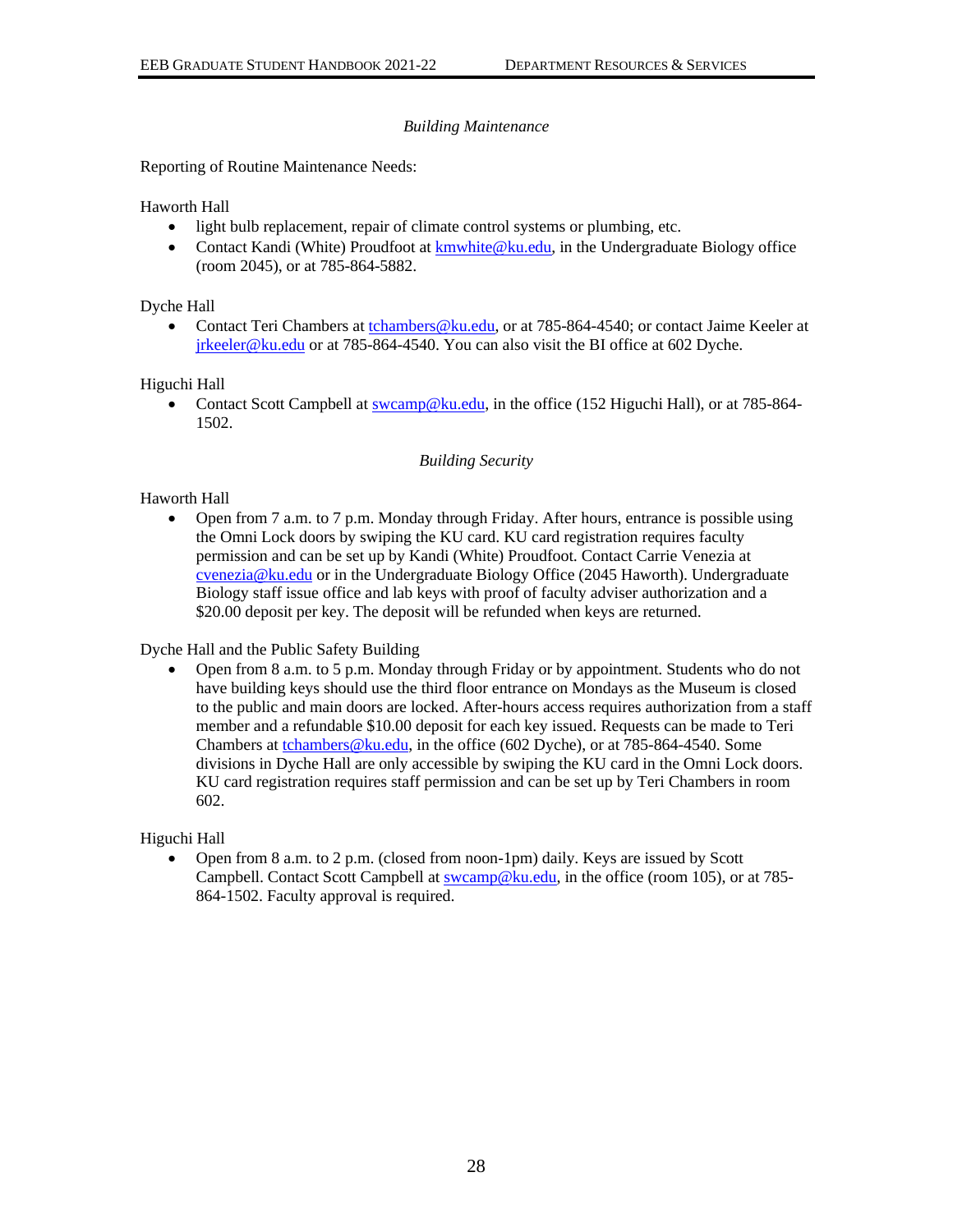# *Computer and Internet Access*

Direct any problems regarding access or computer-related concerns to the appropriate technology staff listed below:

Haworth Hall

• Contact Tyler Steiner by email at [tsc\\_biology@ku.edu](mailto:tsc_biology@ku.edu) or [tsteiner@ku.edu,](mailto:tsteiner@ku.edu) in the office (room 1006), or at 785-864-5111.

Dyche Hall or PSB

• Contact IT support at [bitech@ku.edu](mailto:bitech@ku.edu) or contact Rick Evanhoe a[t rpe@ku.edu,](mailto:rpe@ku.edu) in Spooner Hall, or at 785-864-8122.

Higuchi Hall

• Contact KBS IT support at [tsc-kbs@ku.edu](mailto:tsc-kbs@ku.edu) or at 785-864-8010 or Contact Jeremy McLeod, KU Information Technology liaison, at [jmcleod@ku.edu,](mailto:jmcleod@ku.edu) at 785-864-1352 in Higuchi Hall room 118.

### *Department Meetings*

Graduate students are encouraged to attend EEB department meetings to stay current on department business. The meetings are held on Thursdays at 3:45 p.m. The department chair notifies the department of the date and location of the meeting. A number of votes equal to 25% of the number of faculty members present will be accepted from the graduate students, except in personnel matters, on which graduate students may not vote.

#### *Fax Machines*

Haworth Hall

• A fax machine is available in the department office (room 2041) and is operated by the receptionist. The fax number for the EEB office is (785) 864-5860.

Dyche Hall

• A fax machine is available in the mailroom (room 604). The fax number is (785) 864-5335.

Higuchi Hall

• Students may use the fax machine located in room 106. The fax numbers is (785) 864-1534.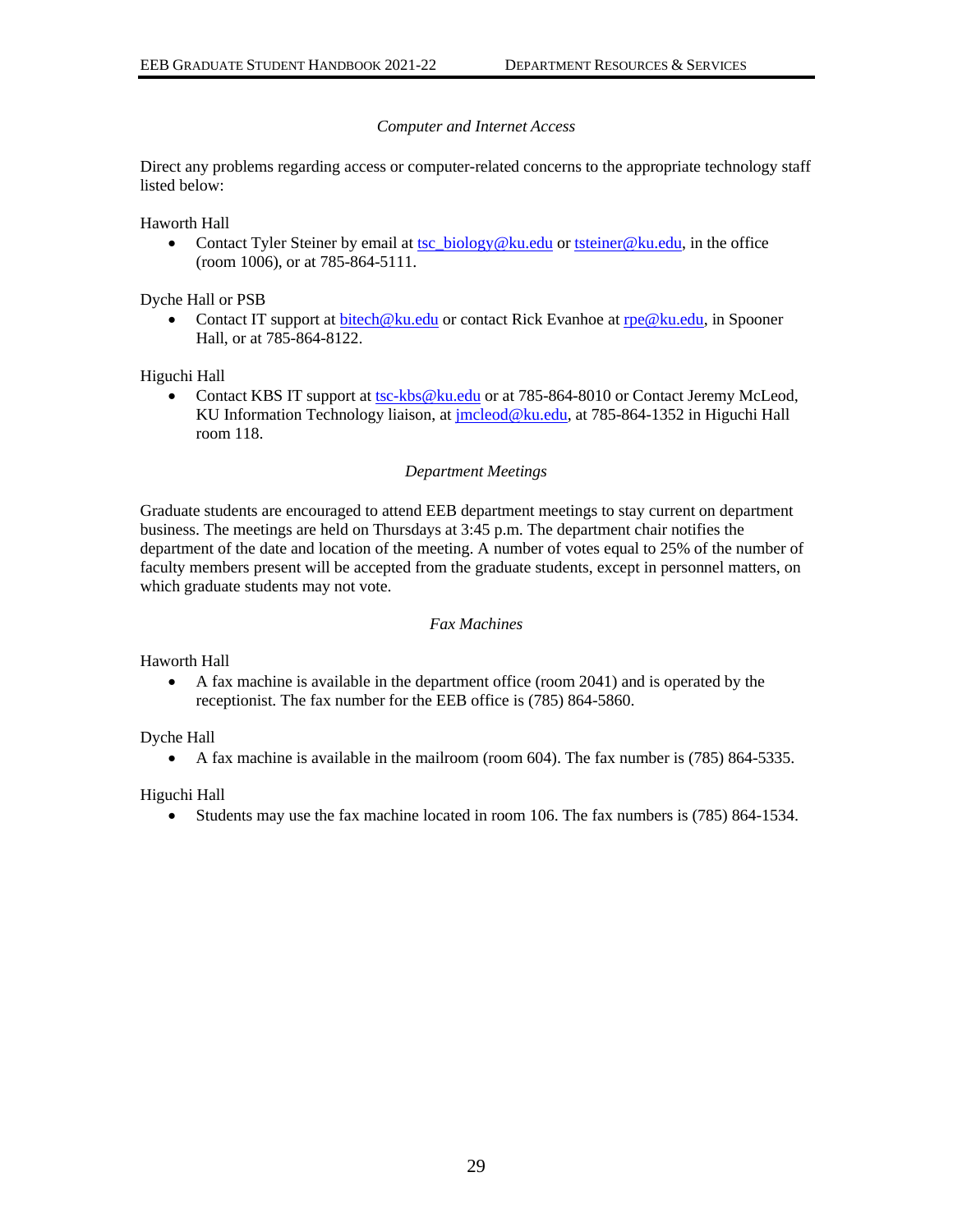#### *Graduate Student Organization*

<span id="page-32-0"></span>The EEB Graduate Student Organization (GSO) ensures that graduate students are heard by department and university committees. All EEB graduate students are GSO members.

Current co-presidents:

- [Sharif Tusuubira](mailto:tkksharif@ku.edu)
- [Ashley Wojciechowski](mailto:ashley.wojciechowski@ku.edu)

Vice President:

• [Rachel Neff](mailto:rachelneff@ku.edu)

Secretary:

• [Keana Tang](mailto:keanatang@ku.edu)

Treasurer:

• [Reb Bryant](mailto:reb.bryant@ku.edu)

#### *Grievance Procedure*

A graduate student who believes that he or she has been unfairly or unlawfully treated in an academic matter may present a grievance to the department chair. Refer to section 5.03 of the EEB by-laws for details. Additionally, students may consult the department's Graduate Program Committee Chair or Graduate Studies Director both positions currently held by Andrew Short. To voice a concern, please email Andrew Short at [aezshort@ku.edu](mailto:aezshort@ku.edu) or contact him at 785-864-2323. Alternatively, students may contact the University Ombuds Office [ombuds@ku.edu](mailto:ombuds@ku.edu) or at 785-864-7261.

#### *Letterhead*

EEB letterhead is available in paper or electronic formats from the EEB office staff in 2041 Haworth. For Biodiversity Institute letterhead, contact Jaime Keeler at *jrkeeler@ku.edu*, in Dyche Hall room 602, or at 785-864-4540. Students in the Kansas Biological Survey should see their advisers for KBS letterhead. Department business should always be conducted on department, museum, or survey letterhead, however, do not use departmental letterhead for personal business.

#### *Lounge* Closed During Pandemic

The EEB office (Haworth room 2041) houses a small lounge where department members are welcome to relax. Typically open between 8 a.m. and 5 p.m., the department lounge has access to Wi-Fi, seating for four, a refrigerator, and a coffee maker.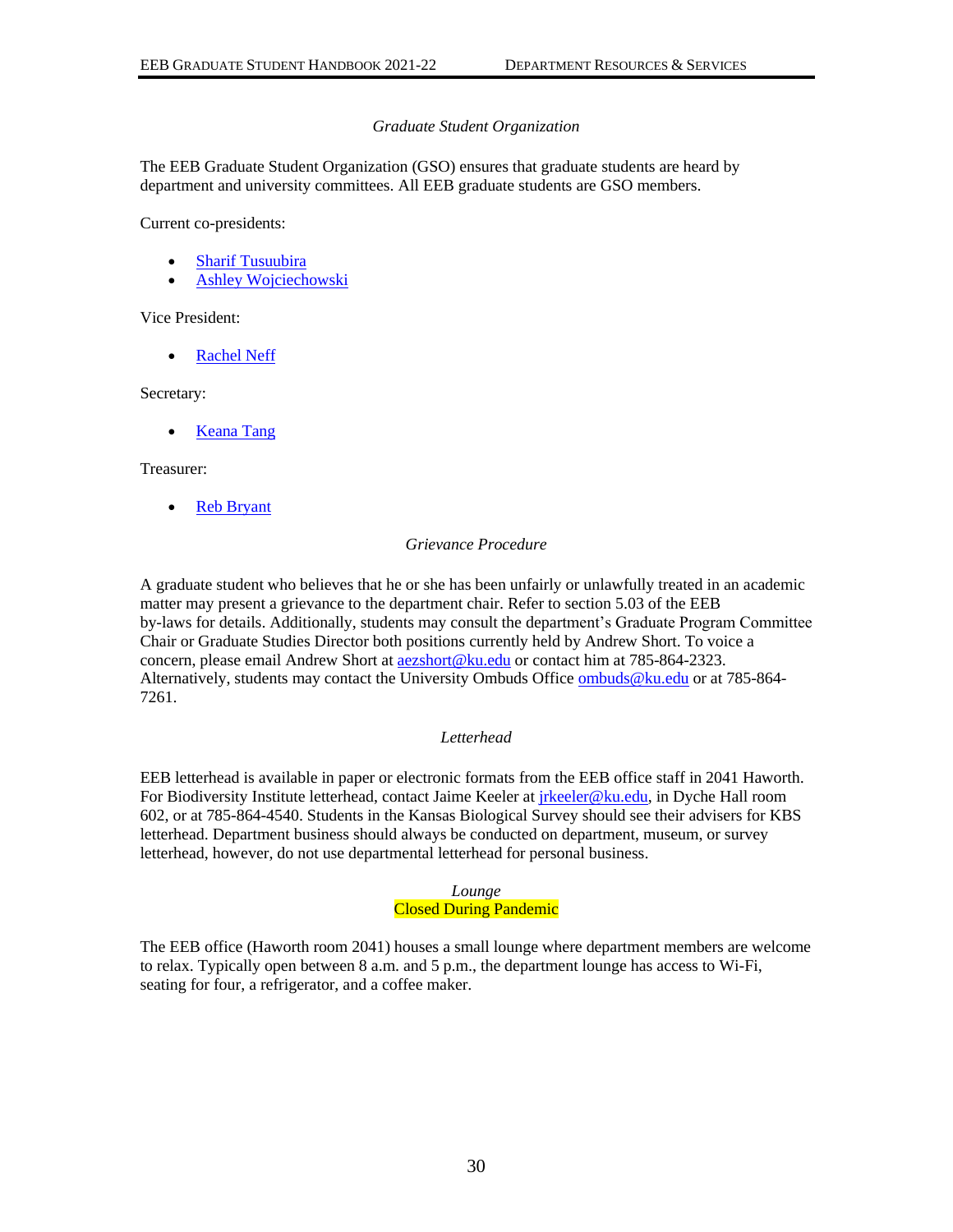### *Mail Service*

### Check with building managers about changes to US and campus mail due to the pandemic

### Haworth Hall

• Incoming U.S. and campus mail is delivered and distributed daily. Graduate students housed in Haworth can find student mail organized by the first letter of their last name in the mailroom in the top row mail slots (room 2042). Outgoing mail with postage can be deposited in either the U.S. mailbox located in the mailroom or the campus mail bin in the Undergraduate Biology office (room 2045). Postage stamps for EEB outgoing US mail are available from office staff in 2041 Haworth. Postage for personal use is not available for purchase. Outgoing U.S. mail is picked up between 10:30 a.m. and 11:30 a.m. on weekdays. FedEx and UPS service is available through the BioStore (room 3027).

# Dyche Hall

U.S. and campus mail is processed daily in the mailroom (room 604), which also houses boxes for outgoing federal and campus mail. Mail for BI units not located in Dyche is collected in the drop box (room 604) and delivered to the respective units by courier on Tuesdays and Thursdays. For all general Federal Express and United Parcel Service and for any hazardous materials or shipping specimens internationally please contact Teri Chambers at [tchambers@ku.edu,](mailto:tchambers@ku.edu) in room 602, or at 785-864-4540.

### Higuchi Hall

• The mailroom is located in room 106 where all incoming and outgoing mail is processed. U.S. mail is picked up and delivered daily between noon and 1 p.m. Federal Express and United Parcel Service are also available here.

#### *Microscopy and Analytical Imaging Laboratory (MAI)*

The Microscopy and Analytical Imaging Laboratory, with locations in 1045 Haworth and the Integrated Science Building, contains microscopy and other imaging instrumentation and provides services to assist with scientific research. Services available include various types of light, electron and scanning probe microscopy, computer-assisted imaging, flow cytometry, and 2D gel and animal section imaging. A variety of sample preparation equipment is available. Fees are charged for instrument use. A tutorial on how to use the equipment may be required prior to use. For more information or to set up a tutorial contact the lab at 864-4380 or visit their website at [http://mai.ku.edu/about-mai-lab/.](http://mai.ku.edu/about-mai-lab/)

#### *Office Space*

For graduate students located in Haworth Hall, campus office space assignments are made by the faculty mentor in conjunction with the chair of the department and the Graduate Academic Advisor. The directors of the BI and of KBS will arrange office space for students located in Dyche Hall and Higuchi Hall. Students in the Public Safety Building should talk to their advisers about office space assignments.

# [TOP](#page-0-0)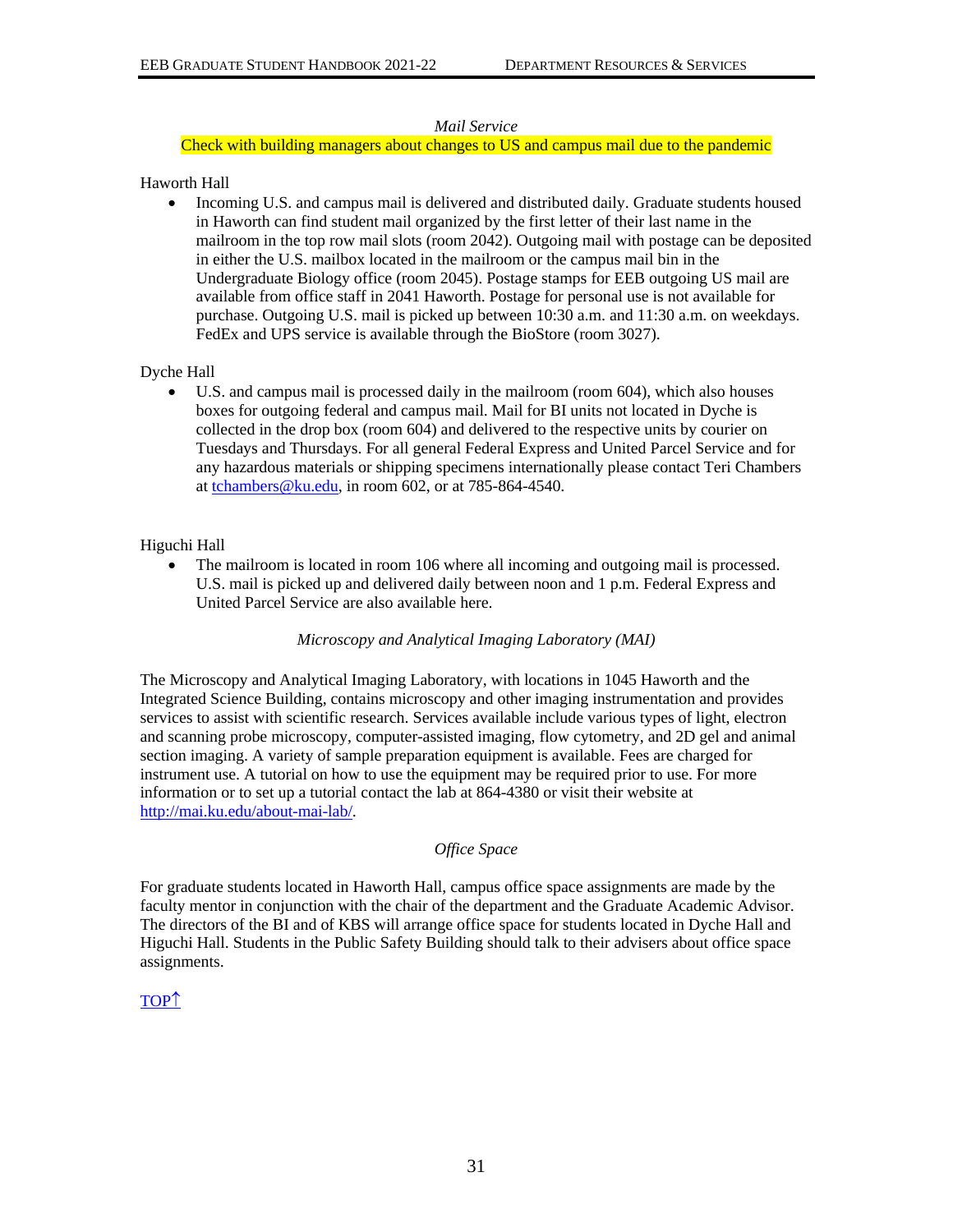#### *Office Supplies*

Purchases must be charged to a course, a grant, or a faculty member. Personal funds may not be used.

Units and persons who assist with the purchase of office supplies:

### Haworth Hall

• Visit the BioStore

### Dyche Hall

• Contact Teri Chambers at tchambers @ ku.edu, in room 602, or at 785-864-4540. Alternatively, contact Don Shobe at [dshobe@ku.edu,](mailto:dshobe@ku.edu) in the Eaton Hall SSC, or at 785-864-2369.

# Higuchi Hall

• Office supplies can be purchased in the administrative office (room 108)

### *Photocopying*

# Haworth Hall

• Photocopies can be made in the mail room (room 2042 A PIN code is required to operate the photocopiers and can be obtained if you contact Carrie Venezia at **cvenezia@ku.edu** or in room 2045 after an account has been set up. Accounts are to be charged to a course, a grant, or a faculty member. No cash transactions are allowed. When requesting large numbers of copies, submit a work order form along with the documents to be copied to Carrie. Please allow ample time for her to complete the task.

### Dyche Hall

• A photocopier is available in room 604. Contact Teri Chambers at tchambers  $@ku.edu, in$ room 602, or at 785-864-4540 for a code to operate the photocopier. Copies are either charged to a division, grant, or academic department (if copies are for an academic class).

# Higuchi Hall

• Students may use the photocopier located in room 106. Copies need to be charged to a specific grant. Contact Brandy Hildreth Baranski a[t hildreth@ku.edu,](mailto:hildreth@ku.edu) in the administrative office (room 108), or at 785-864-1503 to obtain an access code.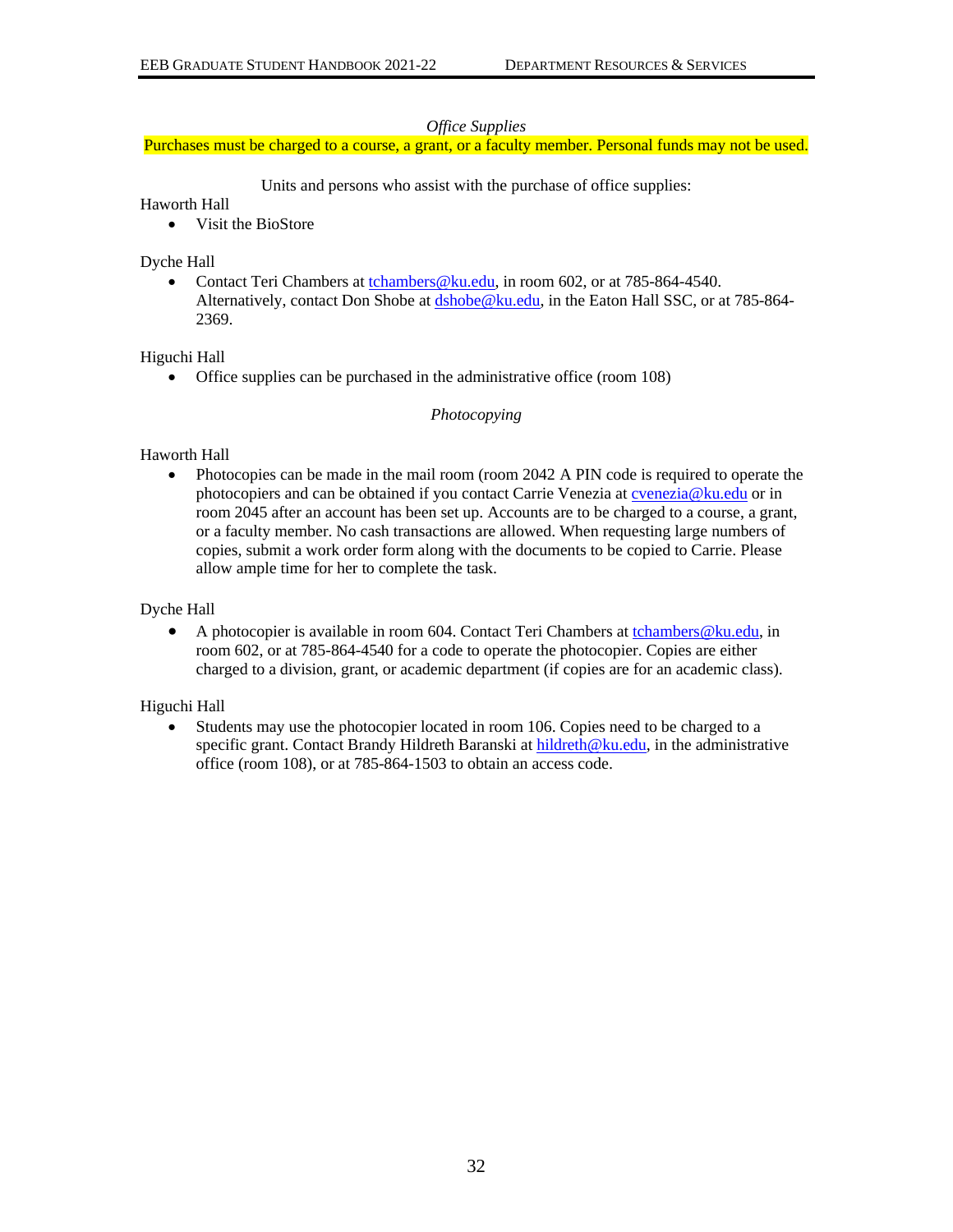#### *Room Scheduling* Be sure to comply with KU pandemic regulations

### Haworth Hall

• The department's two conference rooms (2041D and 8024) are available for exams, review sessions, committee meetings etc. and are scheduled through the departmental staff (room 2041; 785-864-5887) on a first come first served basis. Both rooms are equipped with data projectors. Additional rooms (rooms 3012 and 4015) can be reserved through the Undergraduate Biology staff (room 2045). If the above-mentioned rooms are not available or do not suit your needs, ask a departmental staff member to assist with making room reservation through the registrar's office.

Dyche Hall

• The BI conference room can be reserved through Teri Chambers. To reserve the room, please send a reservation email request to  $chambers@ku.edu, visit room 602, or call 785-864-4540.$ </u>

Higuchi Hall

• Use the scheduling book in the mailroom (room 106) to reserve the conference room. Direct any questions about the process to Brandy Hildreth Baransky at [hildreth@ku.edu,](mailto:hildreth@ku.edu) by visiting room 108, or by calling 785-864-1503.

### *Telephones*

The University of Kansas transitioned from traditional phones to a Skype for Business phone system, which uses KU computers and a headphone with mic to make phone calls. Skype phones—look like regular phones–– present in some labs and offices maybe used for business calls or emergencies, providing the student has the owner's permission. Visit KU's Information Technology website for more information about Skype phone service.

#### *Travel Funds*

Graduate students may apply for departmental funds to assist with the costs of attending a professional meeting. More information is also provided under the "travel funds" heading in the graduate [regulations](#page-8-0) section of the handbook. To be considered for funding the student must submit a request in writing and make an oral or poster presentation at the meeting. The maximum award from the department rarely exceeds \$300. In addition, the student must have previously applied or concurrently apply for the [Graduate Scholarly Presentation Travel Fund](https://coga.ku.edu/node/135) available from Graduate Studies or COGA.

Submit travel fund applications to the department chair three weeks before the meeting and include the following: (1) a letter or e-mail request that includes information about previous or concurrent Graduate Studies funding, the location of the conference, the dates of travel, a budget listing all expenses and any other sources of funding, (2) a brief letter or e-mail of endorsement from the student's adviser, and (3) the title and abstract of the presentation. For more information visit the EEB office (2041 Haworth).

#### *Tutor List*

The Undergraduate Biology Program (KUUB) maintains a list of students who are interested in tutoring undergraduates. Arrangements for tutoring are made between the tutor and the student. Contact Carrie Venezia at [cvenezia@ku.edu,](mailto:cvenezia@ku.edu) in the office (2045 Haworth), or at 785-864-5885 to have your name added to the list of tutors.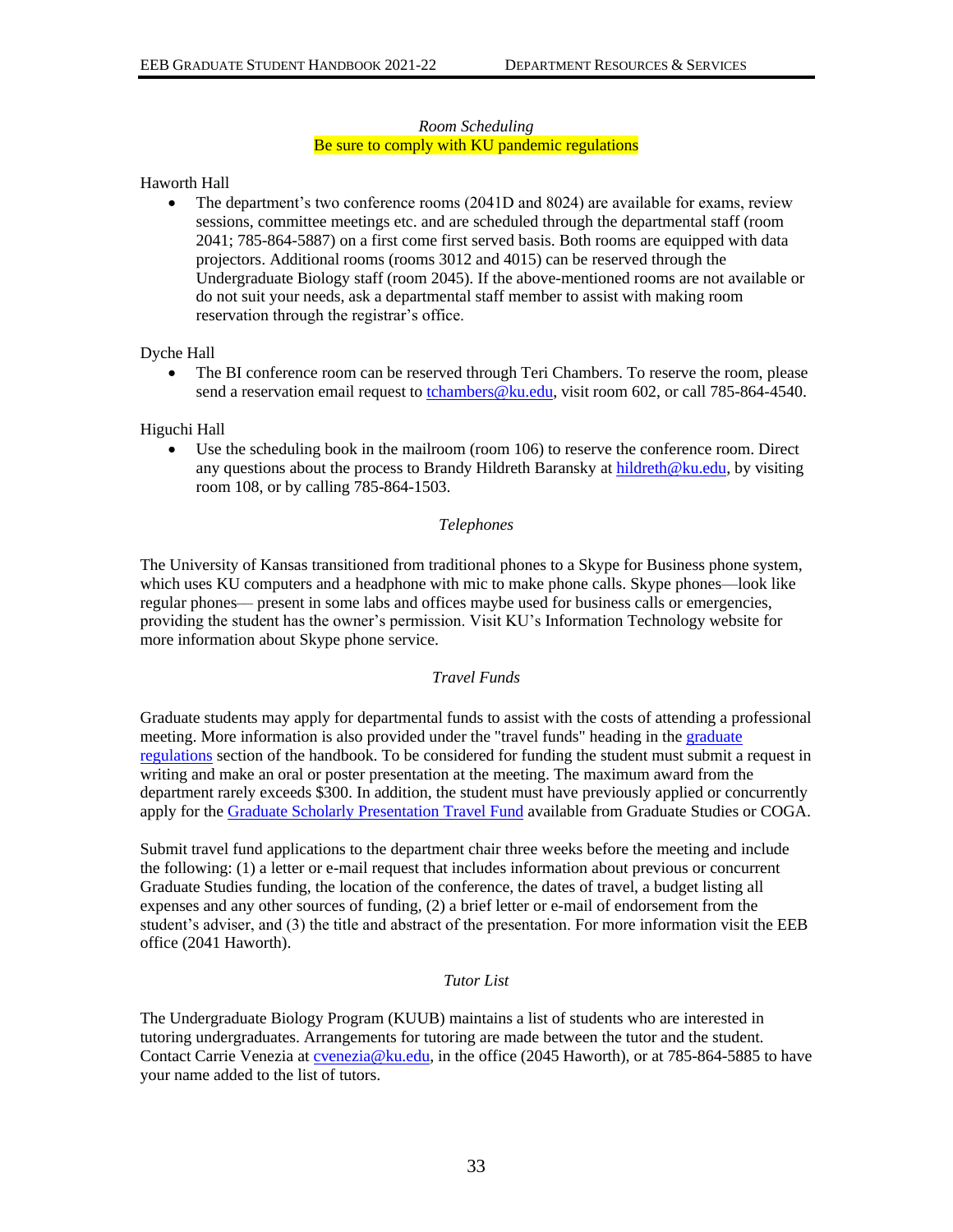#### *Vehicles*

# Use must comply with KU's pandemic rules

#### *KU Car Rentals & Reservations*

Vehicles, including vans and sedans, are available for use by KU employees. The EEB department office, Biodiversity Institute, and Kansas Biological Survey all maintain vehicles that may be used by graduate students in the respective facilities. For additional car/van rental the university partners with Enterprise Rent-A-Car or National Car Rental. For information and instructions to use this service visit the [vehicle rental page of the Procurement Services site.](https://procurement.ku.edu/car-rental-vehicle-rental)

#### Haworth Hall

• The EEB van can be reserved through the departmental staff (room 2041; 785-864-5887). Vehicles are provided on a first-come, first-served basis, and should be reserved well in advance of the date. Users must complete the mileage log kept in the vehicle so that van usage can be charged appropriately. Contact the EEB Program Assistant to arrange key pickup and return. Vehicles are expected to be returned in the same condition in which they were received. A cleaning charge will be added when necessary.

Dyche Hall

• The Vertebrate Paleontology division maintains and schedules the use of its own vehicle. The BI's courier vehicle can be reserved for brief errands on campus and in Lawrence. To make a reservation, contact Teri Chambers at [tchambers@ku.edu,](mailto:tchambers@ku.edu) in the office (room 602), or at 785-864-4540. Users must complete the mileage log kept in each vehicle so that the mileage can be charged to the appropriate division.

Higuchi Hall

• Use the vehicle check-out calendar in the mailroom (room 106) to reserve a vehicle or direct any questions about the process to Brandy Hildreth Baransky at [hildreth@ku.edu,](mailto:hildreth@ku.edu) at the office (room 108), or at 785-864-1500. Alternatively, contact Scott Campbell at [swcamp@ku.edu,](mailto:swcamp@ku.edu) in room 152, or at 785-864-1502 to report any vehicle maintenance/repair issues.

#### *Website*

Particular sections of note on the website may include:

- Profiles of EEB graduate students: Provides students with the opportunity to list their educational background, research interests, publications, etc. To request updates to existing graduate student profiles contact the Graduate Academic Advisor.
- Graduate student funding opportunities
- KU Calendar announcements for EEB seminars as well as thesis and dissertation defenses

# [TOP](#page-0-0)<sup>1</sup>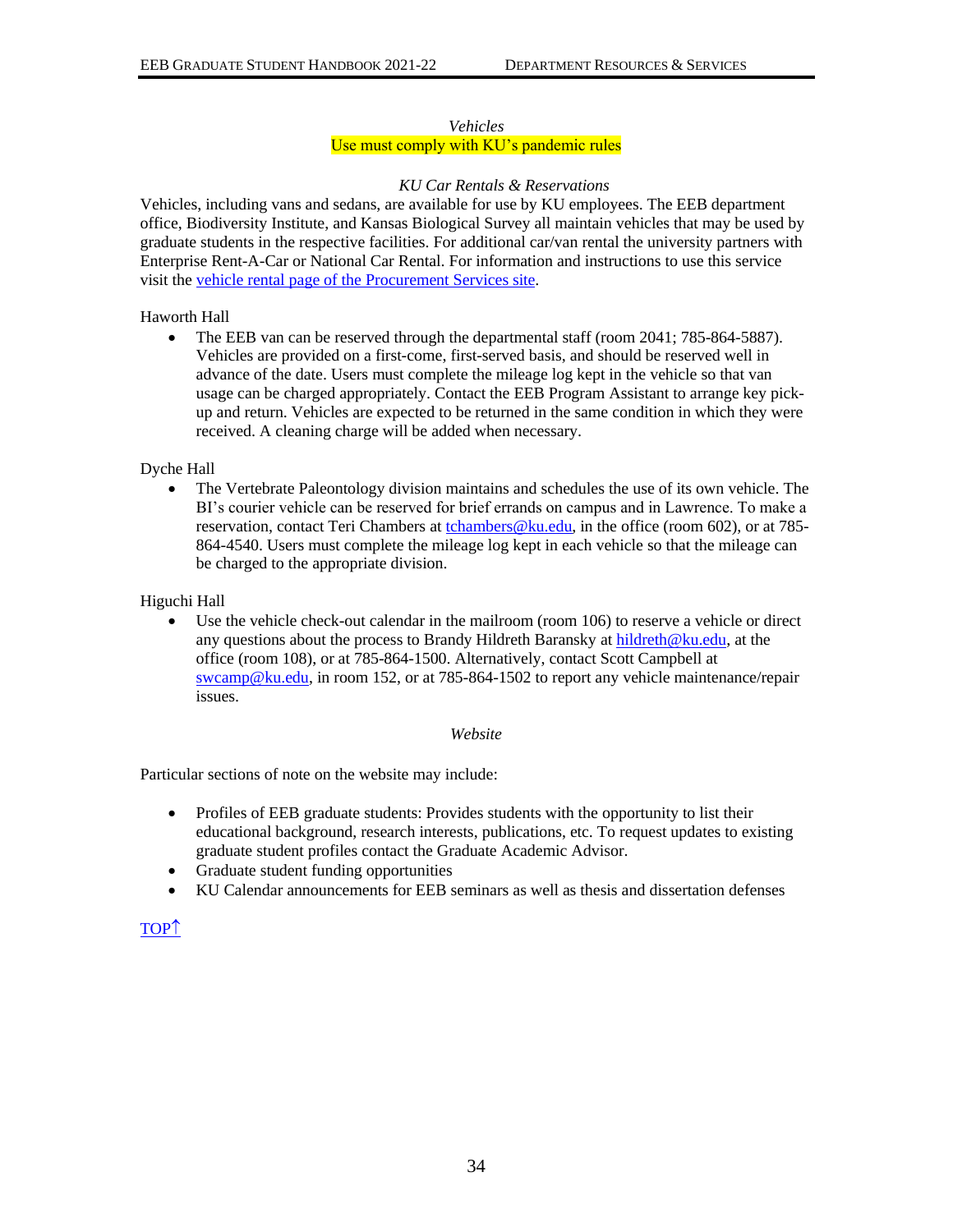# **UNIVERSITY RESOURCES AND SERVICES**

Contact the individual offices for pandemic-related changes

### *Academic Achievement and Access Center*

<span id="page-37-0"></span>Located in 22 Strong Hall, the Academic Achievement and Access Center (AAAC) is a hub linking students at all levels to a variety of academic support services. The center houses Student Access Services and offers academic success consultations and workshops. The center also maintains a registry of tutors for hire in specific courses and areas. To be included on the registry[, visit the AAAC](http://tutoring.ku.edu/become-tutor)  [website.](http://tutoring.ku.edu/become-tutor) More information about these and other services offered by the AAAC can be found on the [AAAC section of the Student Affairs website.](https://studentaffairs.ku.edu/aaac)

#### *Advising Reports*

Students may access the advising form under the "Academics" tab after logging into the [myKU portal.](https://my.ku.edu/uPortal/f/welcome/normal/render.uP) The advising form is an unofficial transcript of the student's coursework while enrolled at KU. The form lists courses, cumulative and semester GPAs, milestones, and any leaves of absence.

### *Applied English Center*

[The Applied English Center](http://aec.ku.edu/overview) offers Intensive English Program courses to non-native English speakers who do not meet the [minimum requirements for an admission or a GTA eligibility waiver.](http://graduate.ku.edu/english-proficiency-requirements) First-time GTA's who score less than 22 (TOEFL) or 8 (IELTS) must take the SPEAK test and achieve a minimum score of 50. To make an appointment, contact Marcellino Berardo a[t mberardo@ku.edu.](mailto:mberardo@ku.edu) In addition, the AEC provides a wide range of support services e.g. cross-cultural counseling, advising, a tutorial support center, conversation groups, and The Point—a learning resource. For more information contact the AEC at 204 Lippincott Hall, call 785-864-4606, or [visit the AEC website.](http://aec.ku.edu/)

#### *Bookstore*

The KU Bookstore is located on level two of the Kansas Union, and can be contacted by phone at 1- 800-458-1111 or 785-864-5263. [Visit the KU Bookstore website](http://union.ku.edu/textbooks) for more information about online purchasing, renting, or pre-ordering of new, used, or digital textbooks.

#### *Bus Service*

KU on Wheels provides bus service between campus and many off-campus apartment complexes or other locations in Lawrence. Call 785-864-4644 for more information about bus routes or visit the KU [on Wheels website.](https://transportationservices.ku.edu/bus-service) Bus transportation is free with a KUID card.

#### *Career Center*

Located in 206 Summerfield Hall, the University Career Center (UCC) teams offers assistance with career development and implementation to graduate students to create post-graduate career opportunities. The various UCC teams offer advising services, career planning courses, outreach programs, career resources, as well as resume reviews and tips for job interviews. For more information visit the [University Career Center website](https://career.ku.edu/) or call 785-864-3624.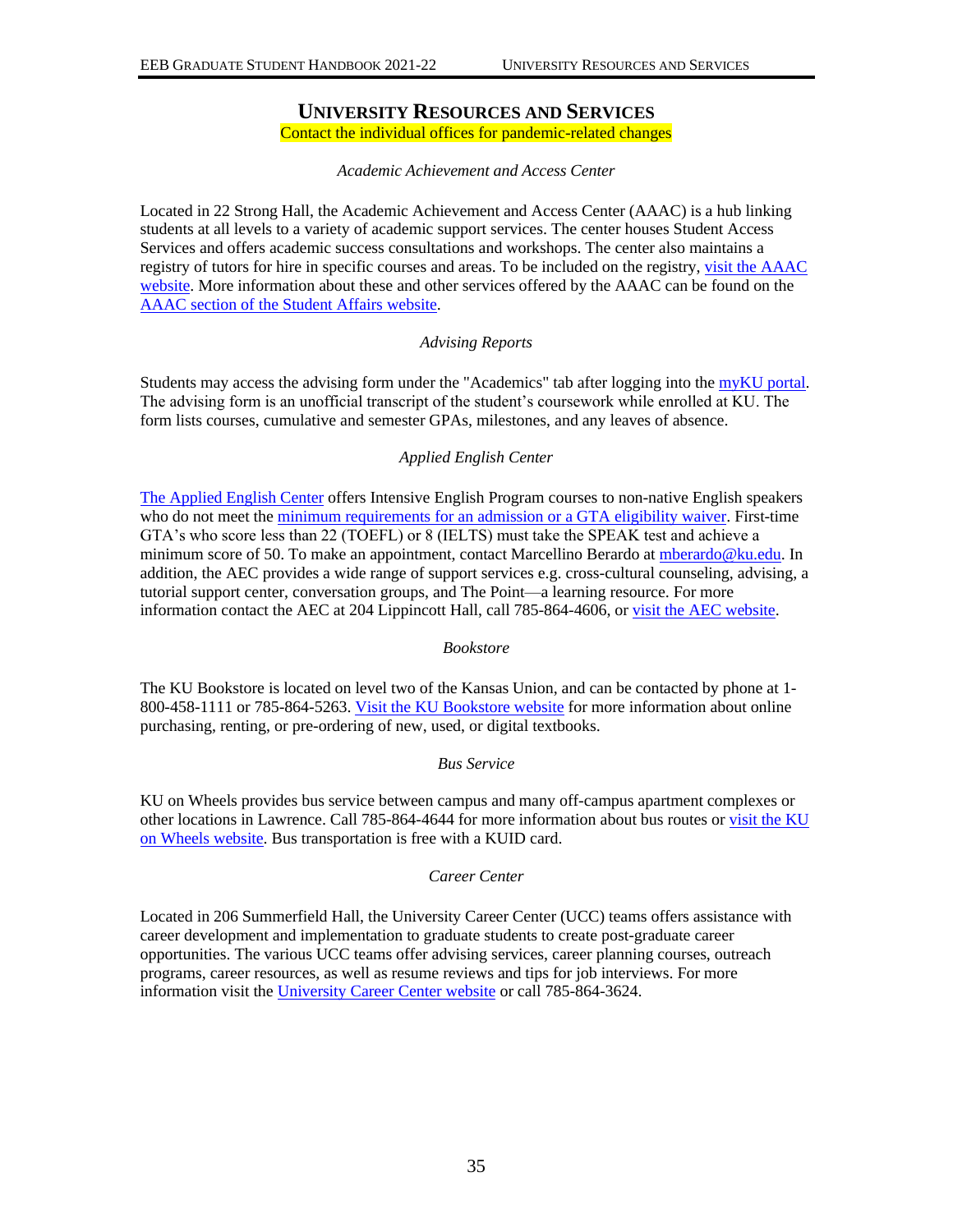# *Center for Teaching Excellence*

The mission of the Center for Teaching Excellence (CTE) is to advance teaching excellence by graduate students and faculty at the University of Kansas. Throughout the year, CTE hosts various workshops teaching conferences, and discussion forums. The center has print and video resources for graduate teaching assistants (GTAs). All new GTAs at the University of Kansas are required to participate in the New GTAs Orientation, which is held prior to the beginning of the fall and spring semesters. If you have questions, please email Ben Sikes at ben. sikes@ku.edu, the department's ambassador to the CTE, or call Ben at 785-864-1599. Call 785-864-4199 or visit the [CTE website](http://www.cte.ku.edu/) for more information about CTE services.

# *Childcare*

Graduate students with children are eligible to apply for child care placement at two university facilities: the Hilltop Child Development Center and the Edna A. Hill Child Development Center. Hilltop offers care for children starting at age one, maintains an all-day kindergarten program, and provides after school care for school-aged children through the sixth grade. The Edna Hill Center cares for children from one to eight years of age with a toddler room located in Haworth Hall and preschool classrooms in Dole. Contact these programs for further information and applications for admission:

- Hilltop: call 785-864-4940 o[r visit the Hilltop website](http://www.hilltop.ku.edu/)
- Edna A. Hill: 785-864-0502 or [visit the Edna A. Hill Childhood Development Center website](http://www.cdc.ku.edu/)

# *College Office of Graduate Affairs*

The EEB department is a part of KU's College of Liberal Arts & Sciences (CLAS) and the department's graduate program follows CLAS graduate regulations and policies. The College Office of Graduate Affairs, CLAS graduate division, located in 102 Strong Hall, addresses among others the following graduate student matters:

- Handles graduation and degree matters
- Provides clarification and enforces College and University regulations and policies
- Maintains Doctoral and Master's degree checklists
- Answers thesis and dissertation formatting questions
- Processes petitions for exceptions to policies
- Processes Progress-to-Degree forms to record student milestones
- Maintains student records

For additional information visit the [COGA website.](http://coga.ku.edu/)

#### *Counseling and Psychological Services*

Counseling and Psychological Services (CAPS) provides counseling services and helps students with adjustment to college and other psychological, interpersonal, and family problems. Counseling services are available at a charge of \$15 per session. Group sessions for graduate students writing theses and dissertations are available. CAPS is located in the Watkins Memorial Health Center, room 2100. Call 785-864-CAPS (785-864-2277) to make an appointment, o[r visit the CAPS website for](http://caps.ku.edu/) [more information.](http://caps.ku.edu/)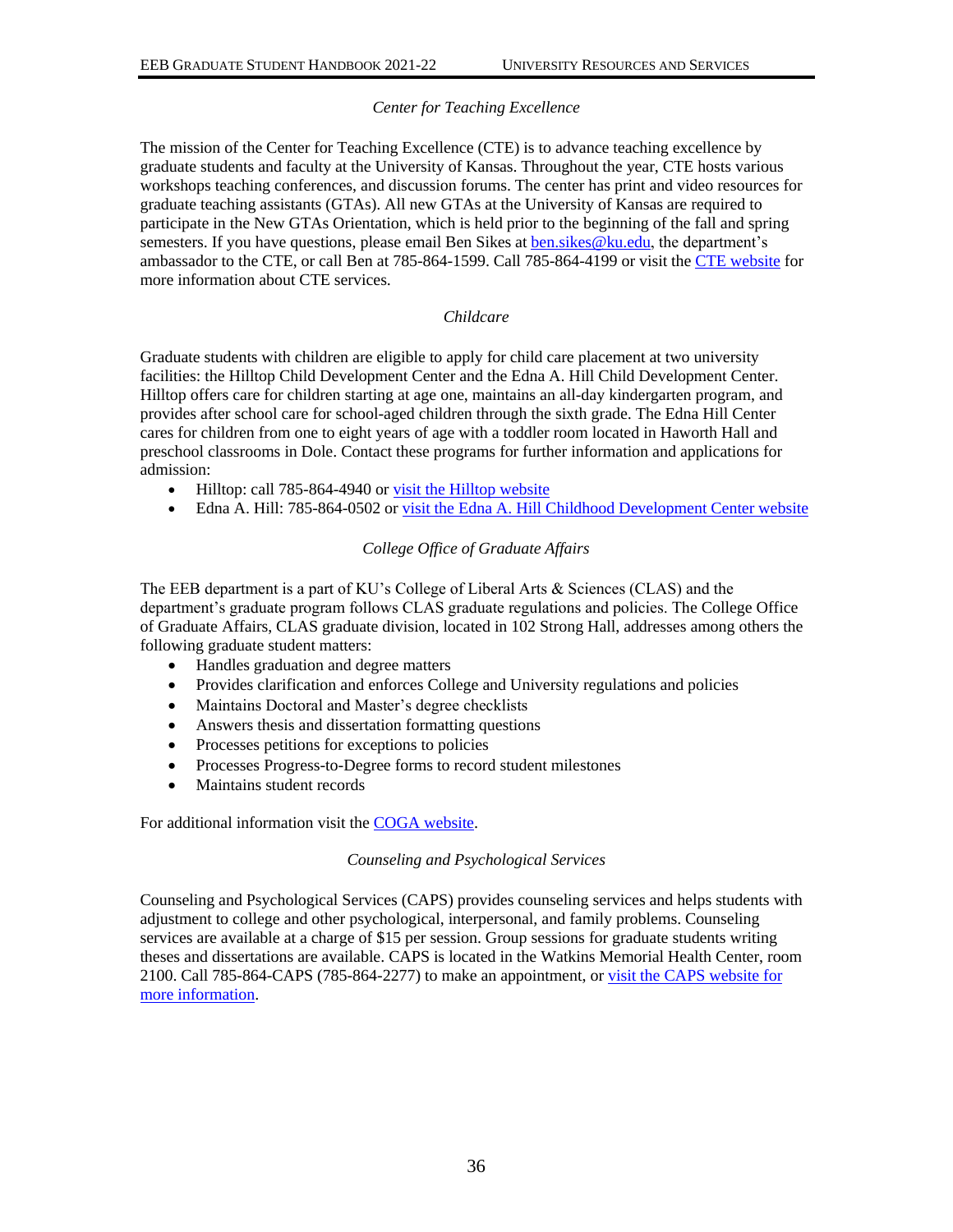### *Diversity and Equity*

The Office of Diversity and Equity (ODE) is committed to providing an open, diverse and inclusive learning and working environment, and as such advocates for recruitment, retention and development of under-represented groups of students, faculty, and staff. ODE oversees the Center for Sexuality & Gender Diversity, Emily Taylor Center for Women & Gender Equity, Office of Multicultural Scholars Program, and the Office of Multicultural Affairs. For more information [visit the ODE website.](http://diversity.ku.edu/)

### *E-mail Accounts*

A free Outlook e-mail account is provided to currently enrolled students by KU Internet Technology (KU IT). New students are assigned a generic alias that subsequently can be personalized. [Visit the](https://technology.ku.edu/email)  [KU IT website email page](https://technology.ku.edu/email) for more information.

### *Emily Taylor Center for Women & Gender Equity*

The Emily Taylor Women's Resource Center (ETWRC) was founded to promote the academic success and personal growth of female students. These days ETWRC is overseen by the ODE and works to promote gender equity and challenges gender related barriers that impede full access and inclusion for all students. The center provides consultation, resources, information, and assistance on gender-related issues. Visit the ETWRC in 4024 Wescoe Hall, [visit the ETWRC website,](http://emilytaylorcenter.ku.edu/) or call their office at 785-864-3552.

### *Enrollment Procedure*

Enrollment at the University of Kansas is completed online through  $\frac{\text{Enroll & Pay.}}{\text{Enval} \& Pay.}}$ feature is activated mid-way through the semester, and grad students may enroll up to the day before classes begin. Enrollment on or after the first day of classes incurs late fees. Students enrolling after the first week of classes should contact the EEB Graduate Academic Advisor to obtain endorsement for adding or dropping a course, late enrollment, or withdrawing from all coursework. Refer to the "Required Coursework for Master's Students" or "Required Coursework for Doctoral Students" sections of the [degree requirements page](https://kansas-my.sharepoint.com/eeb-sh-graduate-degree-requirements) for additional information. More information about classes can be found on the [schedule of classes.](https://classes.ku.edu/)

#### *Graduate Studies*

The KU Office of Graduate Studies advocates for research, graduate education, and oversees the Office of Graduate Admissions, the Self Graduate Fellowship, Office of Graduate Military Programs, and works closely with the College Office of Graduate Affairs. The Graduate Studies office is located in 213 Strong Hall and addresses among others

- Requests for travel awards and doctoral research grants
- Graduate faculty appointments
- Participation in the Doctoral Hooding Ceremony
- Petitions for exceptions to graduate policies and regulations

[Visit the Graduate Studies website](http://www.graduate.ku.edu/) for more information.

# [TOP](#page-0-0)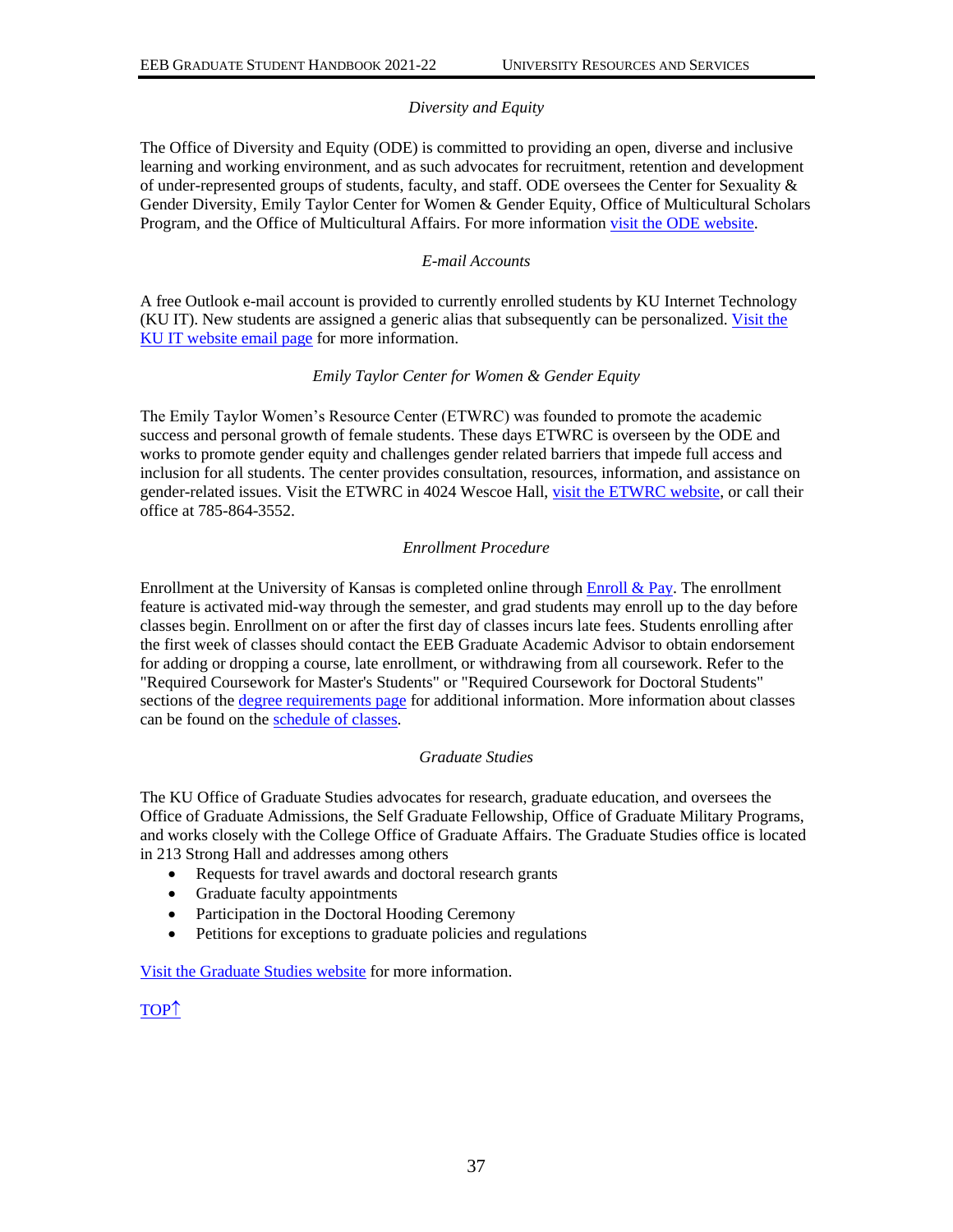### *Graduate Writing Program*

The Graduate Writing Program offers a variety of ways to assist graduate students with their writing. Support with thesis and dissertation writing, grant proposal writing, professional writing, and professional presentations are among the choices offered. For additional information visit the KU [Writing Center website.](http://writing.ku.edu/ku-graduate-students) Additionally, students can contact Brianna Hyslop, the Writing Center Associate Director, at **behyslop@ku.edu** or by calling 785-864-2386 for additional information.

#### *Health Insurance*

The Kansas Board of Regents in cooperation with KU offers affordable health insurance plans underwritten by United Healthcare specifically designed for students. Graduate teaching assistants (GTAs) and graduate research assistants (GRAs) who hold at least a 50% appointment for the entire academic year are eligible for reduced premium health insurance. Visit the Graduate Student Health [Insurance page](http://graduate.ku.edu/graduate-student-health-insurance) for more information and premium quotes or contact Stephanie Miller at [swmiller@ku.edu](mailto:swmiller@ku.edu) or by calling 785-864-1817 with your health insurance questions.

### *Health Services (Watkins)*

Quality affordable student health services provided by Watkins Memorial Health Center include general medicine, gynecology, sports medicine, physical therapy, health education, immunizations, allergy clinic, dietary counseling, counseling and psychological services, pharmacy, laboratory, and X-rays. Services not covered by student health fees are provided at a reduced rate. For additional information visit the [Watkins Health Services website](http://studenthealth.ku.edu/) or call 785-864-9500.

#### *Housing*

The Department of Student Housing has several housing options for graduate students. [Jayhawker](https://housing.ku.edu/jayhawker-towers)  [Towers](https://housing.ku.edu/jayhawker-towers) and [Stouffer Place](https://housing.ku.edu/stouffer) offer fully equipped apartments for 2 or 4 students. Visit th[e Department of](http://housing.ku.edu/)  [Student Housing's website](http://housing.ku.edu/) or call their office at 785-864-4560 for more information about on campus housing opportunities.

#### *Institutional Opportunity and Access (IOA)*

IOA offers confidential assistance in the resolution of harassment and discrimination complaints. Those who feel a victim of discrimination or unfair treatment because of age, race, religion, national origin, color, ethnicity, gender, disability, veteran status, marital status, parental status, or sexual orientation in pursuit of employment or educational opportunities may contact IOA for assistance. The office can provide informal mediation or facilitate a formal complaint resolution process when requested. For more information call 785-864-6414, e-mail [ioa@ku.edu,](mailto:ioa@ku.edu) o[r visit the IOA website.](http://ioa.ku.edu/)

# *Information Center*

The staff members at KU Info, located on the  $4<sub>th</sub>$  floor of the Kansas Union and at the main entrance to the DeBruce Center are ready to answer any student questions, whether academic or recreational. Questions can be submitted electronically at the [KU Info website](http://kuinfo.ku.edu/) or by calling or texting 785-864- 3506. The web site also offers a searchable database of all previously submitted questions.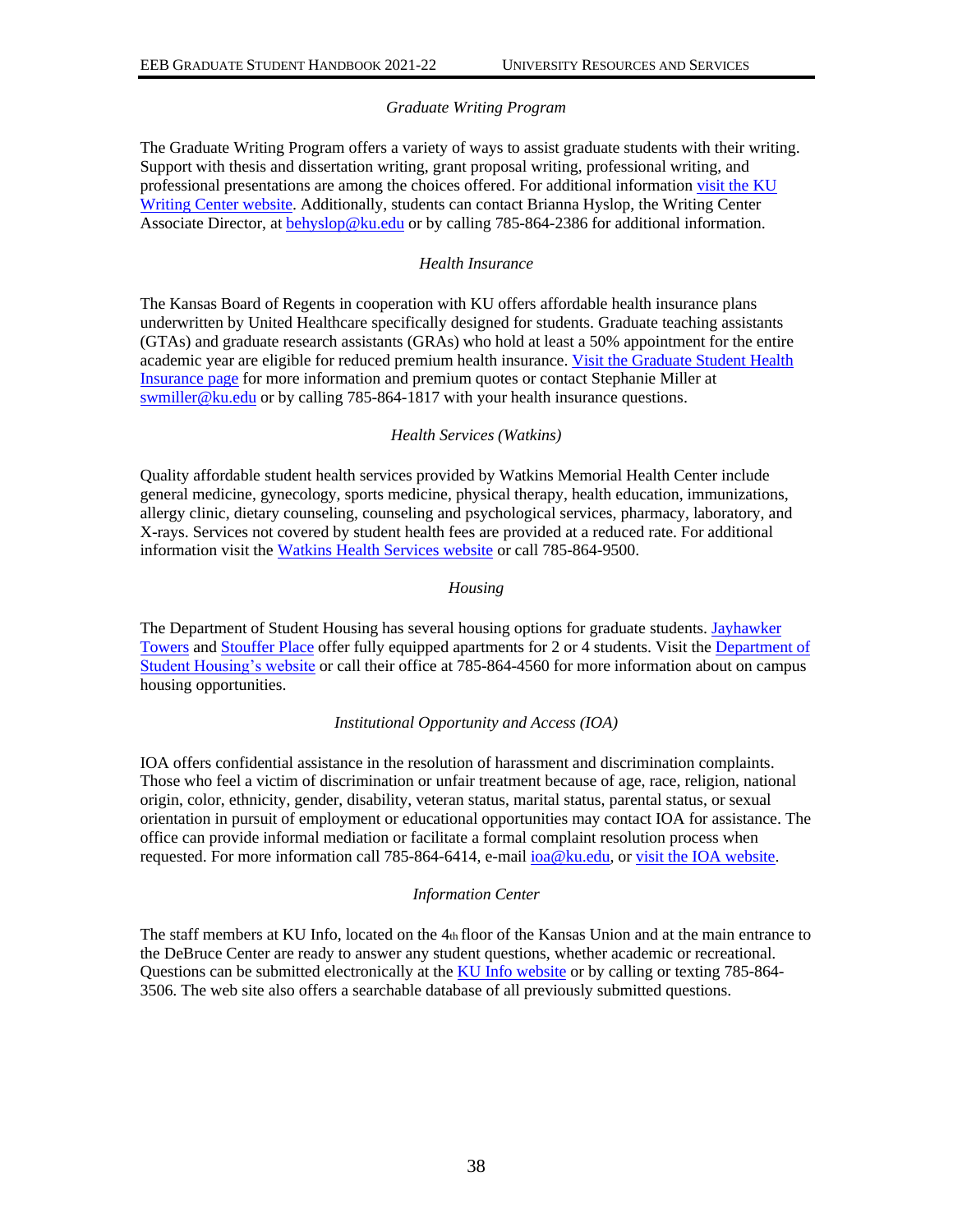# *Information Technology (I.T.)*

Resources and services to support computing and electronic communication and cyber security at KU are provided by KU Information Technology (IT). Additional services include, internet and e-mail access, free workshops, online how-to publications, as well phone, e-mail, and walk-up assistance. KU IT maintains the university's central computer system in addition to several public computer labs, including facilities in Anschutz and Watson Libraries, and Budig Hall, which are open daily. Smaller computer labs are scattered all over campus, however, some of these facilities are reserved for students enrolled in certain programs. For additional information call 785-864-8080 or [visit the IT](https://technology.ku.edu/)  [website.](https://technology.ku.edu/)

#### *International Support Services*

The Office of International Support Services (ISS), located in room 2 Strong Hall, provides a host of services to KU's international students and scholars, ranging from assistance with immigration and visa applications, evaluation of overseas academic records, mandatory orientations, to activities for new international students and student counseling. Contact ISS at 785-864-3617, email [iss@ku.edu](mailto:iss@ku.edu) or [visit the ISS web site](http://iss.ku.edu/) for more information.

### *KU Card*

All students are issued a KU Card, which serves as the official identification card and is valid as long as students remain enrolled. Students new to KU may obtain an ID card at the KU Card Center (level four, Kansas Union) after enrolling in classes. Students must present an enrollment sheet and a photo ID to obtain a KU Card. In addition to serving as an identification card, it can be used as an ATM/debit card by opening a KU Checking Account with Commerce Bank. For more information [visit the KU Card Center website](http://kucard.ku.edu/) or call 785-864-5845.

#### *KU Center for Research, Inc.*

The KU Center for Research, Inc. (KUCR) is a not-for-profit research foundation that operates for the benefit of the university under the administrative jurisdiction of the KU Office of Research. KUCR submits all proposals for external support of research, instructional, and service projects. Their office offers tuition assistance to GRAs whose tuition is not supported by the hiring grant and to students on fellowships whose awards do not cover tuition. Helpful information on how to submit a research grant proposal can be found on the **KUCR** website.

#### *Laboratory Safety*

Graduate students should familiarize themselves with the university lab safety policy. The university's lab safety manual can be found on the [Department of Environment, Health, and Safety website,](http://ehs.ku.edu/) by clicking on the "Resources" menu and then on the "Manuals" menu.

#### *Legal Services for Students*

Legal Services for Students, located in Green Hall, room 212, provides free legal advice for current KU students. Attorneys (or law students working under the supervision of an attorney) interview and advise students on legal matters. The office provides three major services: advice, representation, and educational programs. Additionally, Legal Services offers free income tax assistance to domestic and international KU students. Contact the office by calling 785-864-5665, alternatively, you can email Legal Services at [legals@ku.edu,](mailto:legals@ku.edu) or [visit the Legal Services website](https://legalservices.ku.edu/) for more information about services provided.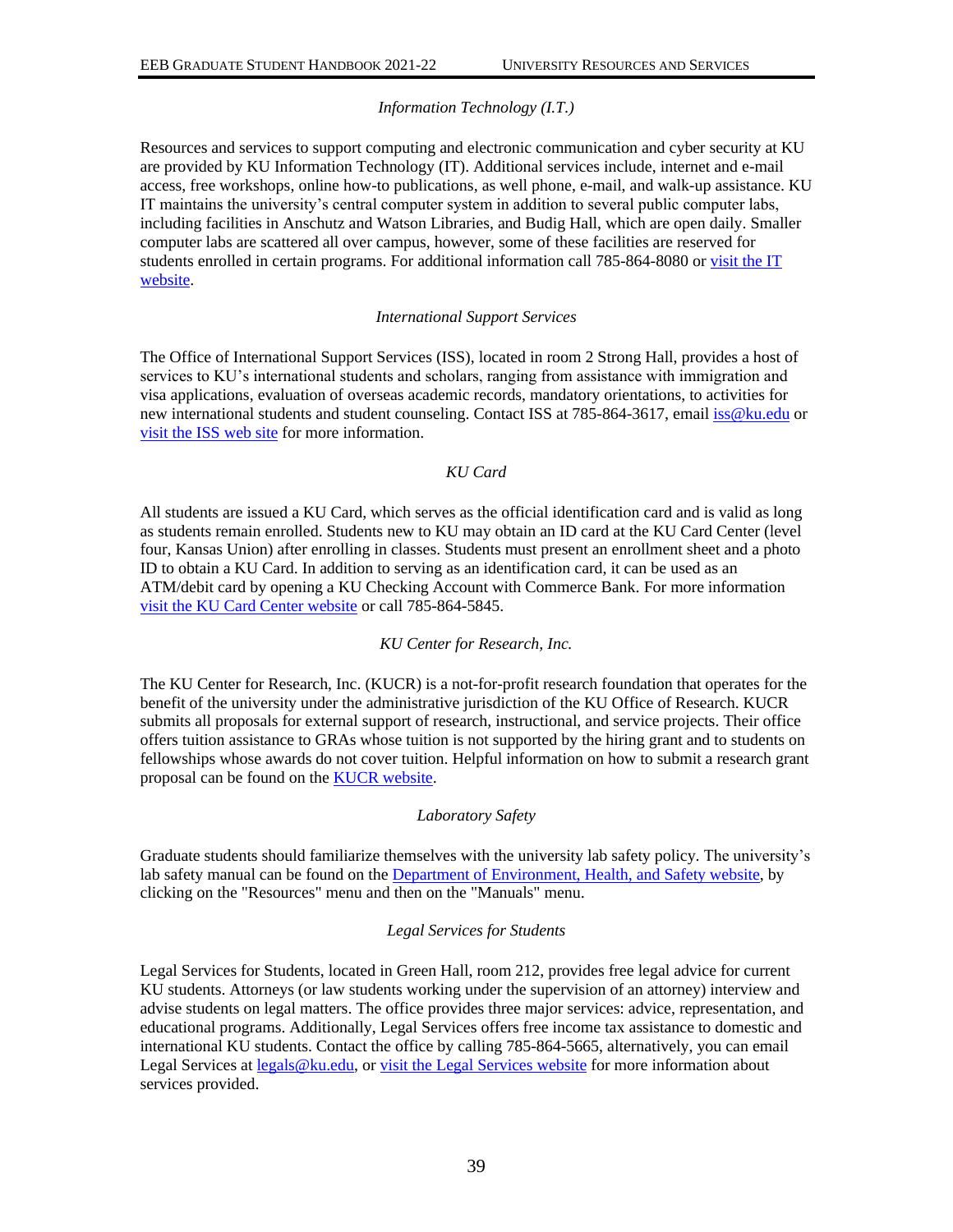#### *Libraries*

The University of Kansas Libraries provide information services, instruction, consultation, and scientific literature to support the education, teaching, and research activities of EEB graduate students. An overview of these services and information resources is available at the [Libraries](http://www.lib.ku.edu/)  [homepage.](http://www.lib.ku.edu/) The KU Libraries comprise several buildings on the Lawrence Campus and at the Edwards Campus in Overland Park. Most of the print materials relating to ecology and evolutionary biology are housed in Anschutz Library. Thanks to KU's longstanding tradition as a leader in natural history research and education, the Kenneth Spencer Research Library at KU houses a rich collection of rare books and manuscripts on the history of science and natural history dating back to the sixteenth century.

The Libraries provide electronic access to a wide range of scientific journals, key databases (such as Biological Abstracts, Zoological Record, Web of Science), and books. Many journal titles are still held as paper copies. The Libraries's WebRetrieve service provides prompt access to other information resources (not held at KU) through document delivery and interlibrary loan. Librarians are available to provide library instruction for EEB classes, work with graduate students and faculty on literature research and detailed reference questions, help locate difficult-to-find research materials, order new books and journals for the collection, and facilitate the use of various library services. The general number for the reference desk at Anschutz Library is 785-864-4930. Additional reference services are available electronically from the "Ask a Librarian" link on the [Libraries homepage.](http://www.lib.ku.edu/)

### *Maps of KU Campus*

[An interactive, online maps of the KU campus](http://places.ku.edu/map) is available, and a PDF version of the Lawrence Campus map is available on the [KU Info website.](https://kuinfo.ku.edu/category/map)

### *Multicultural Affairs*

The Office of Multicultural Affairs (OMA), located in the Sabatini Multicultural Resource Center, offers programs and services for underrepresented minority students at the University of Kansas. OMA's primary objective is to enhance the educational experiences and opportunities of all students. For more information on programs and services offered, [visit the OMA website](http://www.oma.ku.edu/) or call 785-864-4350.

# *Ombuds Office*

The University of Kansas Ombuds Office employs two Ombuds who offer confidential, impartial, and independent assistance to KU students, faculty, and staff who feel they have been treated unfairly, intimidated, harassed, or discriminated by offering. For more information, email [ombuds@ku.edu,](mailto:ombuds@ku.edu) call 785-864-7261 or visit th[e Ombuds Office website.](https://ombuds.ku.edu/)

#### *Parking*

Parking on campus requires a KU parking permit that can be obtained by logging in to the parking portal at time of enrollment. Parking permits are oversold and therefore purchase does not guarantee a parking space. Parking on West Campus and using KU's Park & Ride program provides reduced price permits. For detailed information contact the Parking Department at 785-864-PARK (784-864-7275) or visit the [Transportation Services Parking page.](https://parking.ku.edu/)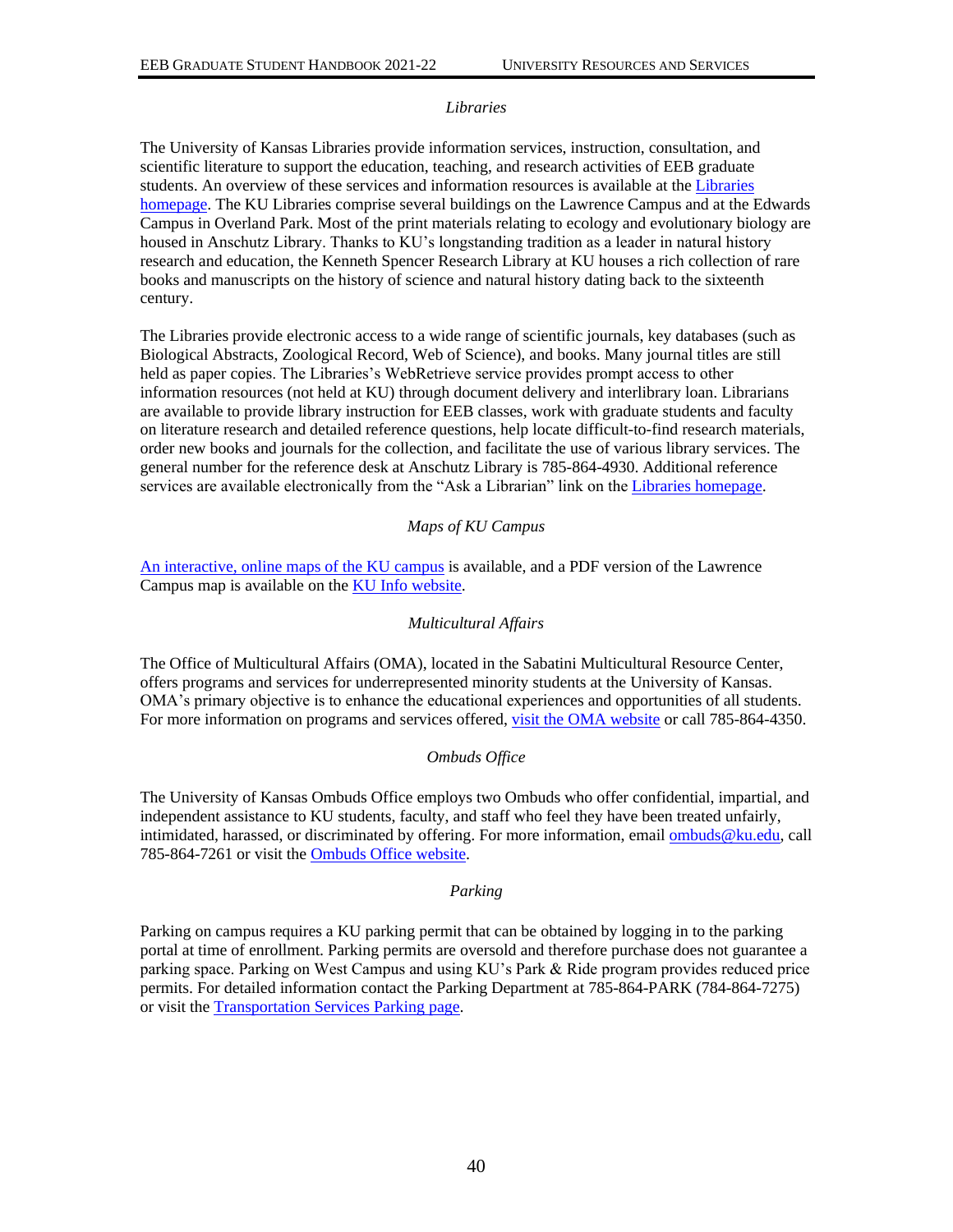### *Presentation Travel Fund*

The Office of Graduate Studies and the College's graduate office subdivision (COGA) each offer Graduate Scholarly Presentation Travel Funds to support the cost of graduate student attendance and travel to scholarly conferences to present research. Travel funds is awarded in the spring and fall, limited to \$500 and made on a first-come, first-served basis. For requirements and guidelines visit Graduate Scholarly Presentation Travel Fund and the Graduate Student Travel Fund on the respective websites.

*Provost*

Located in 250 Strong Hall, the Office of the Provost is the administrative unit on the Lawrence campus that governs all academic offices, departments, and programs at the University of Kansas. The provost is responsible for the formulation and implementation of academic and administrative policies and goals, acting through the vice provosts and deans and in cooperation with University Governance. Visit the **Provost Office website** for information on KU policies, strategic planning and initiatives, organizational charts, and other helpful links.

### *Public Safety Office (PSO)*

The KU Public Safety Office (PSO) is responsible for maintaining a safe environment for the KU community. As such they are responsible for all aspects of police, civilian, and emergency management services. The PSO website provides information about a wide range of issues, for instance:

- Concealed carry: On July 1, 2017 the Personal and Family Protection Act expired and by law KU must permit concealed carry of handguns into most campus buildings. PSO offers weapon storage for campus residents.
- Emergency notifications: Students are automatically subscribed to emergency text messaging alerts.
- Community Education Pamphlets: on a variety of issues, e.g.: The # 1 crime on campus is theft. To help protect against theft, the Public Safety Office and front desks in residence halls offer free use of engravers to mark personal property such as computers and stereos (see Campus Safety pamphlet).

For more information visit the [Public Safety Office website.](http://publicsafety.ku.edu/) For an immediate response call 785-864-5900, in case of an emergency call 911.

#### *Schedule of Classes*

The schedule of classes can be found on the [Registrar's Schedule of Classes page](https://classes.ku.edu/) and on [Enroll & Pay.](https://sa.ku.edu/) Online schedules for fall and spring are generally made available in mid-March and mid-October respectively.

#### *Student Contact Information*

Address, phone, and e-mail information should be kept current on  $\overline{\text{Enroll}} \& \overline{\text{Pay}}$ . Only students themselves are able to update the contact information. Enroll  $\&$  Pay is a centrally accessible database, as a result one update on this web site gives most university offices access to your current contact information.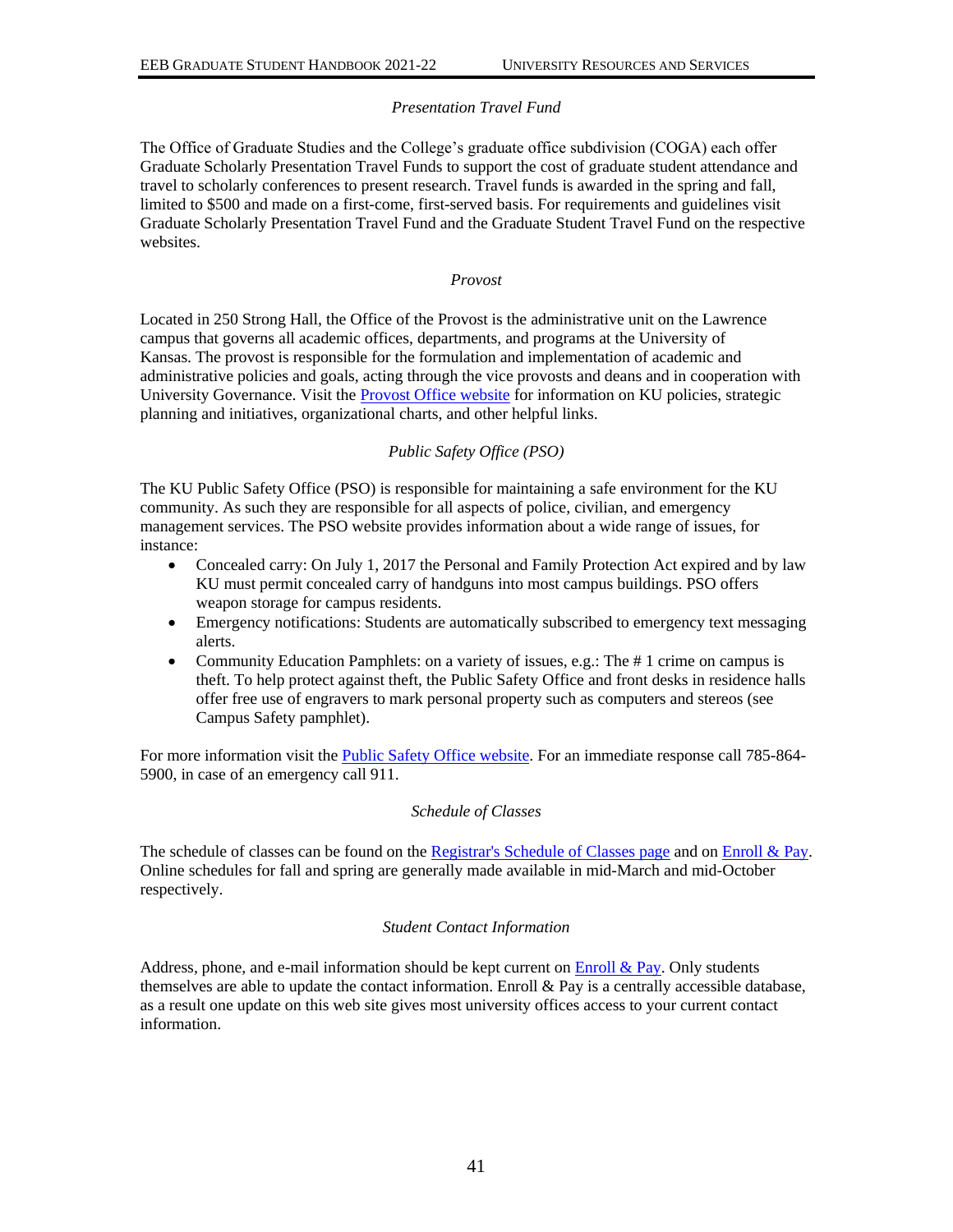#### *Tuition and Fees*

Tuition rates for the academic year are available at the Office of the University Registrar on the "Tuition and Fees" site. Just like tuition, campus fees are determined by the number of credit hours you take. Late enrollment fees will be assessed on and after the first day of classes. Tuition is waived for graduate teaching assistants (GTAs) who hold at least a 40% or greater appointment, along with payment of up to 3 hours of campus fees. Graduate research assistants (GRAs) and curatorial assistants (CAs) with at least 40% appointments generally receive tuition sponsorship. Students employed as a GTA and/or GRA for both the previous fall and spring semesters are eligible to receive the in-state tuition rate for the summer term when not employed as a GTA/GRA, however, to qualify, students must submit the Staff & Staff Dependent Rates form.

#### *Writing Center*

The KU Writing Center offers feedback, face to face or via email, to students who are writing papers—no matter whether they are brainstorming, drafting, or editing. Schedule appointments with trained tutors online or by calling 785-864-2399. Graduate students may also join writing groups for assistance with preparing talks for conferences, writing papers for graduate courses, or drafting thesis chapters. Visit th[e Writing Center website](http://writing.ku.edu/) for more information.

[TOP](#page-0-0)<sup>1</sup>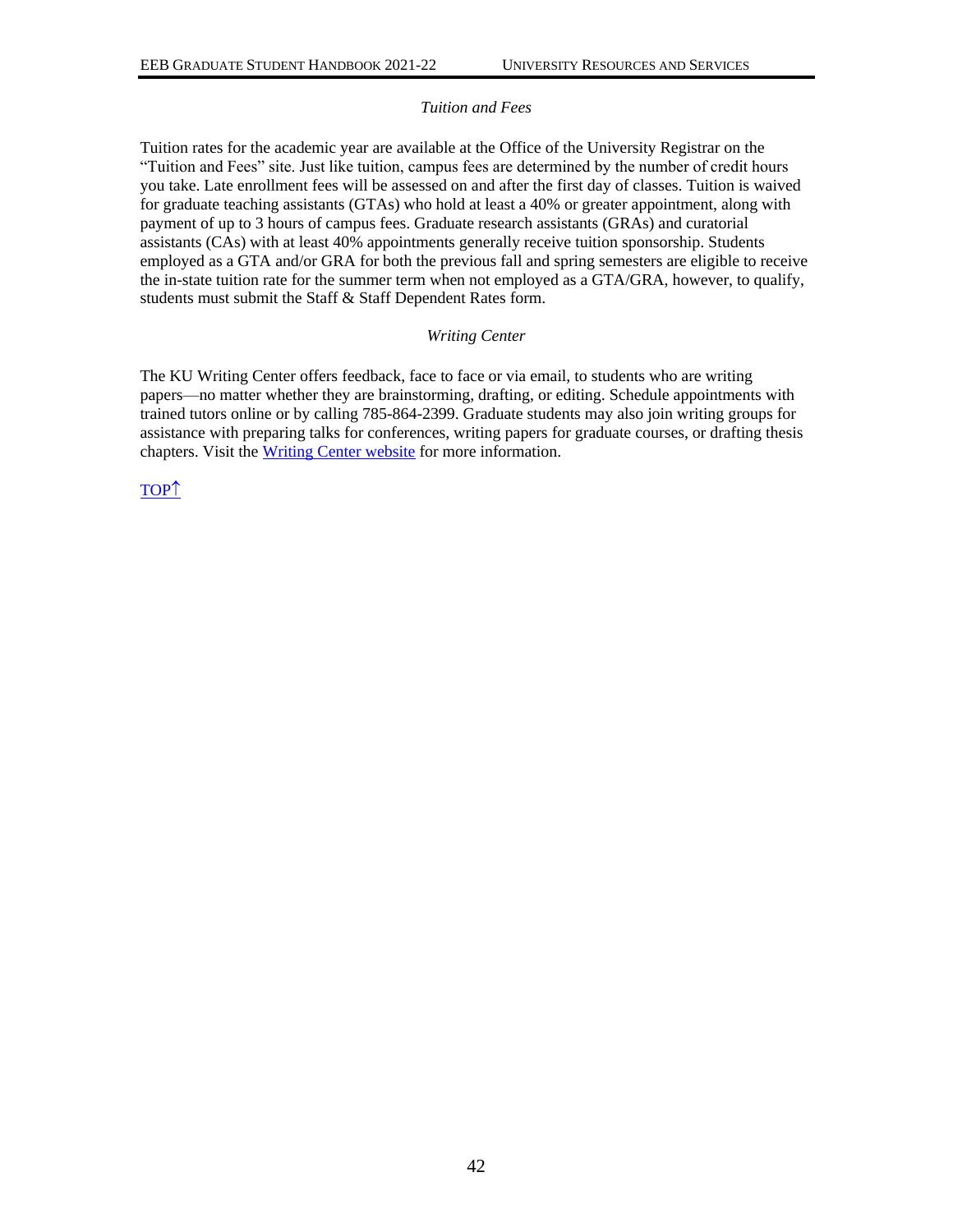# **Community Resources and Services**

# <span id="page-45-0"></span>Please visit the websites listed in the sections below for COVID-19 updates

# *Bus Service*

Lawrence Transit is a partnership between the University of Kansas and the City of Lawrence Transit system that provides public transportation services for the community. The university provides KU on Wheels buses that run routes on campus, and the Lawrence Transit System maintains buses that cover routes throughout town. KU students, faculty, and staff ride free of charge upon presentation of their KU ID card. Visit the [Lawrence Transit website](https://lawrencetransit.org/) for more information on bus routes.

### *Lawrence Memorial Hospital*

Lawrence Memorial Hospital (LMH) is a community hospital that serves the health needs of those in the Lawrence area. The emergency room at LMH has 24-hour physician coverage. The [LMH website](https://www.lmh.org/) includes helpful health information and a physician directory to assist in finding a local doctor. The hospital is located at 325 Maine St. and can be reached by phone at 785-505-5000.

### *Lawrence Public Library*

The Lawrence Public Library (LPR), once rated 16<sup>th</sup> in the "50 Best Libraries in America" by Elle Decor, is located at 707 Vermont Street in downtown Lawrence. Newly remodeled in 2014, the library has over 250,000 book titles, over 3,500 music CDs and audio book titles, over 9,500 video titles, and a multimedia editing room. LPR currently subscribes to over 400 magazines and 20 newspapers, including a digital newsstand that delivers magazines to your electronic devices. Interlibrary loan service is available, as is Internet access, CD-ROM reference databases, meeting rooms and recording studios free of charge. To learn more about the library visit the [Lawrence Public Library website](https://lplks.org/) or call 785-843-3833.

#### *Lawrence Arts Center*

The Lawrence Arts Center located downtown Lawrence is a regional center for contemporary exhibits, performances, and visual and performing arts education for all ages. To familiarize yourself with all that the Lawrence Arts Center has to offer visit the [Lawrence Arts Center website.](http://lawrenceartscenter.org/aboutus/)

# *Post Office*

The United States Postal Service's main branch for Lawrence is located downtown at 645 Vermont Street. For those living in the southern part of Lawrence, the Jayhawk Substation is located at 1901 W. 31st Street. In addition, many of the grocery stores and pharmacies in town offer postal services.

# *Rock Chalk Park*

The city's new recreation center located on the West side of town provides use of indoor gym space, basketball courts, rooms for exercise classes and tournament facilities. The facility provides synergy with the KU athletic facilities that include stadiums for track and field, soccer, tennis and softball. Visit the [Lawrence Sports Pavilion page](https://lawrenceks.org/lprd/recreationfacilities/spl/) for more info.

# [TOP](#page-0-0)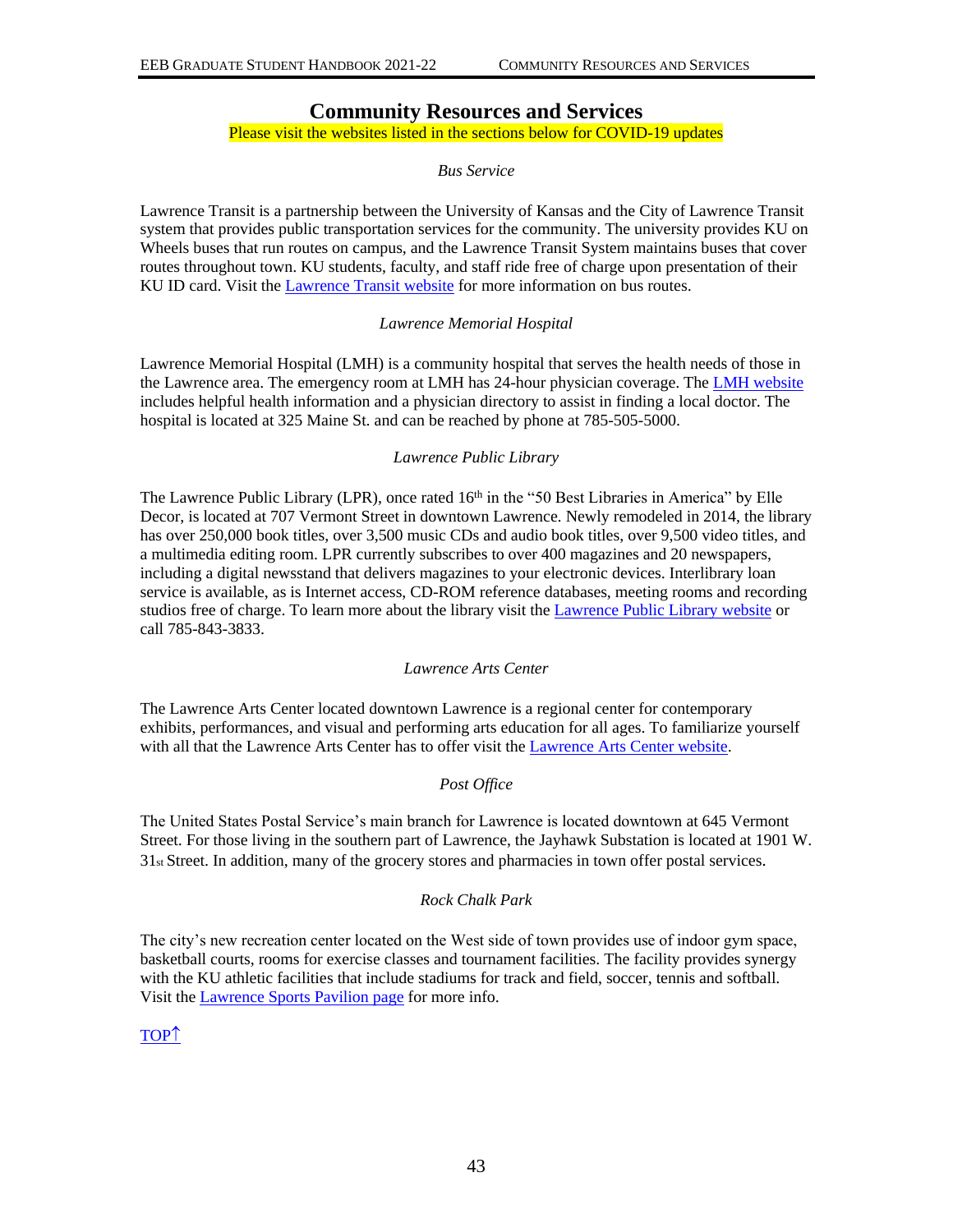### **Student Life**

#### Please check websites for COVID-19 updates

### *EEB Graduate Student Organization*

<span id="page-46-0"></span>Please see the [listing for this organization in the Department Resources and Services section](#page-32-0)

# *KU Environs*

For those interested in environmental issues, KU Environs is the environmental student-led advocacy group for KU, Lawrence, and the region. The group is dedicated to conservation and environmental protection. For more information about Environs and their current projects, visit the KU Environs [website.](https://rockchalkcentral.ku.edu/organization/environsku)

#### *Museums*

The University of Kansas has several museums located on the Lawrence campus.

The Natural History Museum

• [The Natural History Museum](https://biodiversity.ku.edu/) is located in Dyche Hall, discovers, documents, and disseminates knowledge about the past and present biological diversity of the Earth.

The Spencer Museum of Art

• [The Spencer Museum of Art](https://www.spencerart.ku.edu/) is located at 1301 Mississippi Street behind the Kansas Union, maintains a diverse collection of art and works of cultural significance.

The Robert J. Dole Institute of Politics

• [The Robert J. Dole Institute of Politics](https://doleinstitute.org/) is located on West Campus, the Dole Institute museum, archives and public programs about politics are dedicated to the legacy and life of Bob Dole.

The Wilcox Classical Museum

• [The Wilcox Classical Museum](https://wilcox.ku.edu/s/wilcox/page/home) is located in 103 Lippincott Hall, exhibits plaster casts of Greek and Roman sculptures and objects and artifacts from the ancient Mediterranean region.

The DeBruce Center

• [The DeBruce Center,](https://debrucecenter.ku.edu/) which is located next to Allen Fieldhouse, honors KU Basketball tradition. The DeBruce Center exhibits James Naismith's Original Rules of Basketball and serves as a meeting place for students, faculty, and visitors and features a cafeteria and stores selling KU merchandise.

# *Performing Arts (Lied Center)*

The Lied Center, the university's performing arts center is a division of the School of the Arts. The center is located on west campus, corner of Iowa and 15th Streets. Each season the Lied Center hosts productions in the performing arts, such as musicals, dance, orchestra, jazz, and choirs. Prominent national speakers are often featured here as well. To view information about current and future events and performances visit the [Lied Center website.](https://lied.ku.edu/)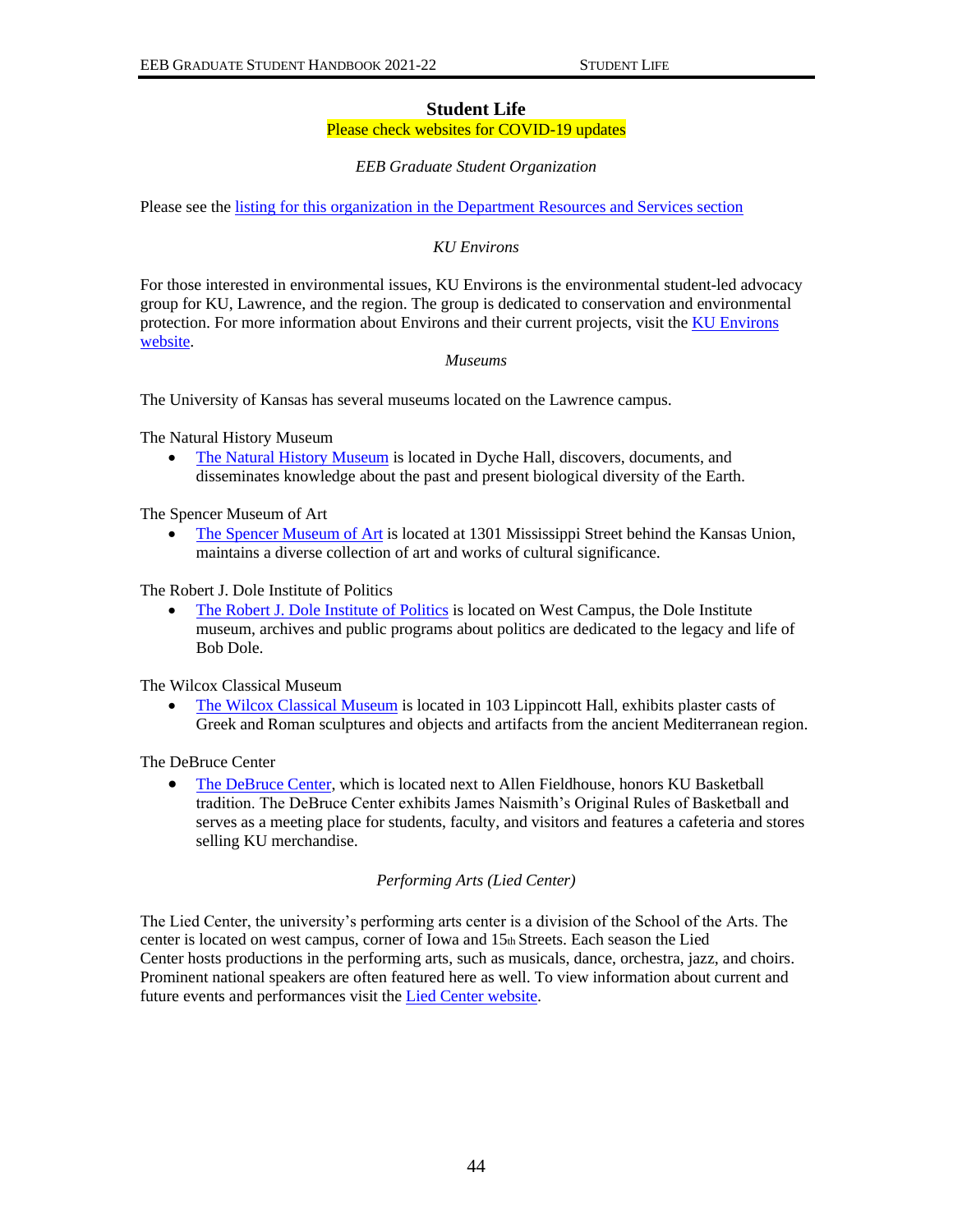# *Recreation and Fitness Services*

The Ambler Student Recreation and Fitness Center is located south of Watkins Health Center at 1740 Watkins Center Drive. This facility offers cardiovascular and resistance training equipment; indoor rock climbing; gymnasiums; martial arts and aerobics studios; racquetball courts; a suspended walking/jogging track; and facilities for basketball, volleyball, badminton, and soccer. Additional facilities and programs are available at the Robinson Center, Shenk Sports Complex, and Adams Outdoor Education Center. All currently enrolled KU students have free access to the facility. For more information, visit the [Recreation Services website](https://recreation.ku.edu/) or call 785-864-3546.

### *Recycling*

The Center for Sustainability along with KU Recycling is responsible for developing and implementing waste reduction efforts on campus. Recycling bins are located in virtually all campus buildings including Haworth, Dyche, Higuchi, and the Public Safety Building. For more information on the recycling program including the types of materials collected, call 785-864-2855 or visit the KU [Recycling website.](https://recycle.ku.edu/)

### *Safe Ride and Safe Bus*

[Transportation Services](https://transportationservices.ku.edu/) offers two transportation systems aimed at providing safe transportation options for KU students. [Safe Ride](https://transportationservices.ku.edu/saferide) cars will pick up KU students from any location in Lawrence and drive them home. Safe Ride is available from 10:30 p.m. to 2:30 a.m. daily during the academic year, but summer hours differ. Call 785-864-SAFE (785-864-7233) for a ride. Alternatively, there ar[e Bus](https://transportationservices.ku.edu/bus-service)  [Service](https://transportationservices.ku.edu/bus-service) lines that operate at a variety of times. To use either system students must show their KU Card when picked up.

# *Sporting Events & Rock Chalk Park*

KU has a strong tradition in athletics—particularly men's basketball. Students may purchase packages or individual tickets to sporting events including basketball, football, baseball, volleyball, and soccer. Visit the Kansas Athletics Ticket Office located in Allen Field House for details or visit th[e KU](http://www.kuathletics.com/)  [Athletics website.](http://www.kuathletics.com/) The KU Rock Chalk sports pavilion in coalition with the city's sport recreation center features stadiums for track and field, soccer, tennis and softball. Visit th[e Lawrence Sports](https://lawrenceks.org/lprd/recreationfacilities/spl/)  [Pavilion page](https://lawrenceks.org/lprd/recreationfacilities/spl/) for more info.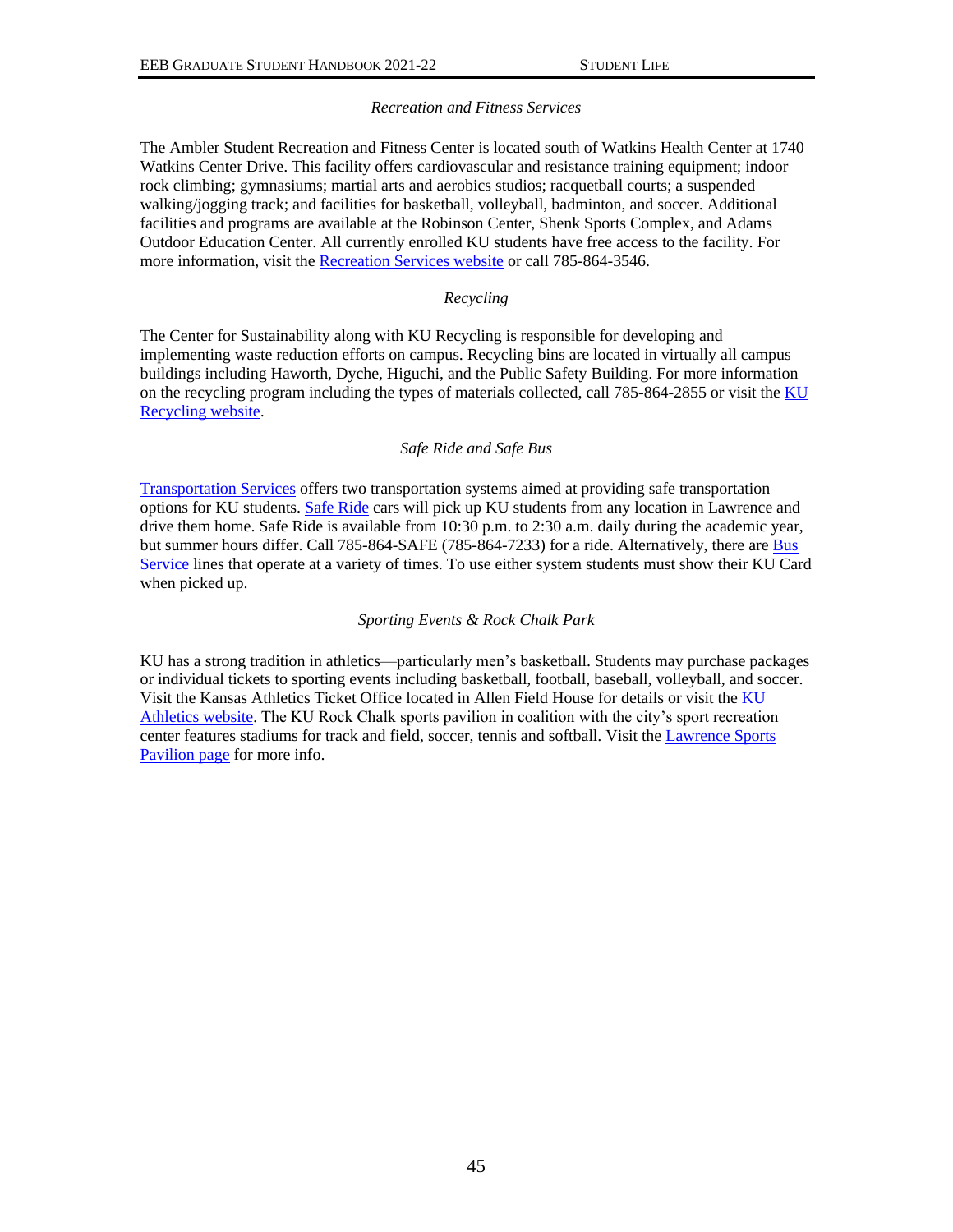### *Student Union*

[The Kansas Union](https://union.ku.edu/) operates a host of dining locations, coffee shops bookstores, and merchandise stores across campus. The Student Union is a popular gathering place for students, which offers a myriad of services.

- Advertising for student and university groups
- Banking and ATM machines
- Bookstore (offers tech store, administrative supplies, fax service, course books and noncourse books, graduation regalia, stamps, KU merchandise, plus various and sundry items)
- Dining facilities
- Coffee shop and lounge
- KJHK office
- KU Card Center
- KU Info
- Rooms for thesis and dissertation defenses
- Student Involvement & Leadership Center
- Student Senate
- Student Money Management Services
- Student Organization offices
- Student Union Activities office

#### *Student Union Activities*

The Student Union Activities (SUA) organization is part of the Student Involvement & Leadership Center and plans events for the enjoyment of the entire KU community. Student committees organize and promote a great diversity of events that vary from culinary, comedy and music, fine arts and cultural programming to films and media, spirit, special events, and social issues. Examples of SUA organized activities are the regularly scheduled new and cult classic film showings in the Kansas Union, live music events, athletic fan clubs etc. To find out more about upcoming events visit the [SUA website.](https://rockchalkcentral.ku.edu/)

[TOP](#page-0-0)<sup>1</sup>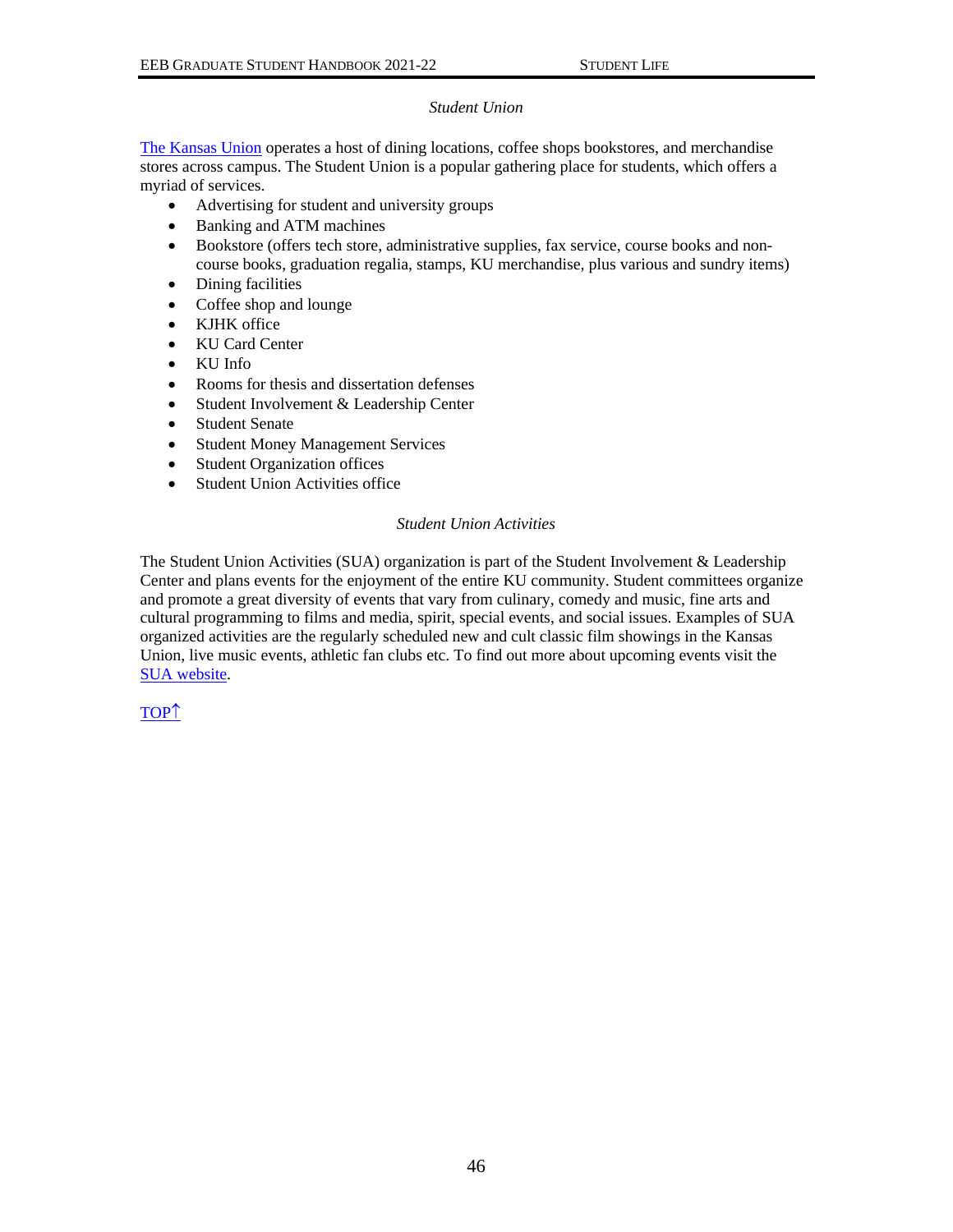# **Administration and Staff**

# **Dept. of Ecology & Evolutionary Biology (Haworth Hall)**

<span id="page-49-1"></span><span id="page-49-0"></span>**Lena Hileman**, Chair of the Department of Ecology and Evolutionary Biology, 864-5861, [lhileman@ku.edu.](mailto:lhileman@ku.edu)

- Chair provides advice and assistance in any matter related to the department
- Office space
- Endowment funding
- Instructional technology
- Agenda items for department meetings
- Grievances and concerns about department affecting graduate students

**Andrew Short**, Director of Graduate and Chair EEB Graduate Program Committee*,* [aezshort@ku.edu](mailto:aezshort@ku.edu)

- Any and all matters related to the EEB Graduate Program Committee
- Concerns regarding departmental rules and regulations
- Concerns regarding advisers and switching advisers
- Addresses student grievances and concerns
- Questions regarding annual student evaluations
- Award and fellowship nominations

**Justin Blumenstiel**, Chair EEB Graduate Admissions Committee[, jblumens@ku.edu](mailto:jblumens@ku.edu)

- Any and all matters related to the Graduate Admissions Committee
- Applications for admission to graduate program
- Involvement in graduate student recruitment activities
- Organizes new student orientation

**Ryan Zeigler**, EEB Graduate Academic Advisor, 2041 Haworth Hall, 864-0024, [ryanzeigler@ku.edu](mailto:ryanzeigler@ku.edu)

- General resource person for EEB graduate students in EEB, Biodiversity Institute and Kansas Biological Survey
- Informs about graduate program, graduate student rules, regulations and logistics (Graduate Studies, College of Liberal Arts and Sciences, and EEB)
- Acts as the liaison between EEB and the Office of Graduate Studies and the College Office of Graduate Affairs (COGA) for
	- o Processing of "Progress to Degree" forms the online system used by the department to report degree benchmarks and degree completion to the College e.g.,:
		- Petitions Leave of Absence, Time Limit Extensions, etc.
		- Reporting exam outcomes Comprehensive Oral Exam, Final Oral Exam and Dissertation Defense for the Doctoral, and Master's Exam and Thesis Defense.
		- Other forms Change in Plan, Change in Academic Status, Reduced Hour degrees, etc.
- Resource for graduation requirements
- Resource for enrollment questions
- GTA appointments and performance evaluations
- GRA appointments
- Coordinates and processes new student admissions
- Submits requests for faculty appointments to doctoral and master's committees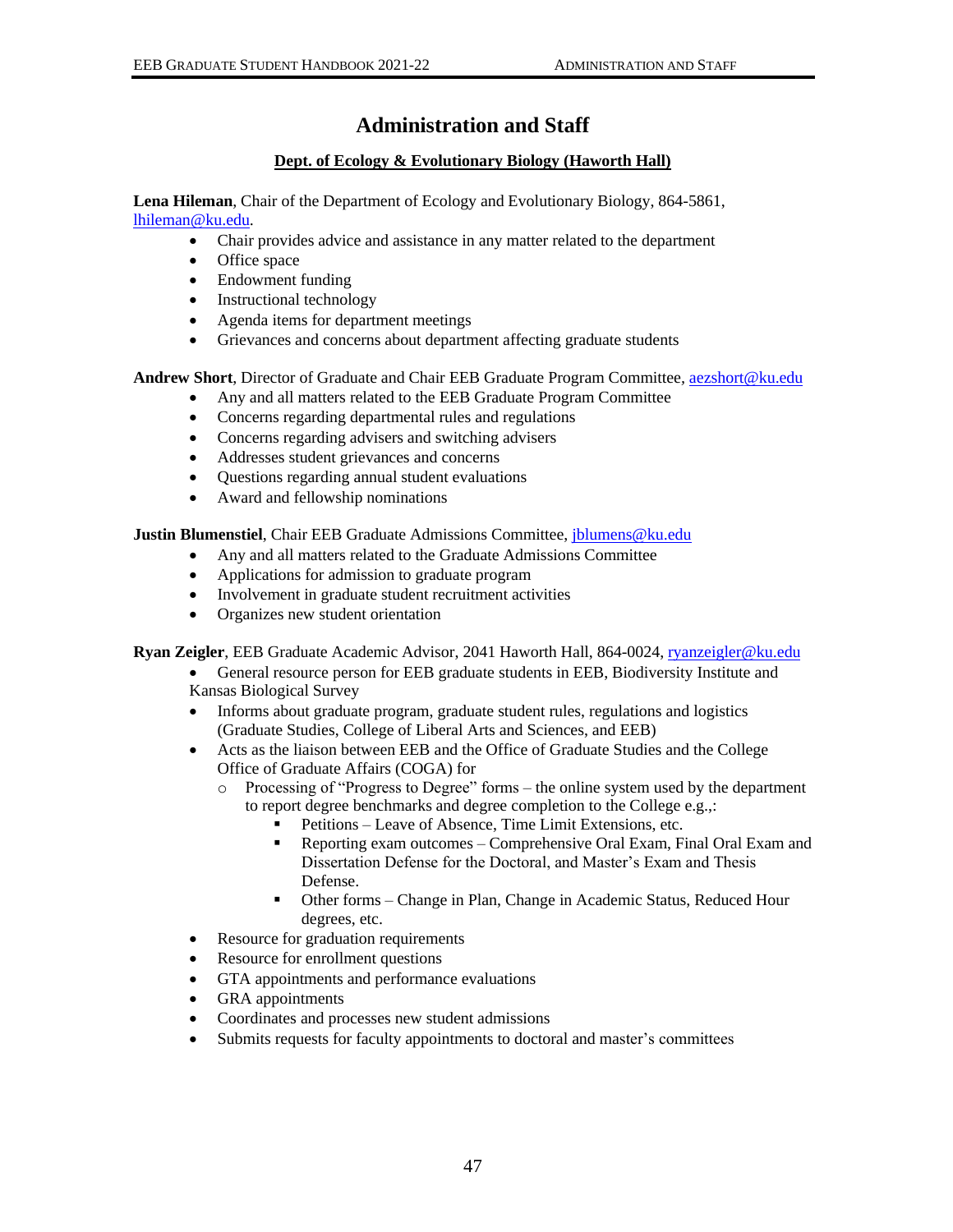### **Vacant**, EEB Program Assistant, 2041 Haworth

- Schedule appointments with the chair
- EEB administrative matters
- EEB endowed scholarship information
- Graduate student travel authorizations
- Obtain contractual services form for department seminar speakers
- Processes reimbursement requests
- Graduate concerns when Graduate Academic Advisor is not available
- Department fax
- Department conference room scheduling
- Department stationary
- Vehicle Scheduling

**Vacant**, EEB Green house Manager, 3014 Haworth

• Manages use of and maintains Haworth and KBS green houses

**Scott Cregg**, Biology Electronics Technologist, 5056 Haworth, 785-864-4137[, sgcregg@ku.edu](mailto:sgcregg@ku.edu)

- Maintenance and service lab equipment
- Construction custom shelving/lab furniture
- Woodworking projects
- Maintenance and service machinery and electronics

# **Shared Service Centers**

<span id="page-50-0"></span>The Strong Hall Shared Service Center assists Ecology and Evolutionary Biology while the Eaton Hall Shared Service Center assists the Biodiversity Institute and the Kansas Biological Survey.

# *Strong Shared Service Center (EEB)*

<span id="page-50-1"></span>Strong Hall Shared Service Center staff assist EEB with a variety of Human Resources, grant tracking, and Finance concerns. The department contact email for this unit is [stronghall\\_ssc@ku.edu.](mailto:stronghall_ssc@ku.edu) Individual staff contacts can be found on the [SSC support staff page.](http://ssc.ku.edu/support-staff)

# *Eaton Hall Shared Service Center (BI and KBS)*

<span id="page-50-2"></span>The Eaton Hall Shared Service Center staff assist the BI and KBS with a variety of Human Resources, grant tracking, and Finance concerns. The department contact email for this unit is [eatonhall\\_ssc@ku.edu.](mailto:eatonhall_ssc@ku.edu) Individual staff contacts can be found on the [SSC support staff page.](http://ssc.ku.edu/support-staff)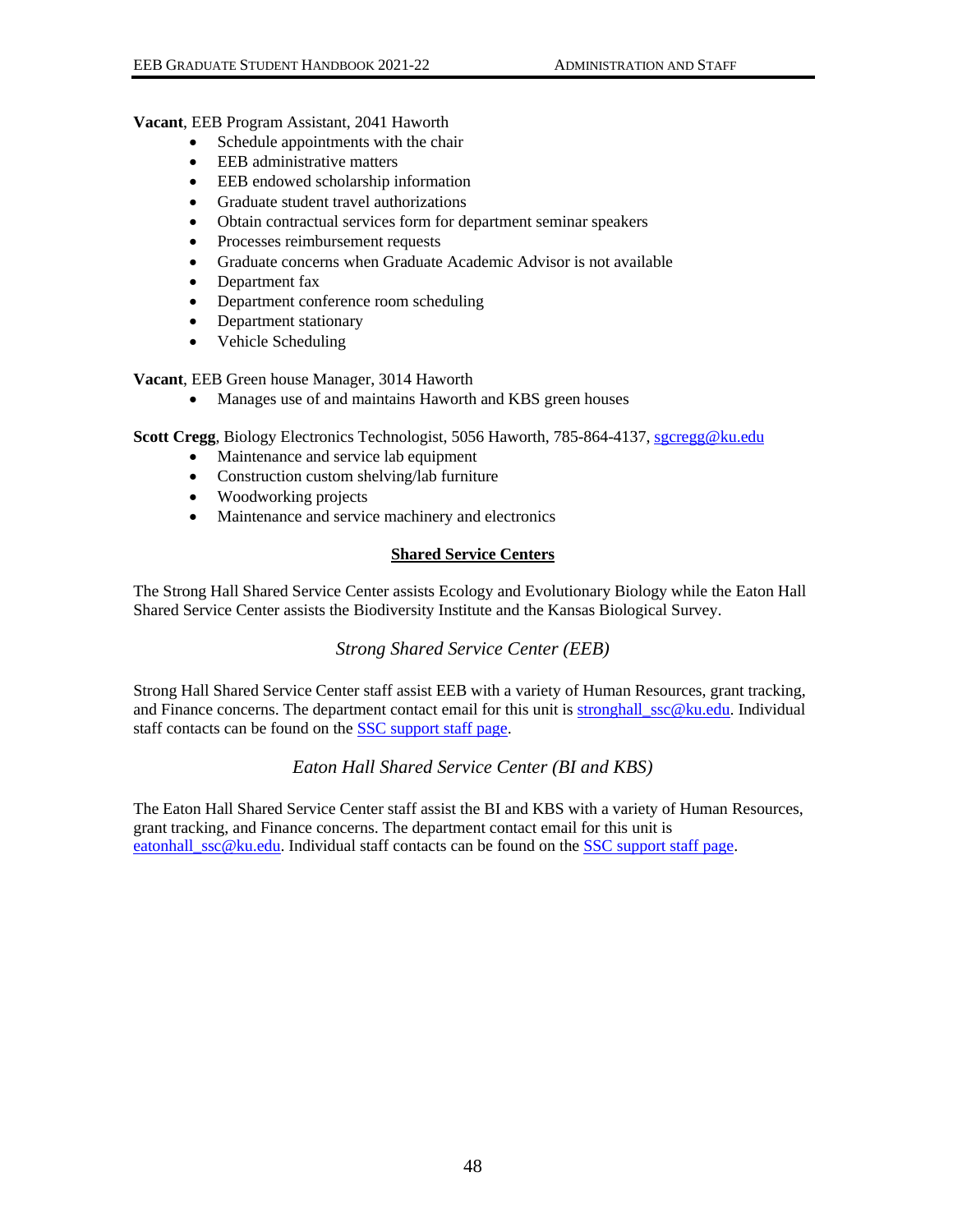# **Other Biology Staff in Haworth Hall**

<span id="page-51-0"></span>**Tyler Steiner**, EEB IT support, 1006 Haworth, 785-864-5198, [tsteiner@ku.edu;](mailto:tsteiner@ku.edu;) [tsc\\_biol@ku.edu](mailto:tsc_biol@ku.edu)

- Assistance with anything related to your computer
- KU Card registration for building entrance
- Internet connections

**Carrie Venezia**, Undergraduate Biology Administrative Associate, 2045 Haworth, 785-864-4301, [cvenezia@ku.edu](mailto:cvenezia@ku.edu)

- Postage
- Add/drop, special permit, and change of section cards
- Permission numbers
- Bulk photocopying
- Questions about mail delivered in Haworth mailboxes
- Problems with photocopiers or shredder in Haworth Hall mail room
- Building key accounts
- Undergraduate biology tutor list
- Sorting and distribution of course evaluation

# **Undergraduate student receptionists,** 2045 Haworth Hall, 864-4301

• Assist with general office duties

**Vacant,** BioStore Manager, 3027 Haworth

- Overnight and bulk mail service
- Office/lab supplies
- Chemicals and enzymes

**Vacant**, Media/Audio Technician, Biological Teaching Resource Center, 1004 Haworth Until position is filled, contact Tyler Steiner

- Use or check out of Audiovisual equipment
- Videotapes and slide/sound sets
- Use or checkout of Windows and Mac computers for student use

**Kandi (White) Proudfoot**, Undergraduate Biology Business Manager, 2045 Haworth, 785-864-5882, kmwhite@ku.edu

- Building maintenance requests
- Equipment repair
- Assist with BioStore operations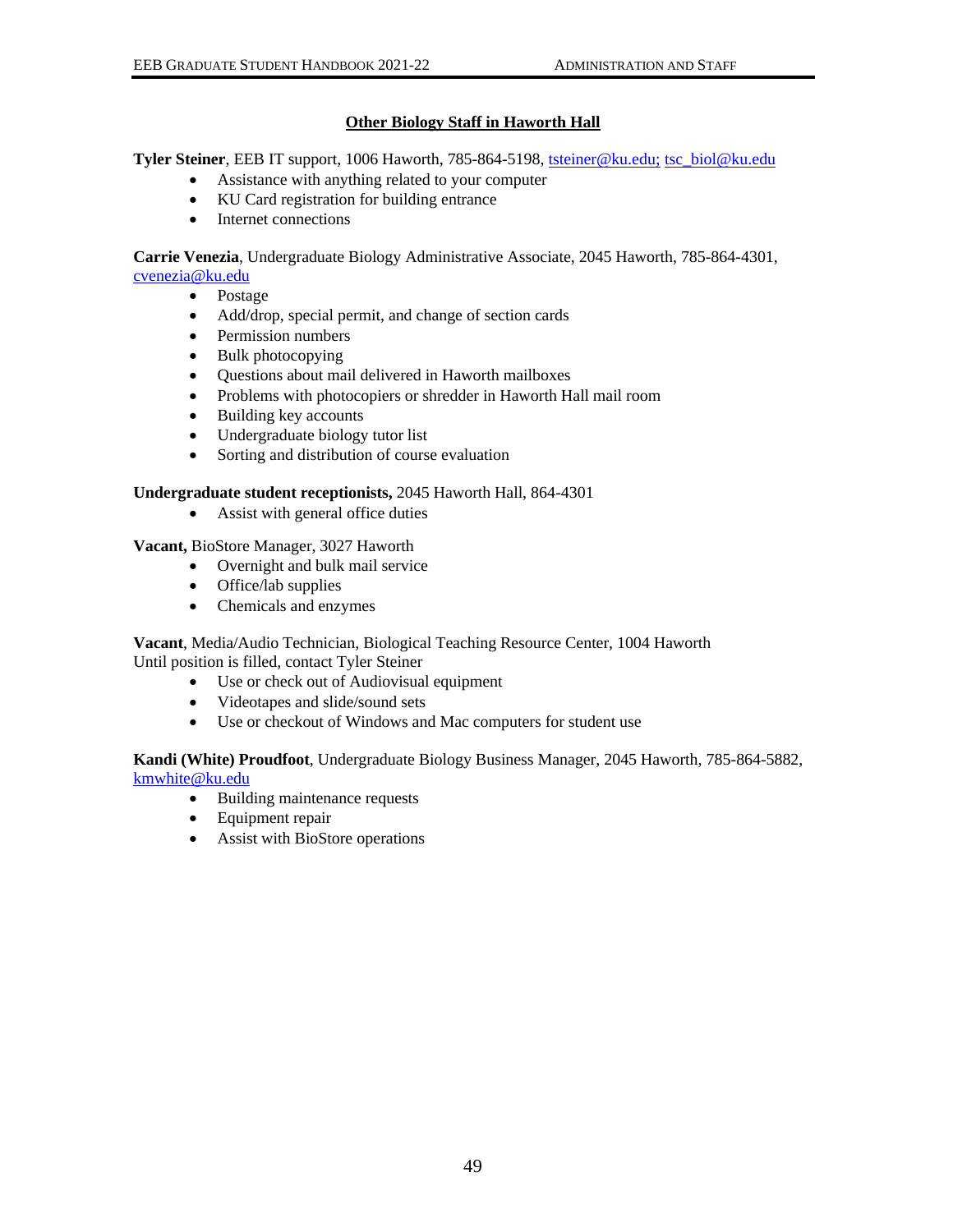# **Biodiversity Institute (Dyche Hall)**

<span id="page-52-0"></span>Jaime Keeler, Business Coordinator; 602 Dyche Hall, 785-864-1204, *jrkeeler@ku.edu.* 

- Personnel related matters
- Budget issues
- GRA appointments for BI administered grants

**Teri Chambers**, Assistant to the Director of the Biodiversity Institute, 602 Dyche, 785-864-4540, [tchambers@ku.edu](mailto:tchambers@ku.edu)

- Publication requests
- Maintenance requests
- Federal and campus mail
- Photocopier and fax
- Vehicle scheduling
- FedEx and UPS (general, hazardous materials, and shipping specimens internationally)
- Keys and Omni Lock card access
- Reserving rooms in Dyche
- Booking  $BIO<sup>3</sup>$  Seminars

**Rick Evanhoe,** IT Technician, 785-864-4862, [rpe@ku.edu](mailto:rpe@ku.edu)

- Internet access
- Computer troubleshooting

[TOP](#page-0-0)<sup>1</sup>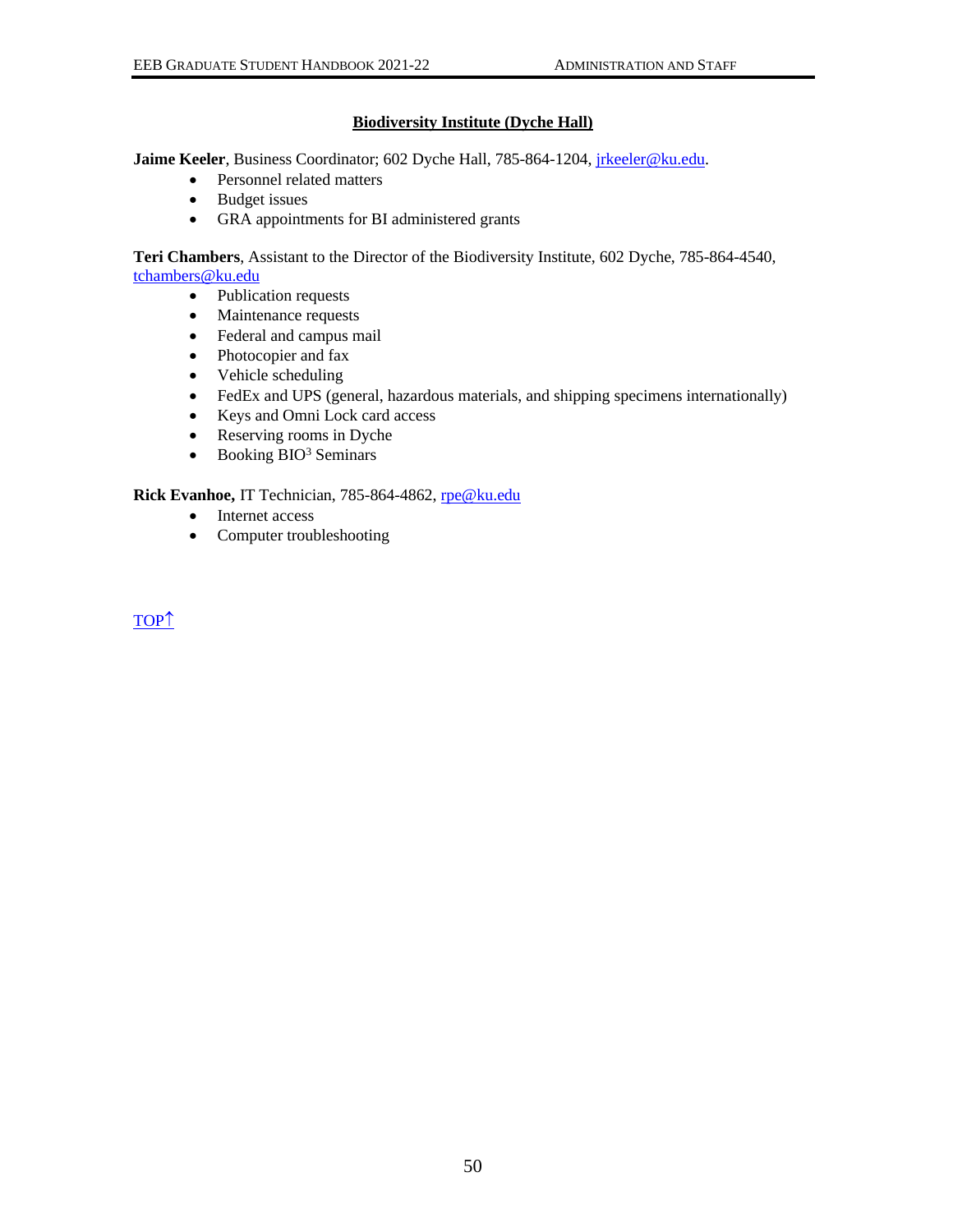# **Kansas Biological Survey (Higuchi Hall)**

<span id="page-53-0"></span>**Brandy Hildreth Baranski**, Program Assistant**,** 108 Higuchi, 785-864-1500, [hildreth@ku.edu](mailto:hildreth@ku.edu)

- Payroll matters for students in Higuchi Hall
- Initiates GTA/GRA appointments for KBS graduate students
- Office supplies including letterhead
- Fax
- Mail
- Photocopies
- Room reservations

**Scott Campbell**, Facilities Manager Higuchi Hall, 152 Higuchi, 785-864-1502, [swcamp@ku.edu](mailto:swcamp@ku.edu)

- Office assignments
- Office and building keys
- Vehicle checkout and keys
- Report vehicle maintenance issues

# **Graduate Studies (Strong Hall)**

<span id="page-53-1"></span>**Amber Roberts Graham**, Director of Graduate Affairs and Liaison for Professional Schools policies

- Assists with student loan deferral qualifications
- Manages requests for Graduate Faculty Appointments

**Jennifer Roberts**, Vice-Provost of Graduate Studies

- Manages university policies related to graduate programs
- Develops research grants
- Director and Managing Trustee of the Self Doctoral Fellowship program.
- Oversight of Office of Admissions and Graduate Military Programs

**Kristine Latta**, Assistant Vice-Provost and Liaison to the College of Liberal Arts and Sciences

- Principle point of contact between the College and the Office of Graduate Affairs
- Director College Office of Graduate Affairs

**Nicole Reiz**, Director of Professional Development

• Handles graduate professional development programming and projects and tracks alumni

**Stephanie Ward**, Executive Assistant to the Vice-Provost

- Main point of communication for the Office of Graduate Studies
- Management graduate student funding awards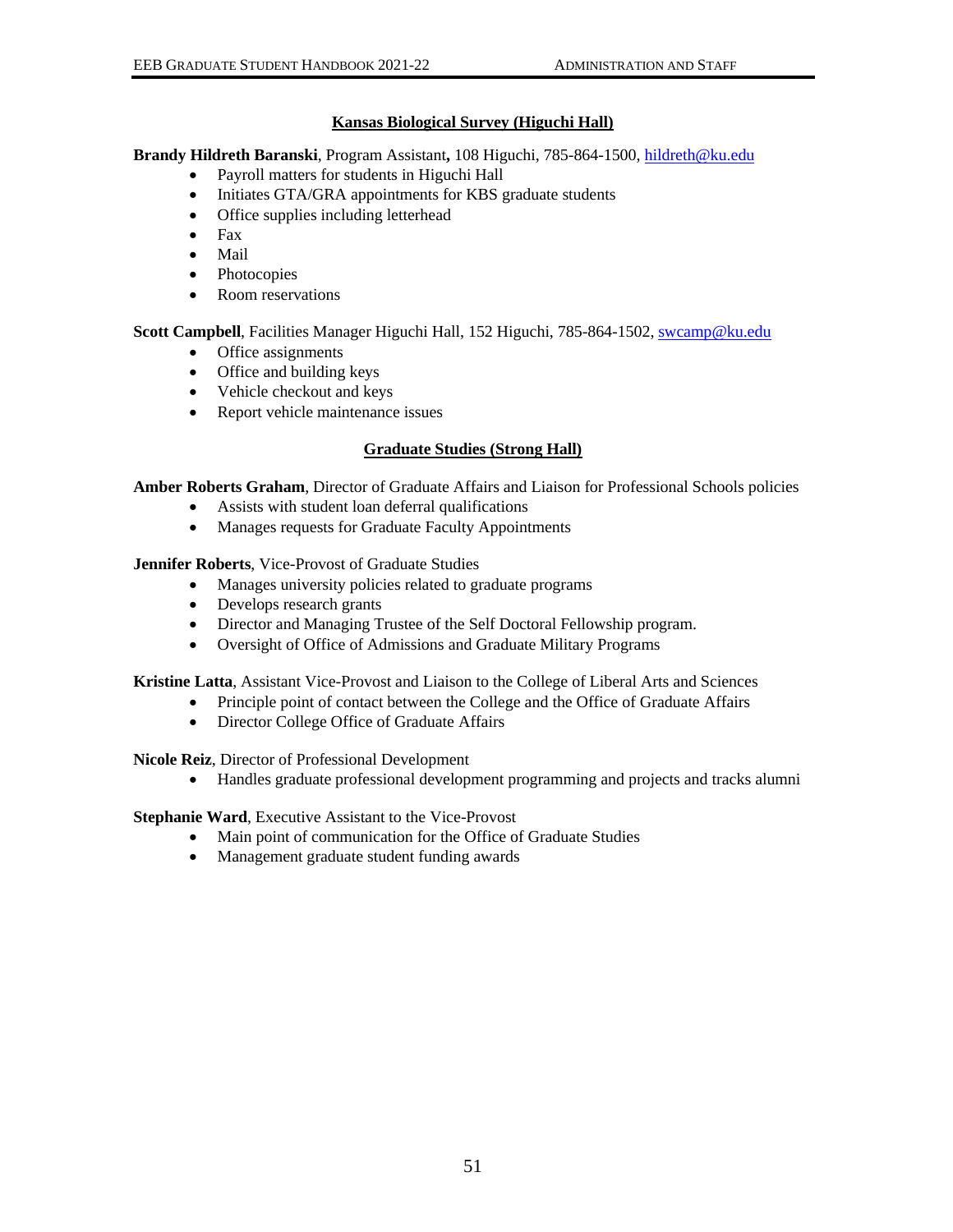# **College of Liberal Arts & Sciences (Strong Hall)**

*College Office of Graduate Affairs (COGA)*

<span id="page-54-1"></span><span id="page-54-0"></span>COGA's mission is to support the College graduate programs. Its team of graduate advisers serves the graduate departments in the College of Liberal Arts and Sciences.

**Kristine Latta**, Director

• Liaison between COGA and the Office of Graduate Studies

**Morgan Swartzlander**, Associate Director

• In charge of COGA's day to day operations including management of Advising and Student Assistants teams

**Rachel Schwien**, Governance Associate

• Oversees Curriculum Information Management and KU Catalog system and provides support for College Committees.

### **Michaela Russell**, Graduate Affairs Coordinator

- Front desk operations
- Informs the College community about policies and best practices
- Assists with management of Progress to Degree system and verifies graduate degrees
- Coordinates preparations for the Master's Hooding Ceremony

[TOP](#page-0-0)<sup>1</sup>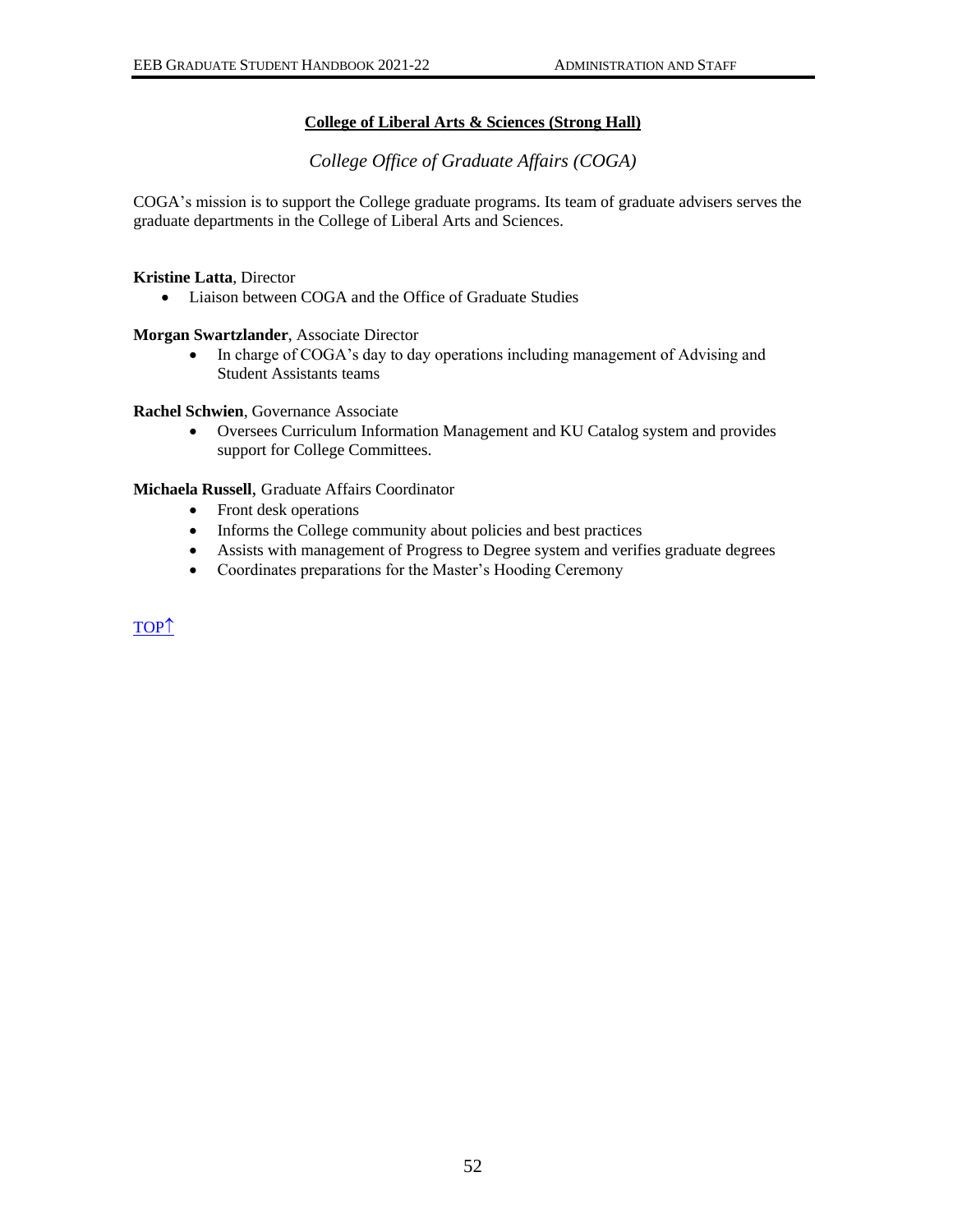# **Examples of Important Forms**

### **Graduate Student Annual Evaluation Example**

<span id="page-55-1"></span><span id="page-55-0"></span>Each calendar year EEB faculty and graduate students are required to report a student's accomplishments and progress. The information provided is used by the EEB Graduate Program Committee to complete an annual evaluation of each EEB graduate student. Below are examples of the forms used for the annual evaluation.

*EEB Preliminary Advisory Committee Form*

<span id="page-55-2"></span>Date (Month/Day/Year):

**(Fall \_\_\_\_\_\_\_\_\_ or Spring \_\_\_\_\_\_\_\_\_)**

The Preliminary Advisory Committee meeting should be held in the first semester of enrollment in the program, preferably in the first week. The goal of the PAC committee meeting is to decide on future course work and how the student will fulfill the research skills requirement, taking into account the student's academic preparation and research interests. Immediately following the meeting, the graduate student should fill out this form, obtain faculty mentor approval, and submit it to Ryan Zeigler [\(ryanzeigler@ku.edu\)](mailto:ryanzeigler@ku.edu), EEB Graduate Academic Advisor, as an e-mail attachment.

#### **Student's Name:**

**Mentor's Name:**

**Committee Members.** List all members in attendance**.**

- 1. List planned courses (or recommended reading or tutorials), indicating tentative semester of enrollment and whether this course is recommended or required by the PAC committee.
- 2. Indicate how you intend to fulfill the Research Skills requirement. List the particular skills and how they will be obtained.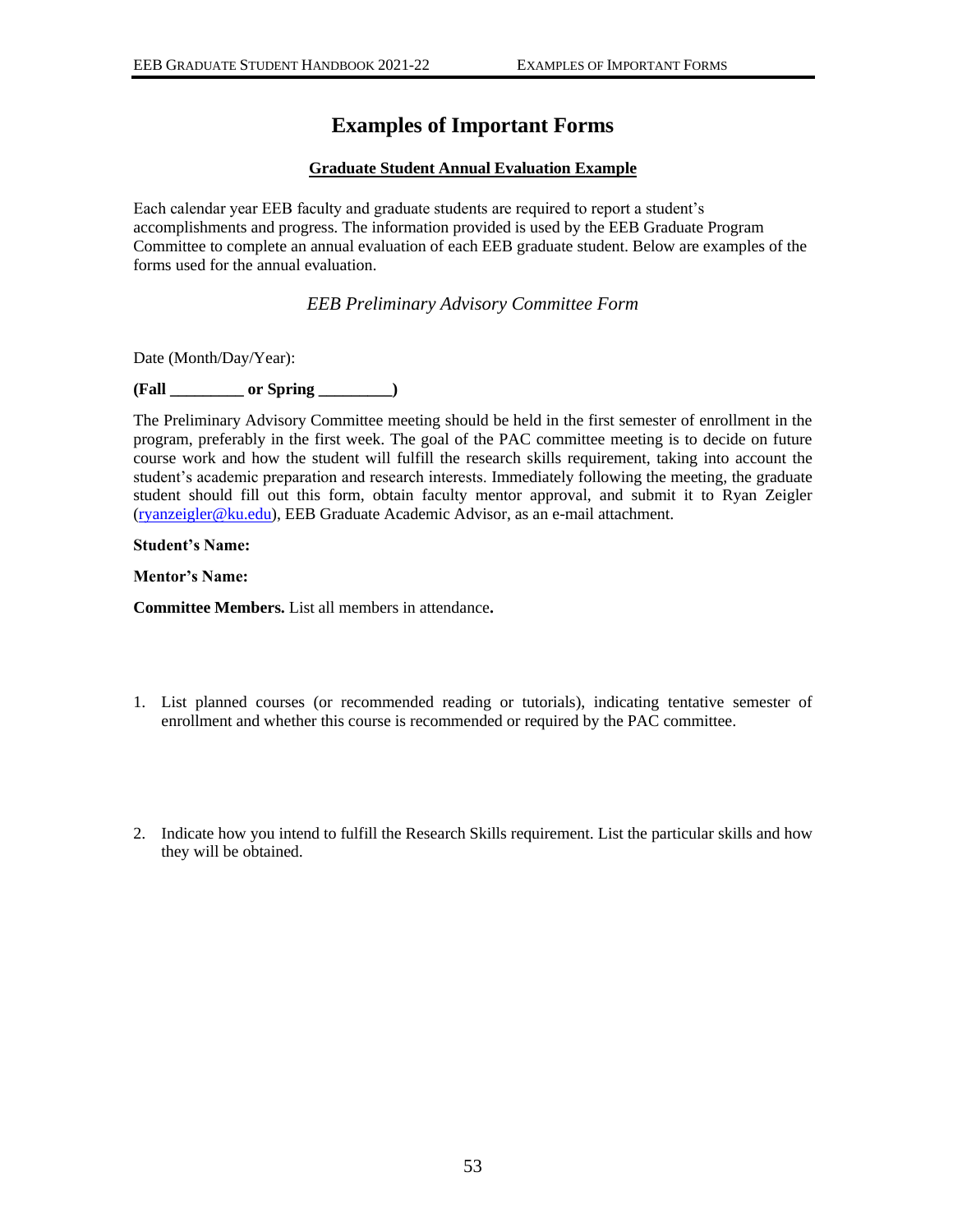# *EEB Research Advisory Committee Form*

<span id="page-56-0"></span>**Date:** 

# **Academic Year 20\_\_/20\_\_**

Annual Research Advisory Committee meetings should be held sometime between December 1 and March 1 to discuss progress during the most recent calendar year and set goals for the upcoming calendar year. Immediately following the meeting, the graduate student should fill out this form, obtain faculty mentor approval, and submit it to Ryan Zeigler [\(ryanzeigler@ku.edu\)](mailto:ryanzeigler@ku.edu), EEB Graduate Academic Advisor, as an e-mail attachment.

#### **Student's Name:**

### **Mentor's Name:**

**Committee Members:** List all members noting any that were not in attendance**.**

- 1. Briefly outline your primary academic and research goals for the forthcoming calendar year. A bulleted list would be appropriate.
- 2. Review your progress towards academic and research goals that were set for the prior year. A bulleted list would be appropriate.
- 3. For students who have advanced to candidacy, **list the date of the oral exam,** and briefly outline your yearly academic and research goals until degree completion.
- 4. How do those goals listed in #3 help (or hinder) your ultimate career goals?
- 5. If there were issues/problems that have slowed or hindered progress, please list these along with the committee's solutions to improve progress towards degree.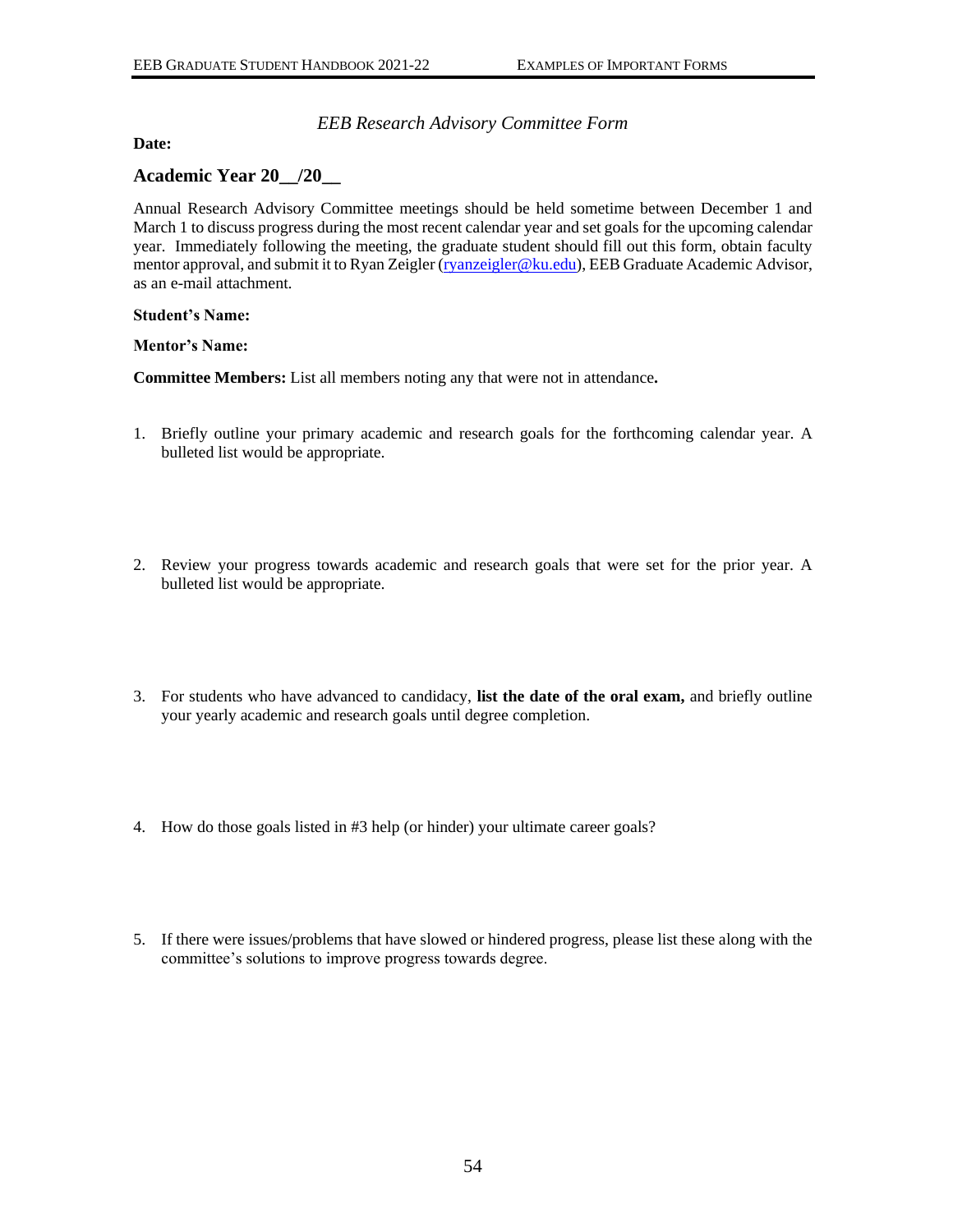# *Annual Student Evaluation – Online Student Self-Assessment*

<span id="page-57-0"></span>In an effort to assess your progress in the EEB Graduate Program, graduate students are required to submit this form and an updated CV that documents your academic and research activities. Ryan Zeigler, EEB Graduate Academic Advisor, will process your submission and share it with members of the Graduate Program Committee. For a more confidential consideration you may submit the form to the EEB Program Chair with an explanation of your concerns about sharing it with the members of the Graduate Program Committee. To use the latter option please ask the EEB Graduate Academic Advisor to email you the form. **Your candid responses will be held in strictest confidence.**

Student Last Name:

Student First Name:

Mentor Last Name:

Names of Committee Members (Chair and other EEB tenured/tenure track faculty):

(Doctoral Students Only) Name of KU Graduate Studies Representative (formerly referred to as "external member"):

### Name of non-KU committee members:

**Attach an updated CV to accompany this form. The CV should include the following information (if applicable):**

- Educational background
- Current academic status (i.e. M.A. student, Ph.D. student)
- Term you entered the program
- Presentations (local, regional, and national)
- Publications (submitted, in press, and published)
- Scholarships/Fellowships and Awards (include year awarded)
- Source of support listed by semester (GTA, GRA, other)
- Grant proposals submitted (funded and declined)
- Professional Service (review publications and proposals etc.)
- Service on departmental committees
- Outreach activities

Based on your course work and research activities of the past year, provide a self-evaluation of progress toward your degree.

Did you receive a grade of LP (Little progress) or NP (No progress) while enrolled in dissertation credits during the year under review. If so, please explain.

Do you think that your major advisor's (or advisors') assessment(s) of your progress will differ substantially in any way from your own evaluation? If so, how?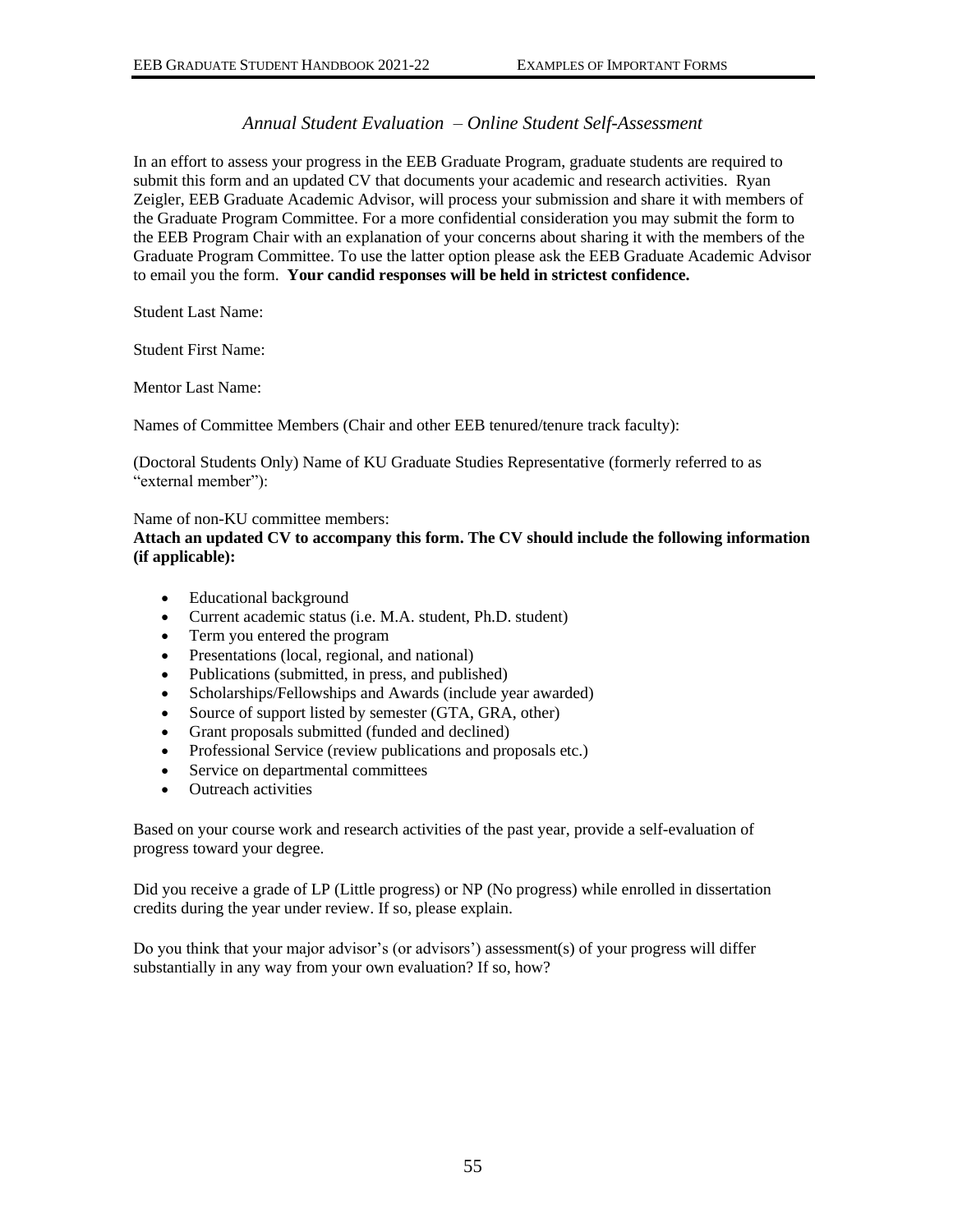# *Annual Student Evaluation – Online Mentor Evaluation*

<span id="page-58-0"></span>Please complete this form for each student you advise or co-advise. Your candid comments will be held in strictest confidence. If you prefer, you may submit the form to the EEB Program Chair with an explanation of your concerns about sharing it with members of the Graduate Program Committee. To use the latter option please ask the EEB Graduate Academic Advisor to email you the form.

Student's Last Name:

Student's First Name:

Mentor Name:

Based on your observation of the student's academic and research activities of the past year, provide a thoughtful evaluation of the student's progress. Is the student motivated and focused? Is the student working to his/her potential? Are there any weaknesses in the student's performance that need to be addressed?

Do you think that the student's self-assessment of his/her progress toward his/her degree will differ substantially in any way from your evaluation? If so, how?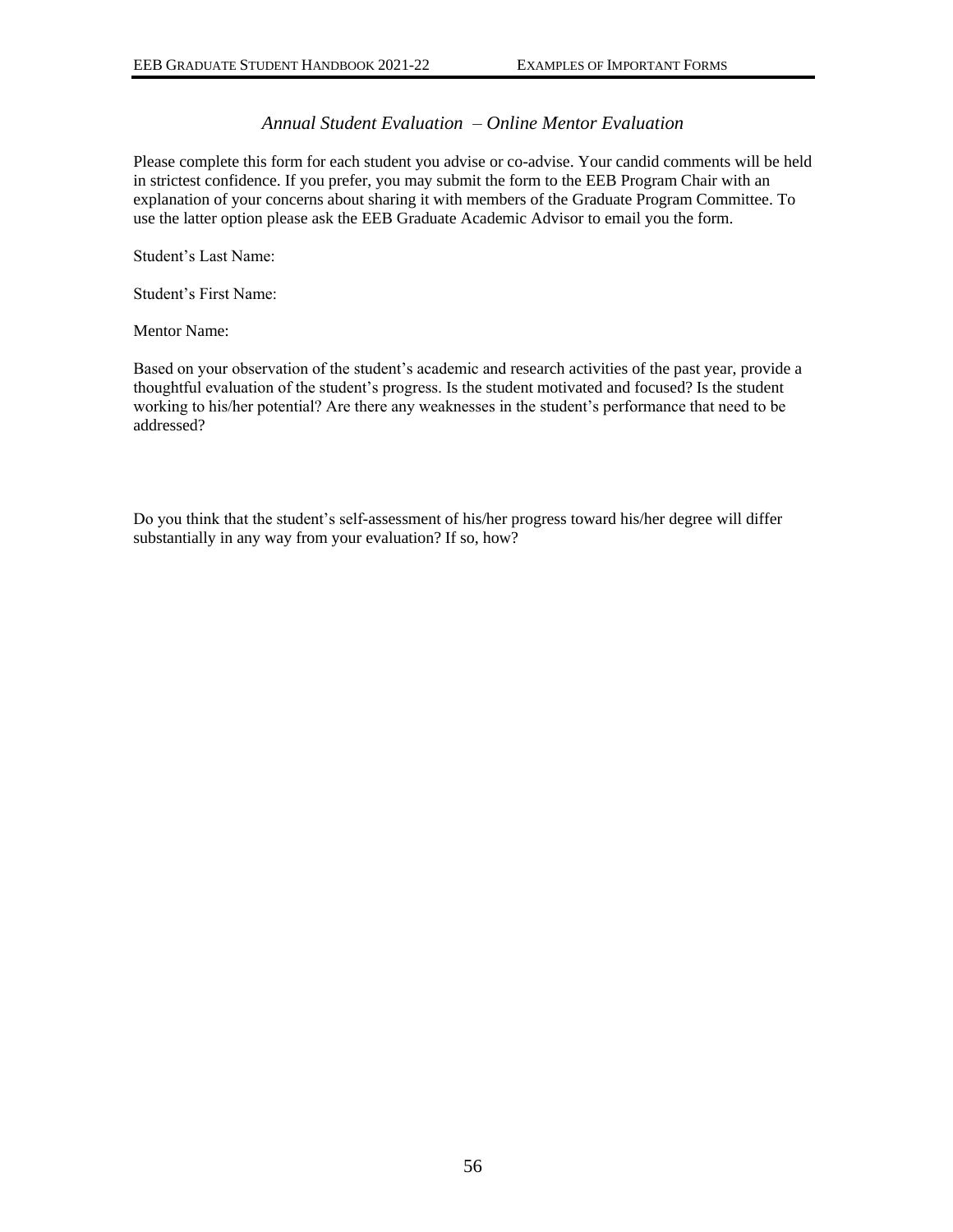# *Graduate Student Annual Evaluation Form Example*

<span id="page-59-0"></span>Each year the EEB Graduate Program Committee evaluates each graduate student in the department who has studied for at least one year in their current program using the information reported in progress report forms. Below is an example of the guidelines the committee uses to evaluate progress.

 $S = S \atop S = S \atop S = S \atop S = S \atop S = S \atop S = S \atop S = S \atop S = S \atop S = S \atop S = S \atop S = S \atop S = S \atop S = S \atop S = S \atop S = S \atop S = S \atop S = S \atop S = S \atop S = S \atop S = S \atop S = S \atop S = S \atop S = S \atop S = S \atop S = S \atop S = S \atop S = S \atop S = S \atop S = S \atop S = S \atop S = S \atop S = S \atop S = S \atop S = S \atop S = S \atop S = S \atop S = S \$ 

### **Student Name:**

#### **Year being evaluated:**

**Ph.D. only – Progress in Research Skills & Responsible Scholarship (RS<sup>2</sup> )(Formerly "FLORS"):** S=completed in 2 years, SW=completed in 3 years, U=completed in 4 years

#### **Ph.D. only – Progress of Oral Exam:**

S=completed within  $5<sup>th</sup>$ -6<sup>th</sup> semester, SW=completed in 7<sup>th</sup> semester, U=completed in 8<sup>th</sup> semester or later

### **M.A. only – Progress to degree completion:**

S=degree completion expected in 2-3 years, U=degree competition expected in >3 years

#### **Course work over year:**

S=grades of A or B, U=one or more grades of C or lower, or one ore more Incompletes

#### **Scientific Peer Reviewed Publications over year:**

S=1 or more substantive manuscripts in press or published, SW=1 or more substantive manuscripts in preparation or submitted, U=no manuscripts in preparation

#### **Scientific Research Grants & Proposals over year:**

S=1 or more major grants submitted (e.g. NSF Dissertation Improvement Award, etc.) or 1 or more small, external grants (e.g. Sigma XI GIAR) received, SW=1 or more small grant proposals submitted, U=no grant proposals submitted

#### **Scientific Research Grants & Proposals (Cummulative):**

S=1 or more major grants submitted (e.g. NSF Dissertation Improvement Award, etc.) or 1 or more small, external grants (e.g. Sigma XI GIAR) received, SW=1 or more small grant proposals submitted, U=no grant proposals submitted

#### **Scientific Presentations over year:**

S=2 or more substantive presentations regionally or 1 substantive presentation at national/international meeting, SW=2 or more presentations locally or 1 at regional meeting, U=no presentations

#### **Scientific Presentations (Cummulative):**

S=2 or more substantive presentations regionally or 1 substantive presentation at national/international meeting, SW=2 or more presentations locally or 1 at regional meeting, U=no presentations